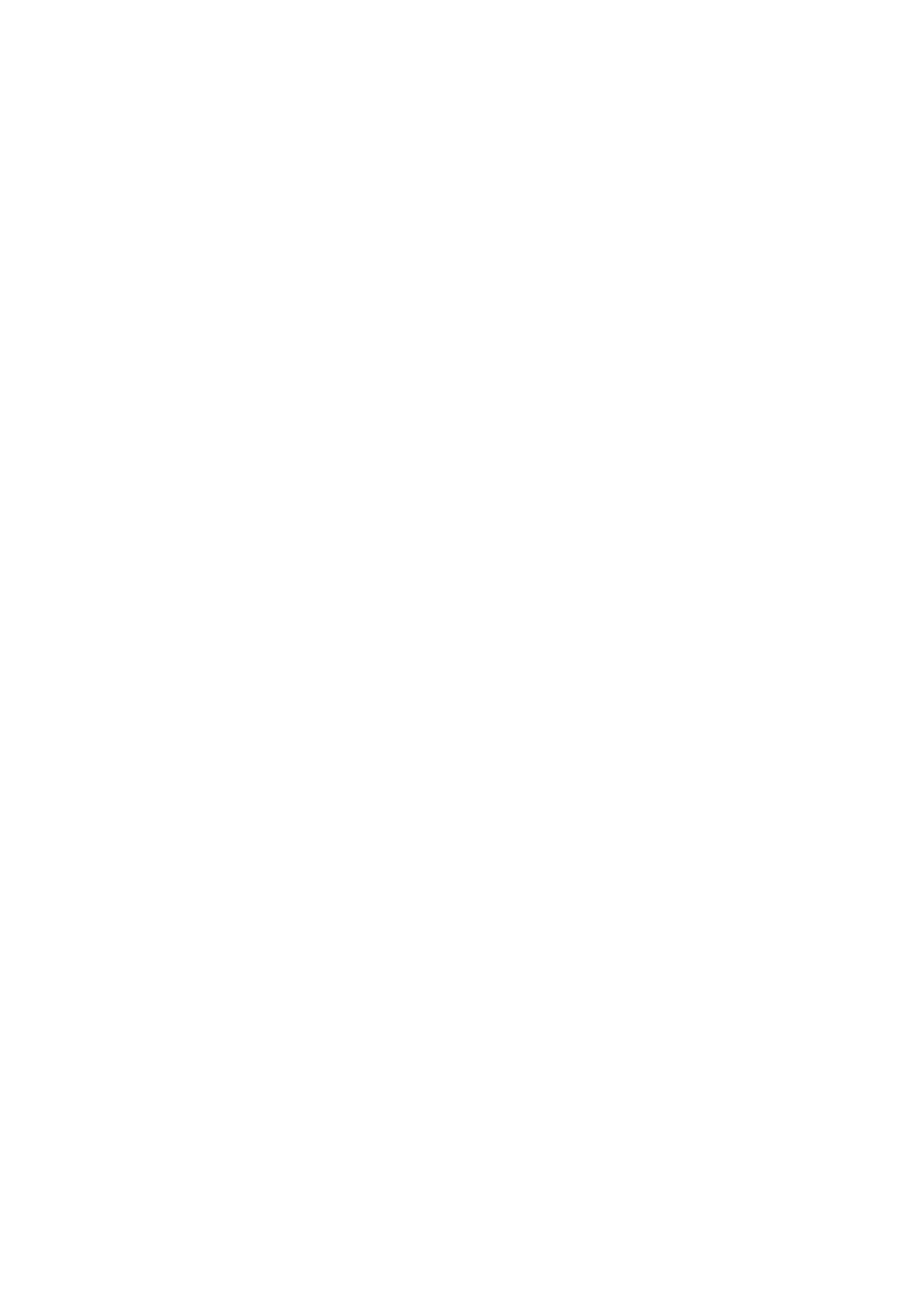# **PREGNANCY AND FAMILY PLANNING IN KOSOVO A QUALITATIVE STUDY**

**AUTHORS: VLORA BASHA, INGE HUTTER**

December 2006

**Pregnancy and Family Planning in Kosovo** 1 **0 0 0**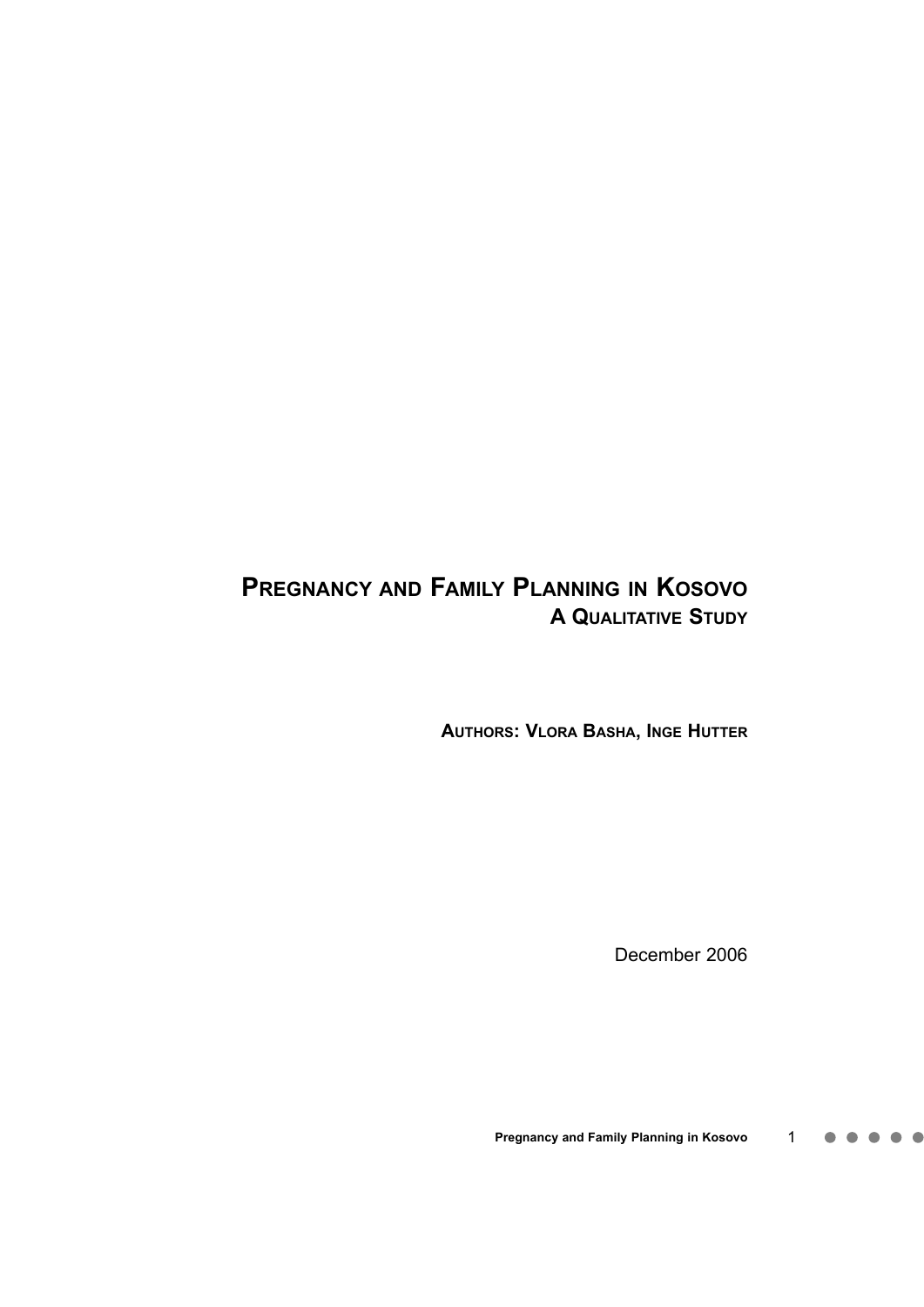# TABLE OF CONTENTS

# 5 LIST OF ACRONYMS AND ABBREVIATIONS

# **7 EXECUTIVE SUMMARY**

# **11 INTRODUCTION: THE ABORTION STUDY IN KOSOVO**

- 12 Issues and objectives
- 13 Methodology
- 14 This report

## **17 CHAPTER 1 KOSOVO'S CHANGING SOCIETY**

- 17 MODERNIZATION AND POVERTY
- 19 THE FAMILY
- 20 CHANGES IN WOMEN'S LIVES
- 21 RELATIONSHIPS
- 22 OPINIONS ABOUT PREMARITAL SEX
- 25 SEXUAL ORIENTATIONS IN QUESTION
- 25 PERCEPTIONS ABOUT PREGNANCY AND PRENATAL CARE
- 26 Family Support
- 27 Maternal Care
- 28 Prenatal Services

# **31 CHAPTER 2 INDUCED ABORTION**

32 PERCEPTIONS ON ABORTION: SOME DIFFERENTIALS

- 34 REASONS FOR ABORTION MEANS OF FAMILY PLANNING?
- 34 Financial Reasons
- 35 Grandmother Complex
- 35 Sex Selection
- 36 'Spontaneous' Abortion
- 36 Too frequent and too many pregnancies
- 37 Young age of the woman
- 37 'The Ones we don't speak of'
- 38 KNOWLEDGE ABOUT METHODS OF ABORTION
- 39 PERCEIVED CONSEQUENCES OF ABORTION
- 40 FEELINGS ABOUT ABORTION
- 41 TIMING FOR ABORTIONS
- 42 WHERE TO HAVE AN ABORTION (MARRIED VS. UNMARRIED)

. . . . . 2 **Pregnancy and Family Planning in Kosovo**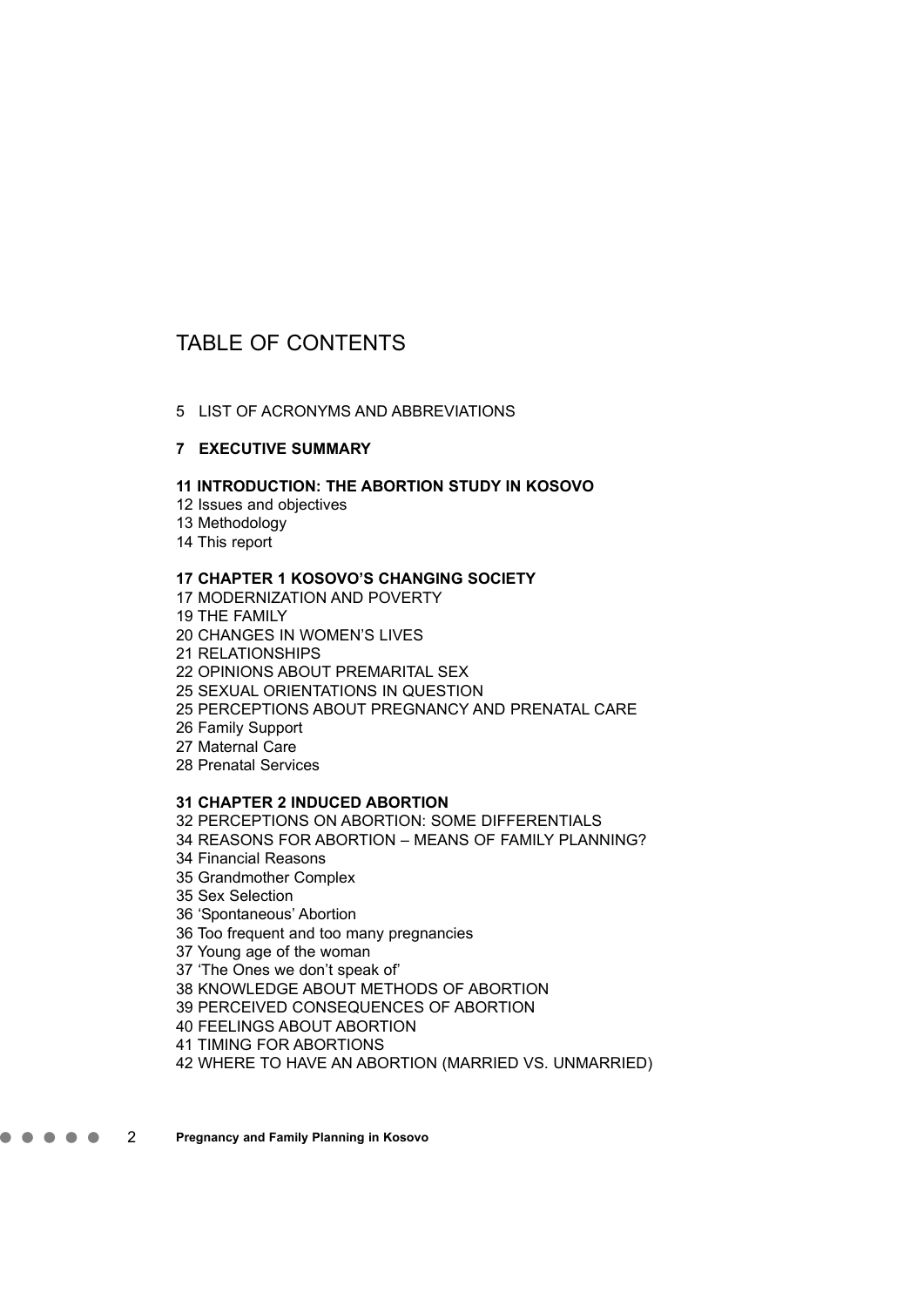# **47 CHAPTER 3 CONTRACEPTIVE KNOWLEDGE AND USE**

49 ABORTION, THEN CONTRACEPTIVES? 50 INTRA UTERINE DEVICE (IUD) 52 'ANTI-PREGNANCY' PILLS 53 CONDOM USE 55 "STOP WHEN THE SWEETEST IS": THE WITHDRAWAL METHOD

# **59 CHAPTER 4 SUMMARY, CONCLUSION, DISCUSSION AND RECOM-MENDATIONS** 60 Abortions 61 Contraceptives

#### **63 RECOMMENDATIONS**

**66 ANNEX 1 SAMPLING PLAN 68 ANNEX 2 INSTRUMENTS USED IN THE STUDY**

**Pregnancy and Family Planning in Kosovo** 3

 $\bullet\hspace{0.1cm} \bullet\hspace{0.1cm} \bullet\hspace{0.1cm} \bullet\hspace{0.1cm} \bullet\hspace{0.1cm} \bullet\hspace{0.1cm} \bullet$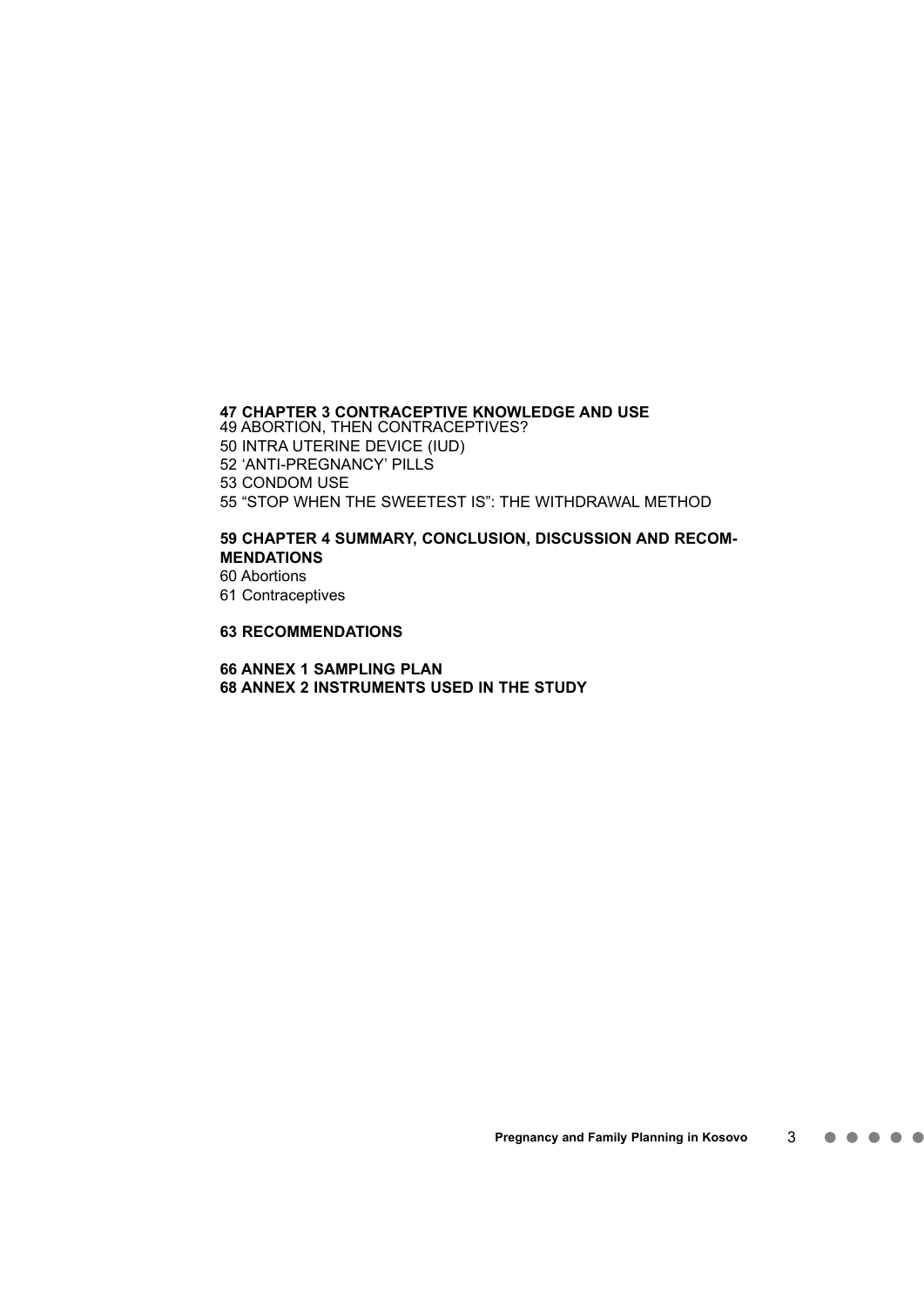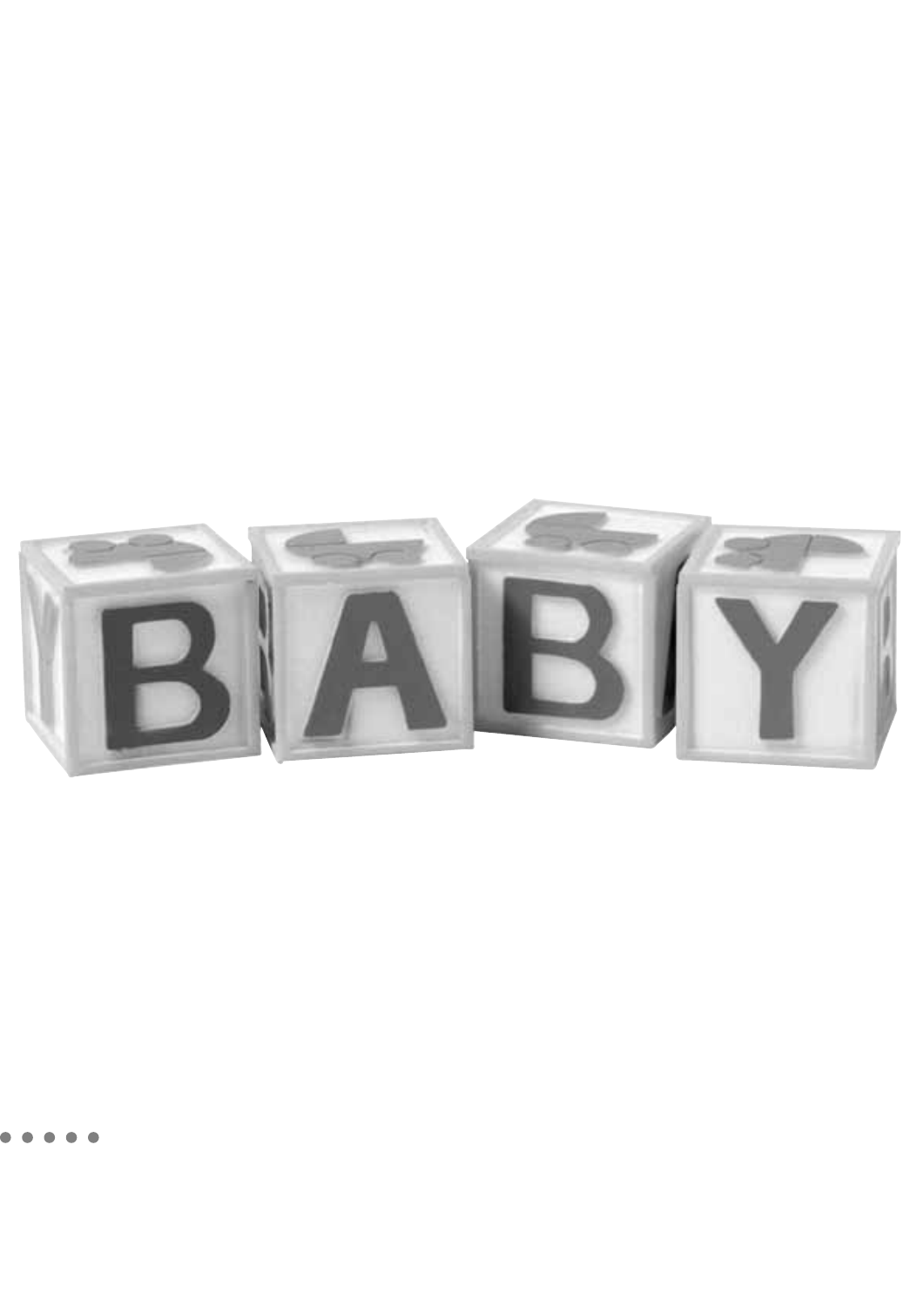# LIST OF ACRONYMS AND ABBREVIATIONS

| <b>UNFPA</b> | United Nations Population Fund                  |
|--------------|-------------------------------------------------|
| <b>PRC</b>   | <b>Population Research Centre</b>               |
| <b>UNDP</b>  | United Nations Development Programme            |
| <b>KHDR</b>  | Kosovo Human Development Report                 |
| <b>SRSG</b>  | Special Representative of the Secretary General |
| <b>PPFA</b>  | Planned Parenthood Federation of America        |
| NGO          | Non Government Organization                     |
| <b>IUD</b>   | Intra Uterine Device                            |
| K-Albanian   | Kosovan Albanian                                |
| K-Serb       | Kosovan Serb                                    |
| K-RAE        | Kosovan RAE                                     |

**Pregnancy and Family Planning in Kosovo** 5 **6 6 6 6 6**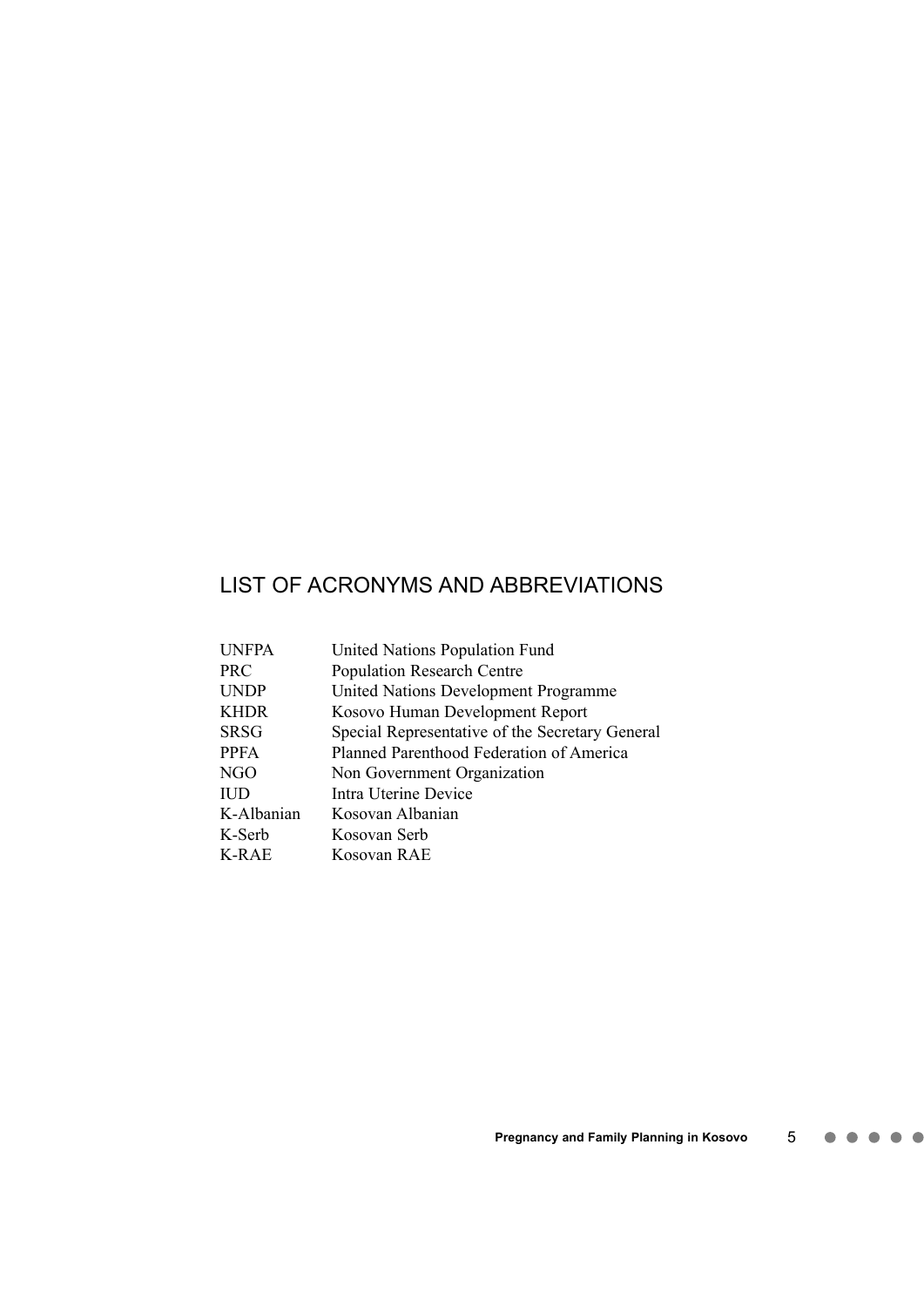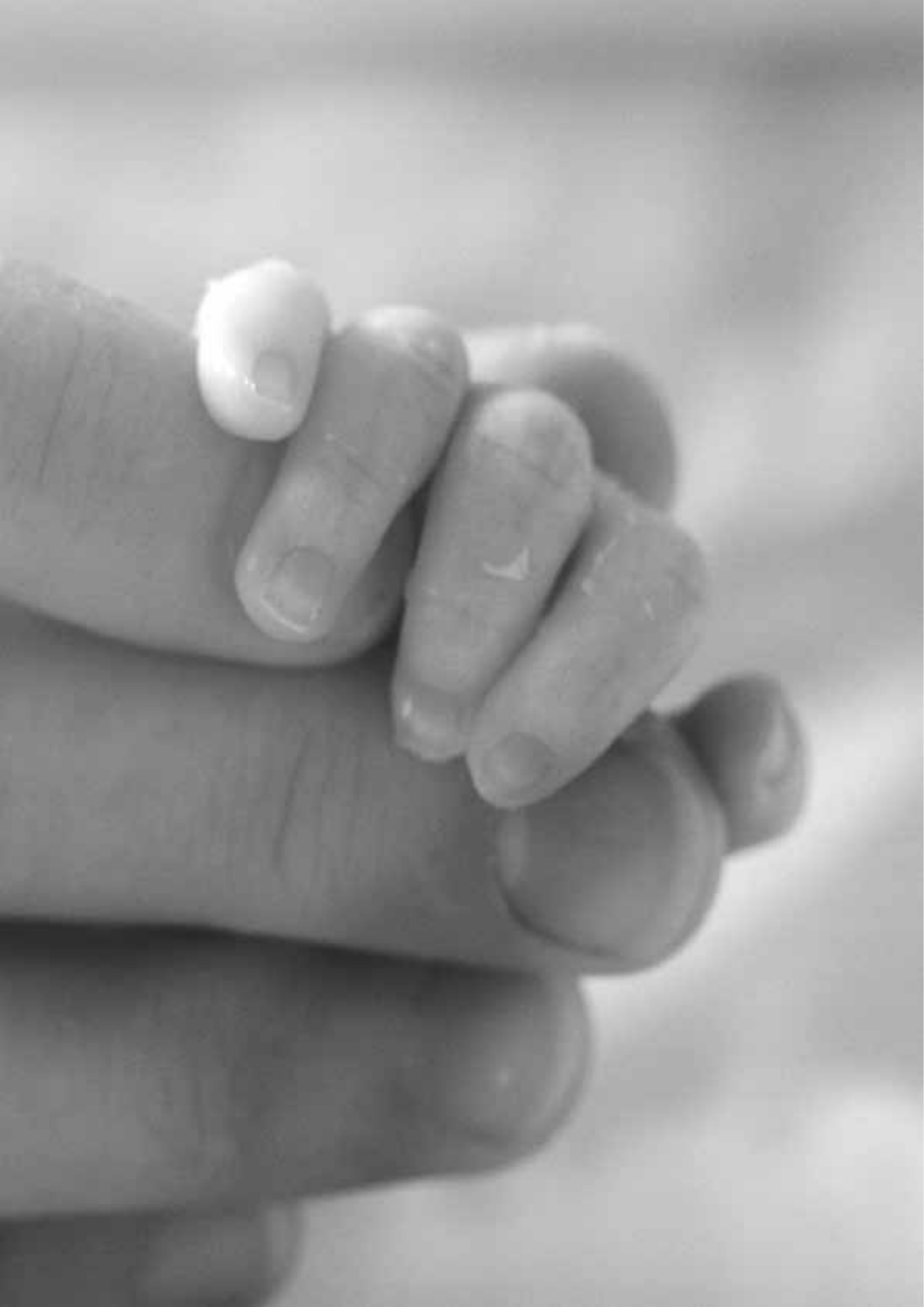# EXECUTIVE SUMMARY

This report describes perceptions and opinions, of both women and men, on abortion and contraceptive use in Kosovo's changing society. These perceptions and opinions are related to societal trends such as Kosovo's poor economic conditions but also modernization, the influence of the Diaspora which provides much needed financial support for families back home, changing opinions about premarital sex and other sexual behavior, the changing value of pregnancy and prenatal care provided in health services, and above all the changing position of women in society.

In order to delve deeper into the reasons for choosing abortion and opinions and perceptions about abortion in relationship to birth control, the research included a qualitative study where both Focus Group Discussions and indepth interviews were conducted in rural and urban areas of Kosovo.

The focus group discussions and in-depth interviews reveal that abortion is quite common in Kosovo. Married and unmarried women indicate different perceptions, reasons and consequences of abortion.

Abortion is generally accepted if conducted because of health reasons, fetus abnormality and rape. Also, the general opinion among married women is that abortion is quite acceptable. Financial circumstance is the major issue driving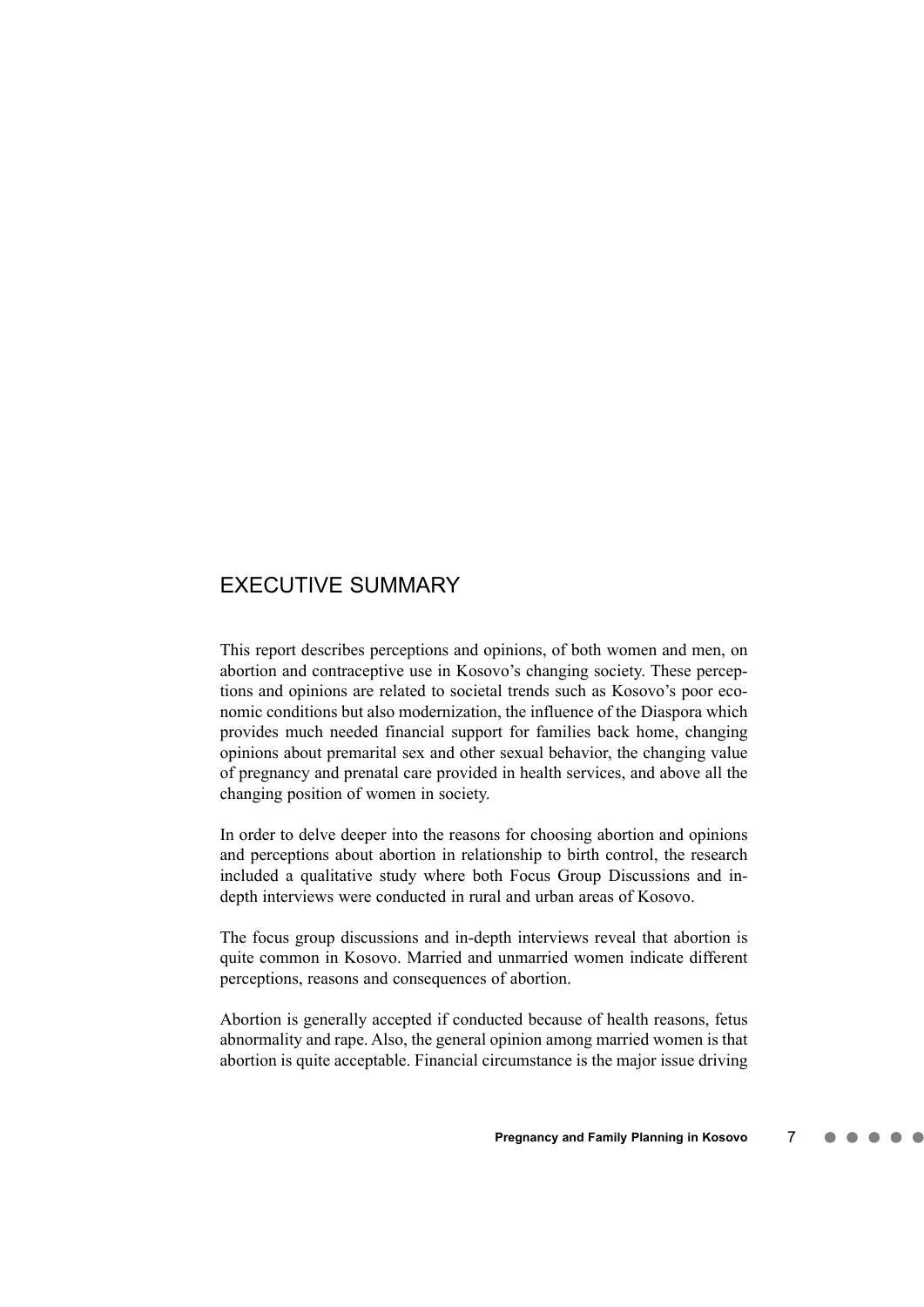women to choose abortion (not being able to afford another child). Other issues are; becoming pregnant soon after the birth of a child, not wanting another child, preference for a son (gender selection) and the grandmother complex (being pregnant with a child and becoming a grandmother at the same time).

Abortions among unmarried women are "unmentionable". Although opinions about premarital sex are changing, especially in Prishtina, opinions about women who become pregnant before marriage and their need for abortion, still reflect underlying traditional values (men need to marry virgins). Young men adhere to a double morality: they think premarital sex should exist, but they will not marry a woman who has been engaged in premarital sex.

The withdrawal method is the most popular and preferred birth control method. Unfortunately, women who are dependent on their husbands to make this method successful sometimes become pregnant because of their husband's carelessness. Participants sited cases where husbands were negligent due to drunkenness. Participants also stressed the importance of mutual trust between husband and wife while using this method.

Women indicate that a major disadvantage of using modern contraceptives such as the pill, condom and IUD are perceived side effects of all these methods although there is an enormous lack of information on just what the real side effects are. Most women receive information on contraceptives from 'hear-say' - from friends, neighbors, relatives and not directly from professionals. Condoms are especially popular among young people. This is largely due to information campaigns on HIV-prevention (rather than on pregnancy prevention).

Recommendations to policy makers and interventionists focus on providing information so women can make informed choices and counseling for both abortion and contraceptives, increasing the quality of prenatal care, and providing sexuality education especially for young people.

8 **Pregnancy and Family Planning in Kosovo**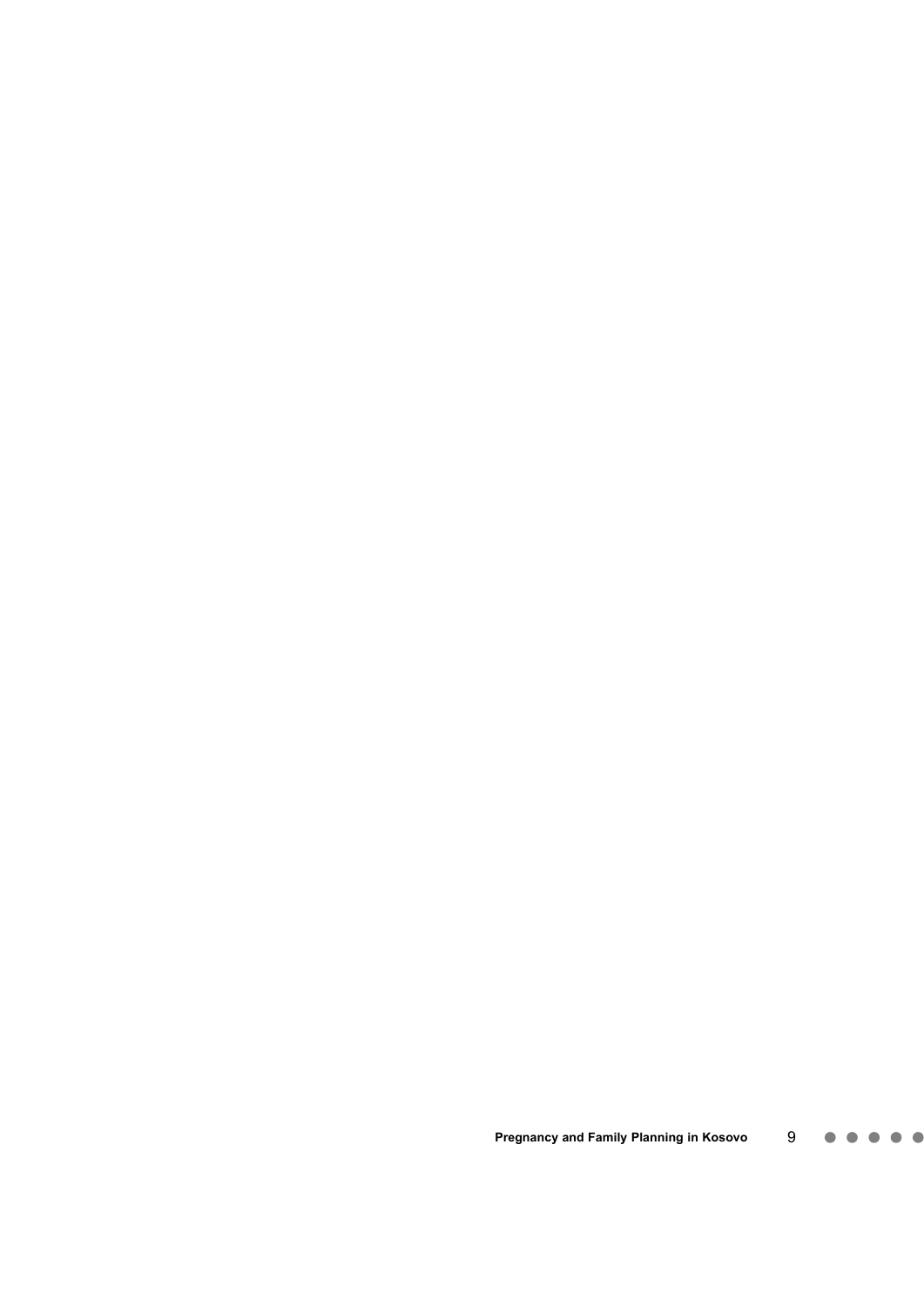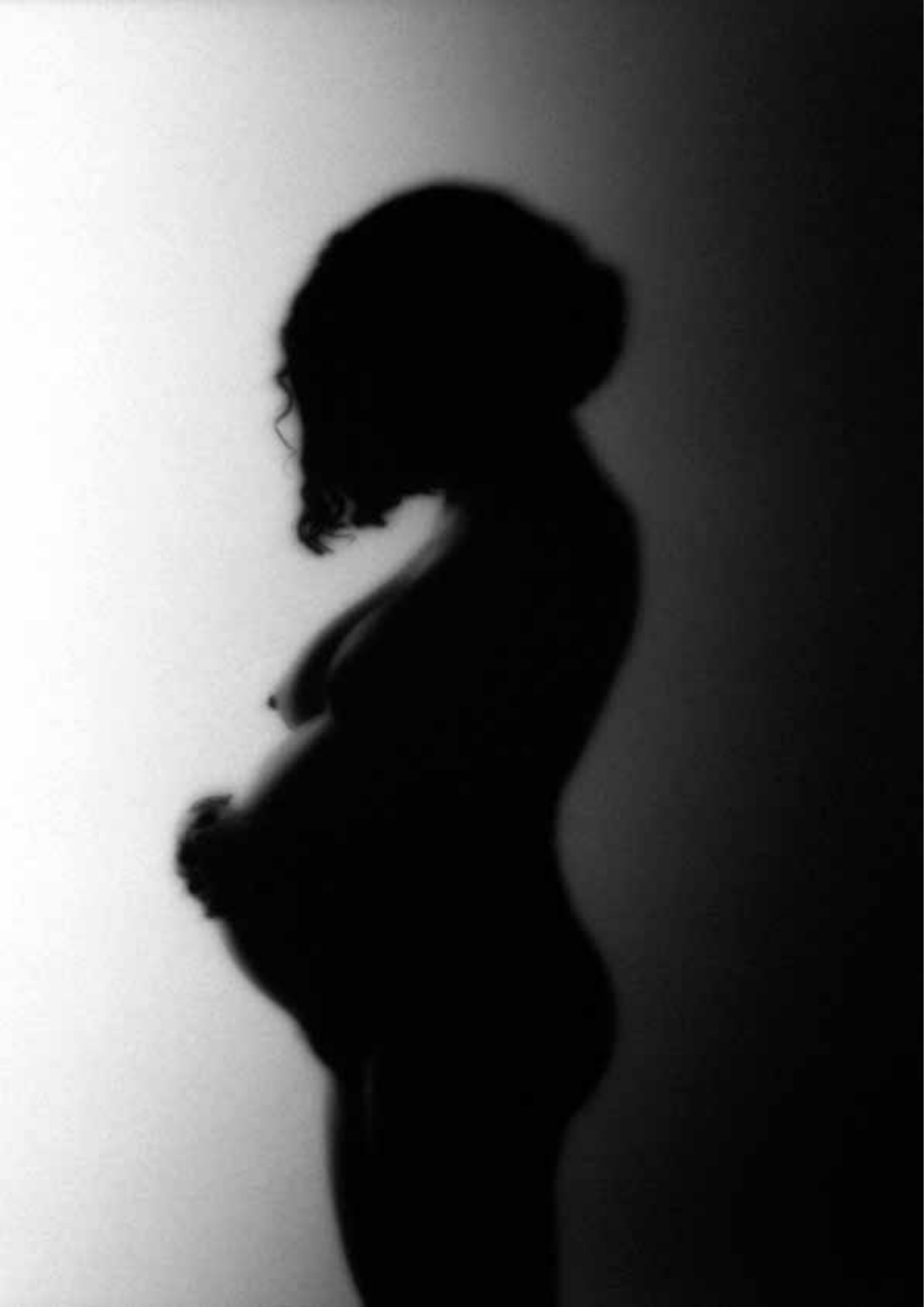# INTRODUCTION: THE ABORTION STUDY IN KOSOVO

Reproductive and general health studies were conducted in Kosovo including issues in women's and men's health including abortion. UNFPA estimates (2000) show that for every 100 live births 4.8 abortions are performed. In 2002, UNFPA reported 5 abortions for every 100 live births. Both estimates are from data collected from the general hospital, not private clinics. Considering that a large number of abortions are performed in private clinics, these numbers are incomplete.

Neither of these studies covered the issue of abortion thoroughly. General societal attitudes about abortion were not documented, nor were the reasons, or consequences.

The present report aims at filling this gap, not only by collecting and presenting information on all these issues but also by formulating recommendations for both policy making and interventions in Kosovo.

This study on abortion was initiated by the United Nations Population Fund (UNFPA) in Kosovo. UNFPA/Kosovo was established in July 1999 as part of an emergency response programme with an overall goal to restore basic and safe conditions for women and their newborn babies. At present, UNFPA con-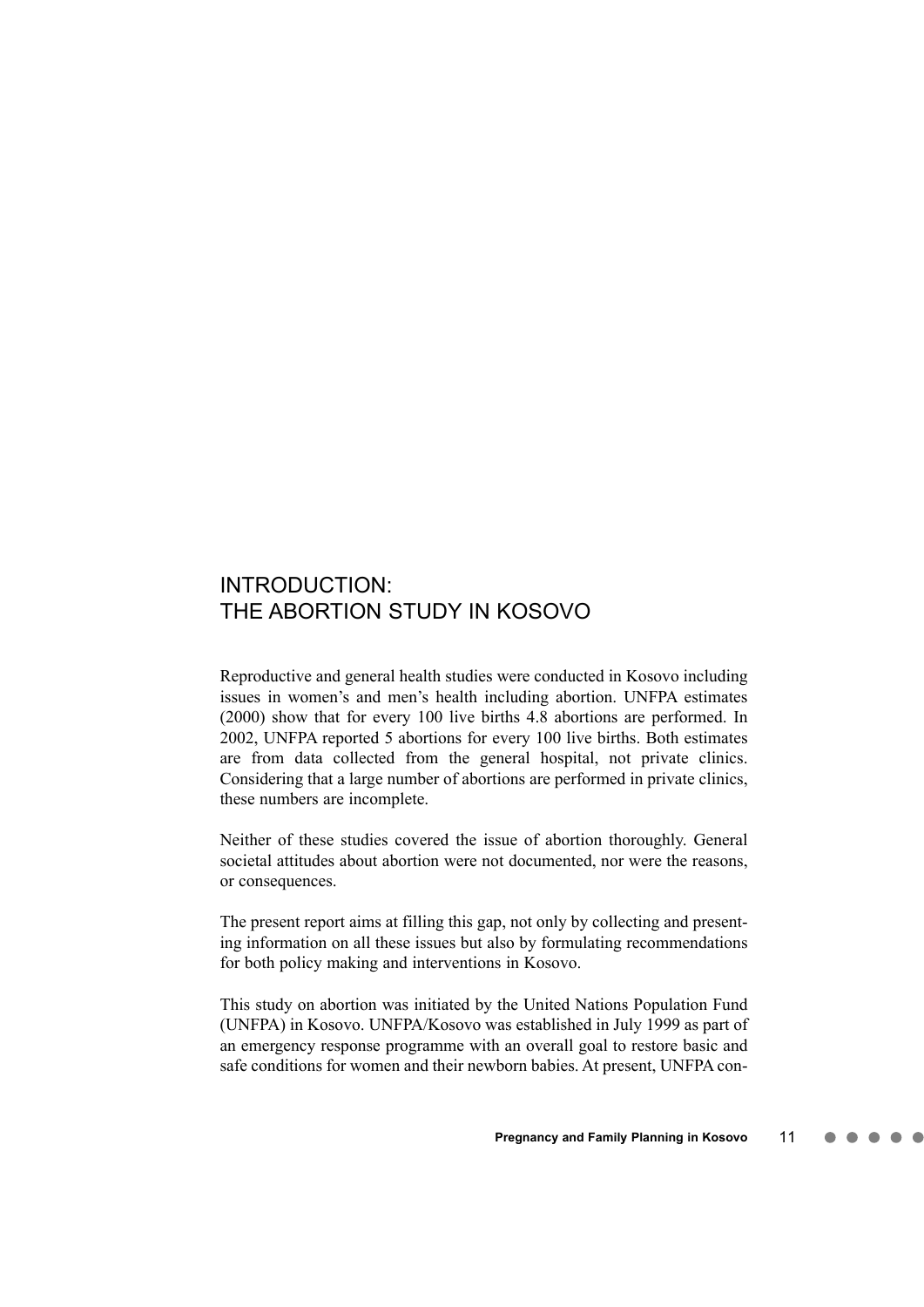tributes to capacity building in Reproductive Health for health service providers and the promotion of Reproductive Health among men, women and young people.

The study was implemented by the Population Research Centre (PRC) of the University of Groningen (The Netherlands) and Index Kosova joint venture with BBSS Gallup International (Kosovo), as a local implementing partner.

Surveys were not considered the right research method to study abortion as data collected may not be reliable or relevant given the sensitivity of the subject. The role of abortion in women's fertility and health, their motives for choosing abortion and insight into women's reproductive life in Kosovo are all issues that require more rapport and trust between researchers and respondents. Therefore, qualitative research methods were used to provide reliable and in-depth information on abortions.

#### **Issues and objectives**

The primary objective of the study was to consider:

**Pregnancy histories**: What are the pregnancy histories of women (pregnancy, miscarriage, abortion, still birth, live birth)? What antenatal care and services were accessed?

**Unwanted pregnancies**: What options do women think they have when they have an unwanted pregnancy? Why is their pregnancy unwanted? Were there any contraceptives used (traditional / modern)? What is their knowledge of contraceptives? When is abortion an option? (are they married, unmarried, parity, age, number of sons / daughters, health)?

How do women make **decisions?** What issues are considered? Which steps do they take? Where do they get their information?

**Place and information**: Where do women think they can get an abortion? Where (public / private)? How do the women think the procedure is conducted? Is any information provided about the services, the method, how it is done? Who provides this information? Are health services providing information, health workers or other women in the community?

**Social context**: Who do women consult? Where do they get information; with whom do they talk about it? Do women need permission, from whom? What is the influence of family-in-law, husband / patri-lineal society? Related to this:

**Gender context**: Do women make their own decisions, or are they dependent on others (see above)? What is the influence of status of women in

12 **Pregnancy and Family Planning in Kosovo**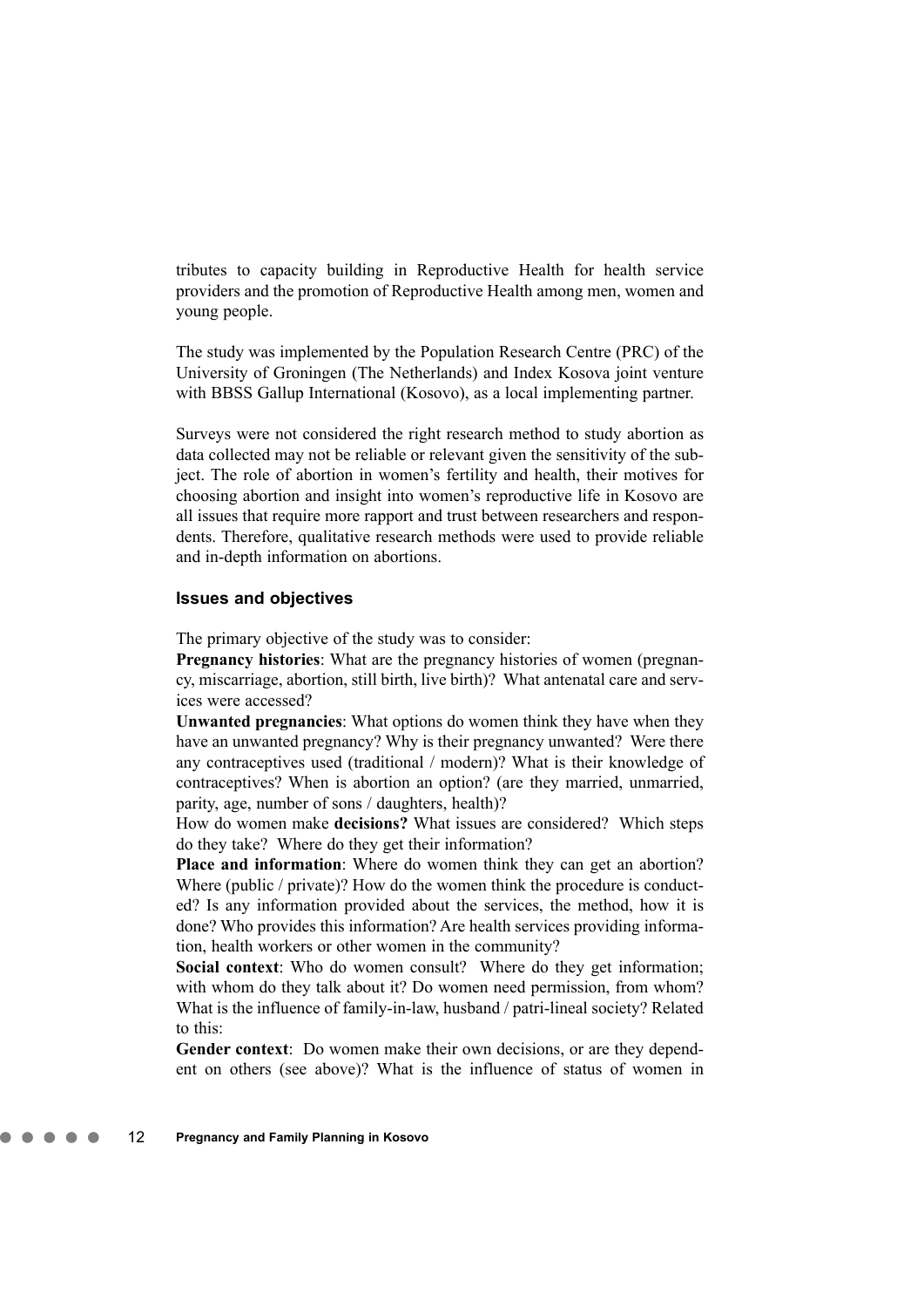Kosovo society? Does gender preference play a role in abortion? Is the choice of abortion seen differently if the fetus is a boy or girl?

**Cultural context** of Kosovo: What cultural role do children have? Are there gender differences? What does abortion and contraceptives mean to women and to Kosovo society in general?

## **Methodology**

In order to achieve these objectives, Index Kosova joint venture with BBSS Gallup International conducted 19 focus group discussions and 18 in-depth interviews. By using these methods we gathered general information by speaking to women using focus group discussions; and more in-depth information about abortion by interviewing women who had an abortion.

We conducted focus groups and in-depth interviews in Prishtina, Prizren and Mitrovica, among a Kosovan Albanian sub-sample, and Mitrovica and Caglavica among Serb sub-sample; The samples included both urban and rural women.

From 19 focus group discussions, 12 were conducted with Kosovan Albanian women, 4 with Kosovan Serb women, 2 with men (Prishtina and Prizren) and 1 group with gynecologists (Prishtina).

The random selection recruitment process for the focus group discussions was much easier than the convenient sampling recruitment for the in-depth interviews. Participants in focus groups, mainly women, spoke freely about abortion in general and told stories about their relatives and friends. However, they were hesitant when discussing their own personal experiences.

In-depth interviews were conducted with women who had abortions. Most of the respondents had to be searched house by house in particular areas by Index Kosova staff. In-depth interviews were divided amongst the different ethnic groups of women in Kosova. Among these interviews, 9 in-depth interviews with Kosovan Albanian women, 6 with Kosovan RAE women and 3 with Kosovan Serbs women.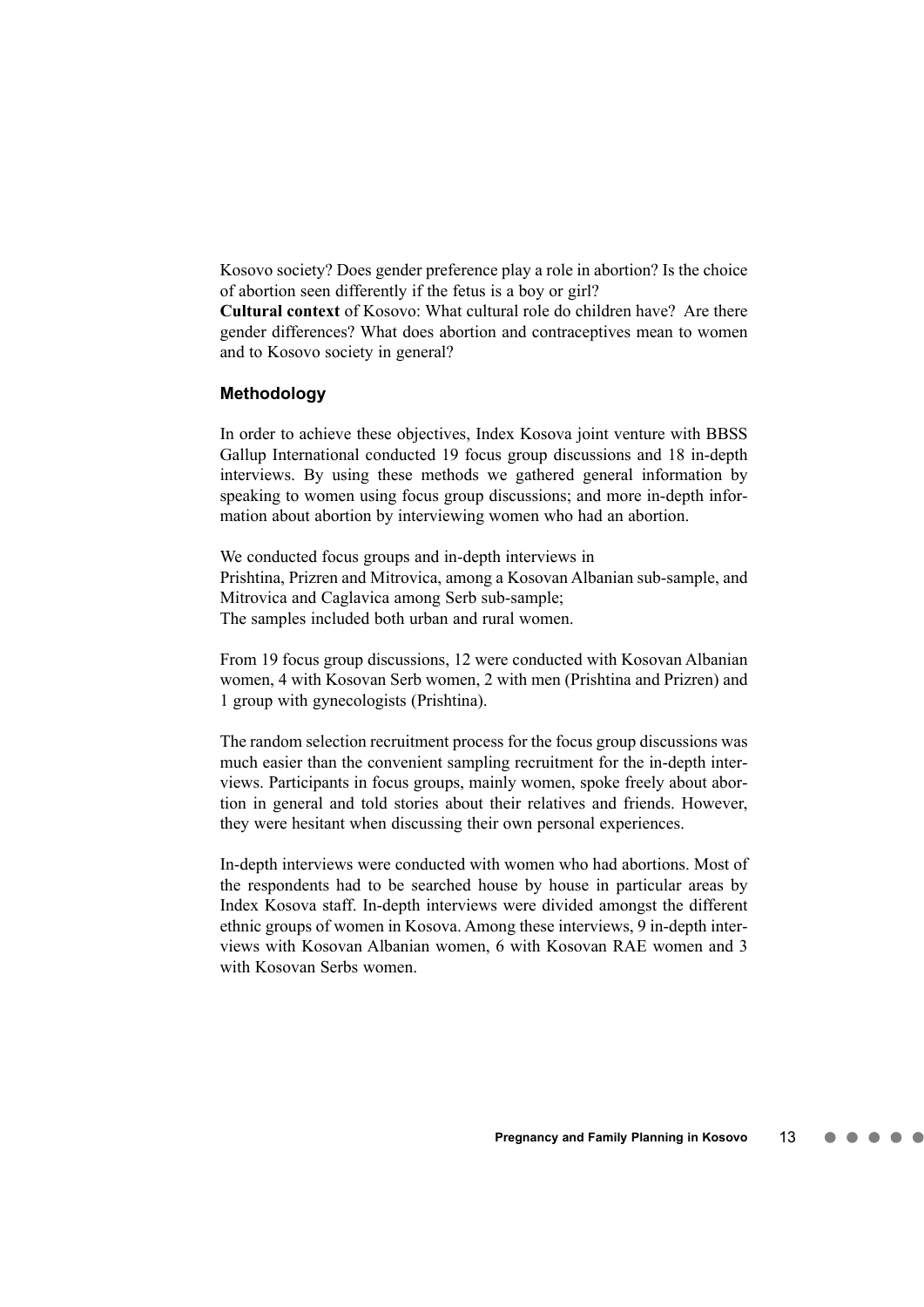# **This report**

In Chapter 1 we describe the changing Kosovo society in order to fully understand abortion and contraceptive behavior in the economic, social, gender and cultural context of society. Briefly, we describe the economic situation and societal transitions that have taken place since the 1999 conflict; the changing position of women; the changing opinions about premarital sex and other sexual behavior; and changing perceptions about pregnancy and prenatal care.

Chapter 2, the core of this report, describes general perceptions about abortion, and perceived reasons and consequences, perceived methods and feelings and experiences, as indicated by the participants in both focus groups and in-depth interviews.

Chapter 3 describes related opinions about contraceptive use and highlights the overall predominance of the withdrawal method.

Chapter 4 summarizes the results and findings, and concludes with recommendations for both policy making and interventions in the field of abortion and contraceptive use.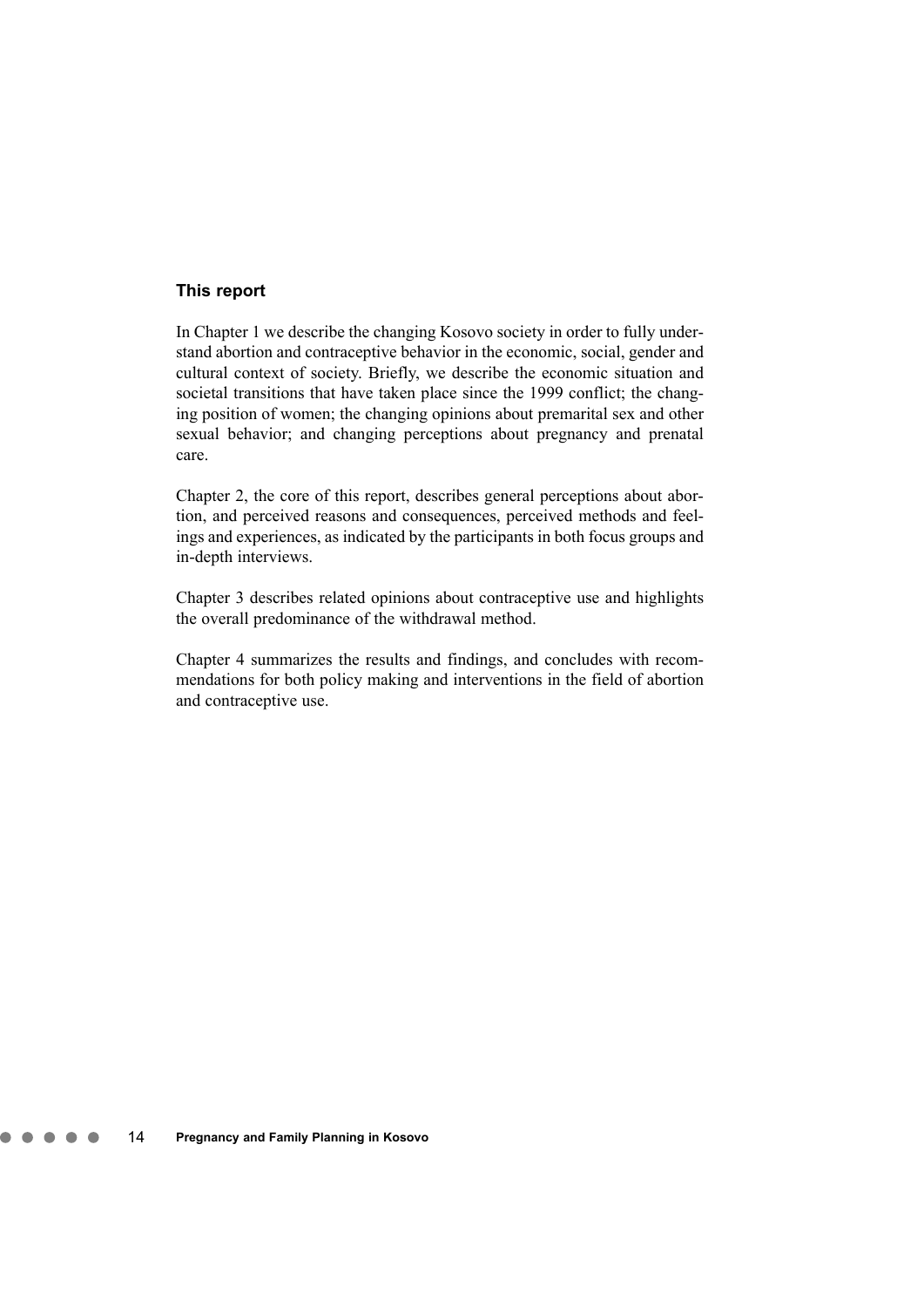**Pregnancy and Family Planning in Kosovo** 15

 $\bullet\hspace{0.1cm} \bullet\hspace{0.1cm} \bullet\hspace{0.1cm} \bullet\hspace{0.1cm} \bullet\hspace{0.1cm} \bullet\hspace{0.1cm} \bullet\hspace{0.1cm} \bullet$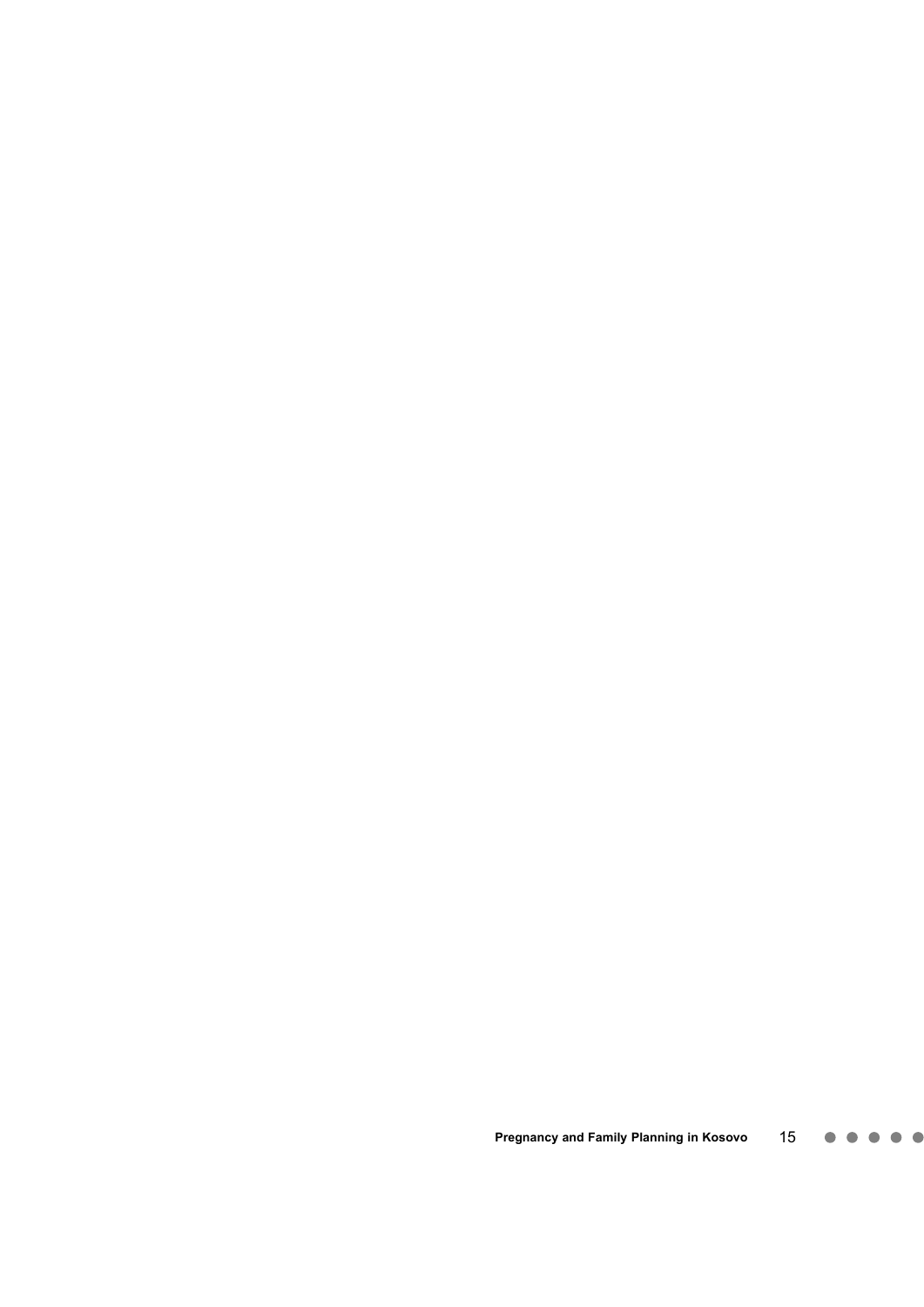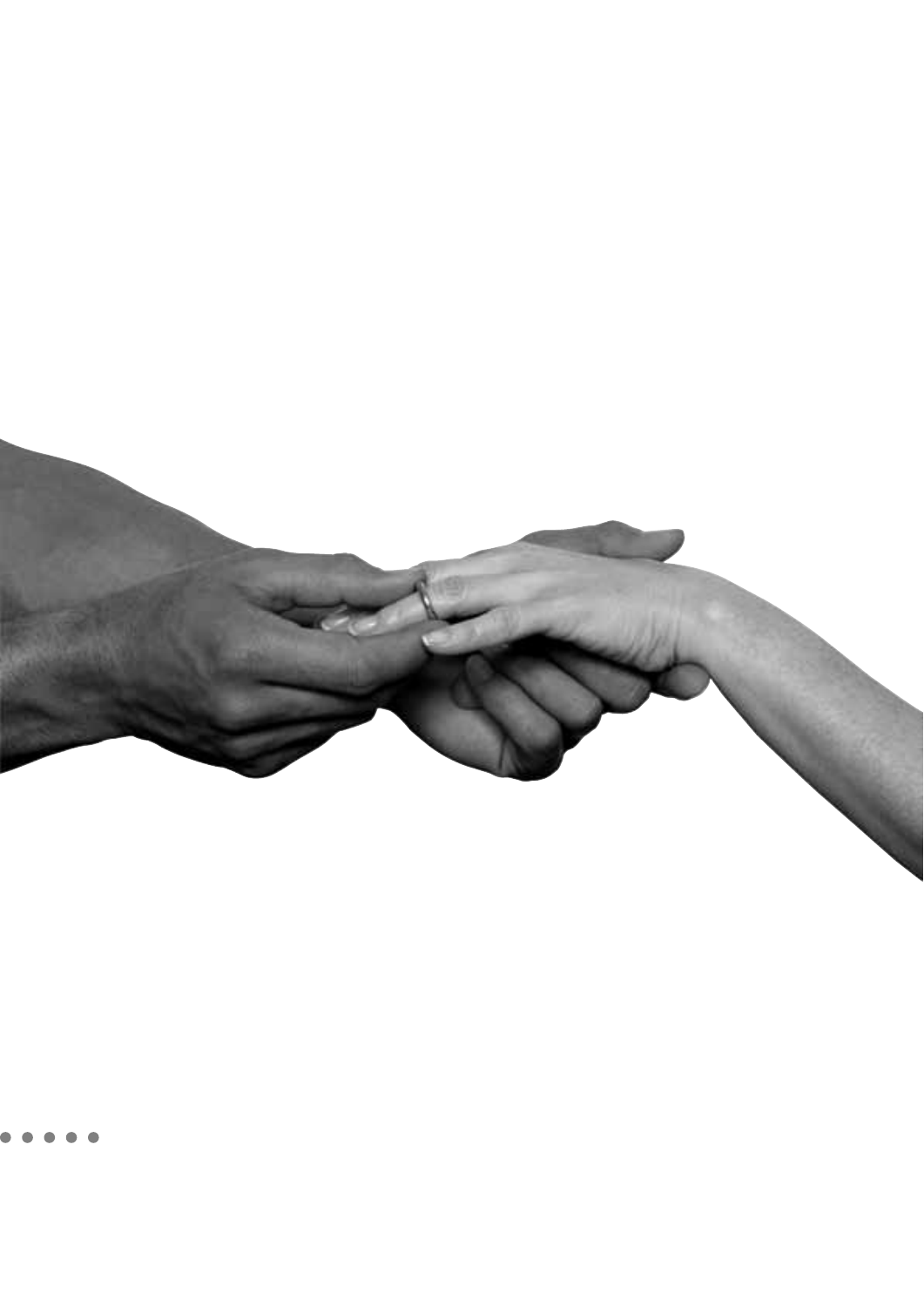# CHAPTER 1 KOSOVO'S CHANGING SOCIETY

Kosovo is currently going through a transition that has changed and modified people's overall lives. Some people have adapted to these changes very well by adopting a European modernized lifestyle, while a vast majority continue living in a traditional way. Now a mixture of two extreme lifestyles exists in one culture and one location. In Prishtina and other large towns in Kosovo we find a modernization of all life values, style and rhythm of life. However, in smaller towns and in the rural areas in Kosovo there are places that have not yet been touched by modernization and remain characterized by the traditional way of life. The line between these two extremes is very thin. The question is: Does Kosovo society want to adhere to traditional ways or modernize?

# **MODERNIZATION AND POVERTY**

The process of modernization in Kosovo started during 1970s–1980s, when industrialization and urbanization and formal education began. This process brought an end to the typical traditional life and large patriarchal families in Kosovo. During the 1990s, after Kosovo's autonomy was stripped away by the Milosevic regime, a large number of people immigrated to western countries (Germany, Switzerland, Scandinavia, etc). For many families who had low incomes or none at all and had strong family ties to family living abroad, the Diaspora became a source of income. Even today, after the 1999 conflict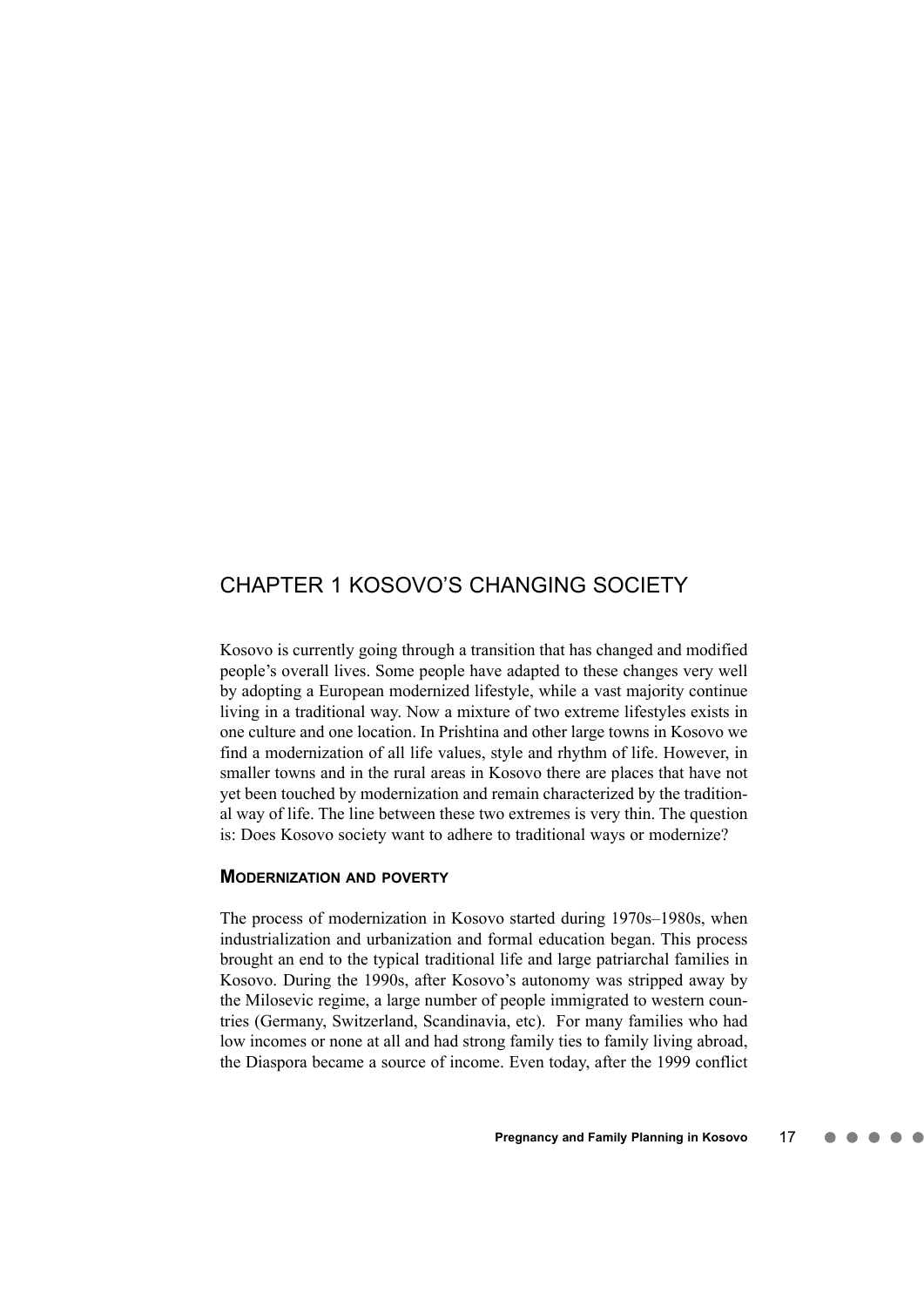and after the emergency rebuilding phase has ended, Kosovo is still facing poverty and poor economic conditions. According to the Kosovo Human Development Report (KHDR) 2004<sup>1</sup>, the unemployment rate in 2004 was 44 percent of the total population (39 percent among males and 58 percent among females). According to the same report, 47 percent of the population lives in poverty (with \$2 a day per person), while 13 percent lives in extreme poverty (with \$1 a day per person). The Ministry of Labor and Social Welfare estimates that the unemployment rate for 2006 is 40 percent of the total working class. Further, according to KHDR 2004<sup>2</sup>, the average household size in 2004 is 6.5 members per household, while the illiteracy rate is considered to be 6 percent (3 percent males and 9 percent females) and the average monthly income is very low (i.e. 136 Euro for men and 42 Euro for women). Kosovo has a young population, with 33 percent younger than 15 years.<sup>3</sup>

The above figures reveal that women have an unfavorable role in society. Although institutions and local and international NGO's attempted to improve the status of women in society, the numbers show that the gender disparity is still high. This influences women's decision making ability.

The Law on Gender Equality approved by the Kosovo Assembly and promulgated by the Special Representative of the Secretary General (SRSG) of the United Nations, is currently in effect in Kosovo. However, there is no way to evaluate how and when this law is being applied in institutions and public life in Kosovo. One good example of the application of a gender balance is among political parties and the Kosovo Assembly, where women fulfill a quota of 30 percent representation. However, if one closely observes a parliamentary session, one can notice that women's participation in the debate is rather low compared to men (counting the number of times that women speak during sessions). According to the Voice of Women Study<sup>4</sup>, women feel that men still have more rights and rights above women. Therefore, the Law on Gender Equality is not yet fully implemented in public life and public institutions.

Considering women's position in society, maternity leave is an issue in Kosovo. According to the Essential Labor Law in Kosovo<sup>5</sup>, a female employee is entitled to at least 12 weeks paid maternity leave upon the birth of a child. This leave is considered a working period and should be paid by the employer at a rate no less than two-thirds of the woman's earnings. This is mostly the case in the public sector. In the private sector these rules are not applied in many cases. If a woman is employed in the private sector and is married, getting pregnant may jeopardize her job. According to the Voice of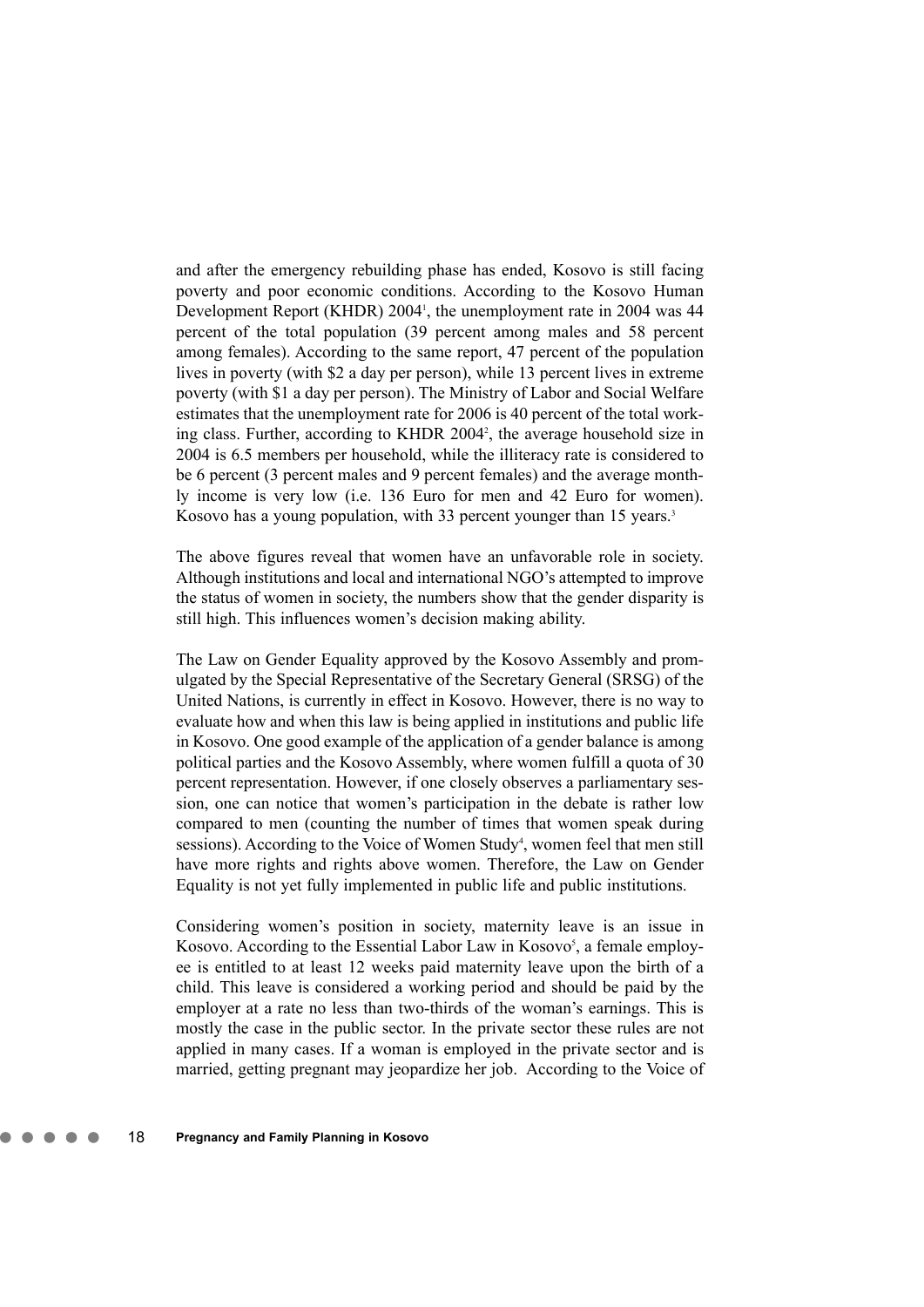Women Study<sup>6</sup>, all women in Kosovo would prefer to have 12 months maternity leave. If a woman working in the public sector decides to go back to work after three months, and hires a babysitter, that would cost approximately close to the average salary from the Kosovo Consolidated Budget, which is 213 Euro<sup>7</sup>.

# **THE FAMILY**

In Kosovo society, the structure and the function of the family was mainly determined by the "book of law" called "Kanuni i Lekë Dukagjinit" ("The Code of Lekë Dukagjini"). This book of law was respected by all members of the community, especially in rural areas, and those who did not respect these "rules" received a certain punishment. Most of Kosovo culture and mentality originates from these rules. Despite recent cultural changes, some aspects of the "book of law" remain or have been slightly adapted to today's circumstances.

The patriarchal family is still present in Kosovo. The father or the oldest male in the family has a major role in all the decision making for everyone in the family. The man of the family still has the final word. It is almost impossible to confront or disobey him and still maintain a good relationship with him. Men usually provide the family with food and living necessities. The Voice of Women study8 found that although half of the women interviewed claimed that decisions about child rearing is shared by husband and wife, 50 percent overall agree that "it is good in marriage if men and women are equal, but best if men have the last word".

The typical role of the mother is to provide love and care for her children and husband including cooking, cleaning and doing all the rest of the housework.<sup>9</sup> According to the Voice of Women study<sup>10</sup>, 64 percent of women with 1-4 years of education "strongly agree" with the statement that "most housework is naturally the job of the women" while 28 percent of women with more than 13 years of education strongly agree with this statement. According to "Kanuni i Lekë Dukagjinit", the man of the family has all the decision making rights and duties, the woman has a right "only to ask for food and clothes" from her husband<sup>11</sup>. In many families, this still remains the law and the woman is treated like a servant of the family.

Keeping in mind the poor economic conditions that people are faced with today, most members of the family are engaged in finding a job. As a result,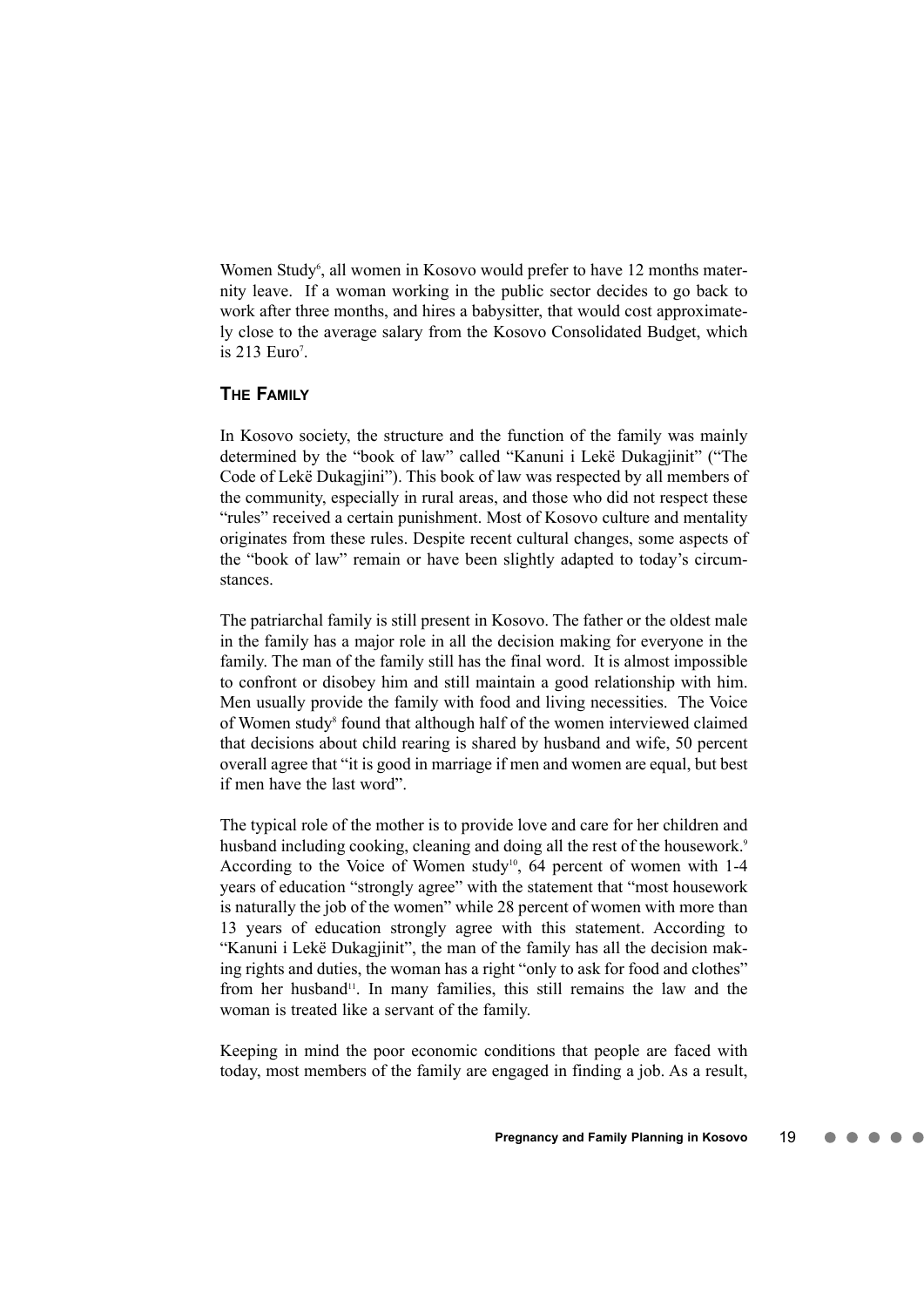some women are finding a job, especially in urban areas. Working women become providers of food and necessities for their family and are more respected because of their economic contribution. Families become financially dependent on working women which gives them a stronger voice in family matters. This is one of the reasons why the structure and the type of the family has changed from strictly patriarchal to a more modern family based on gender equality.

The awareness that children have rights is spreading due to education (the convention of on the rights of the child is included in school textbooks). According to a study done by UNICEF "Youth in Kosovo"<sup>12</sup>, more than 50 percent of young people declared that their voices are heard "very much" in their families in major decision making. However, children's rights are still being abused. On the street at any given time of day children are selling cigarettes, chewing gum and peanuts on the street. Though there is no known research, NGOs advocating mother's and children's rights, claim that there are many reported cases of violence and child abuse.

## **CHANGES IN WOMEN'S LIVES**

Since the conflict in 1999, things have drastically changed in Kosovo. The typical big household with three brothers, all married with children who total about fifteen members, began to live with their spouses and children separately. As a result, women have a role to play in a smaller household and participate in the decision making.

The results of this study show that men began helping around the house, especially in special circumstances such as if his wife becomes pregnant, or occasional sickness of any member of the family. People started valuing their family differently and respecting their right to chose what is best for them.

Most of the participants believe that changes in society, especially the relationship between husband and wife has changed along with the awareness of the rights of women and using these rights to improve their life. The freedom of movement of women has changed as well. According to some participants women were not permitted to go out by themselves because "people would talk". Now, more and more women feel free to go out, shop and do everything they need to do. Unfortunately this is not the case everywhere. There are still reported cases where a family does not allow a woman to go out by herself or because of the practice that women should be accompanied at all times, some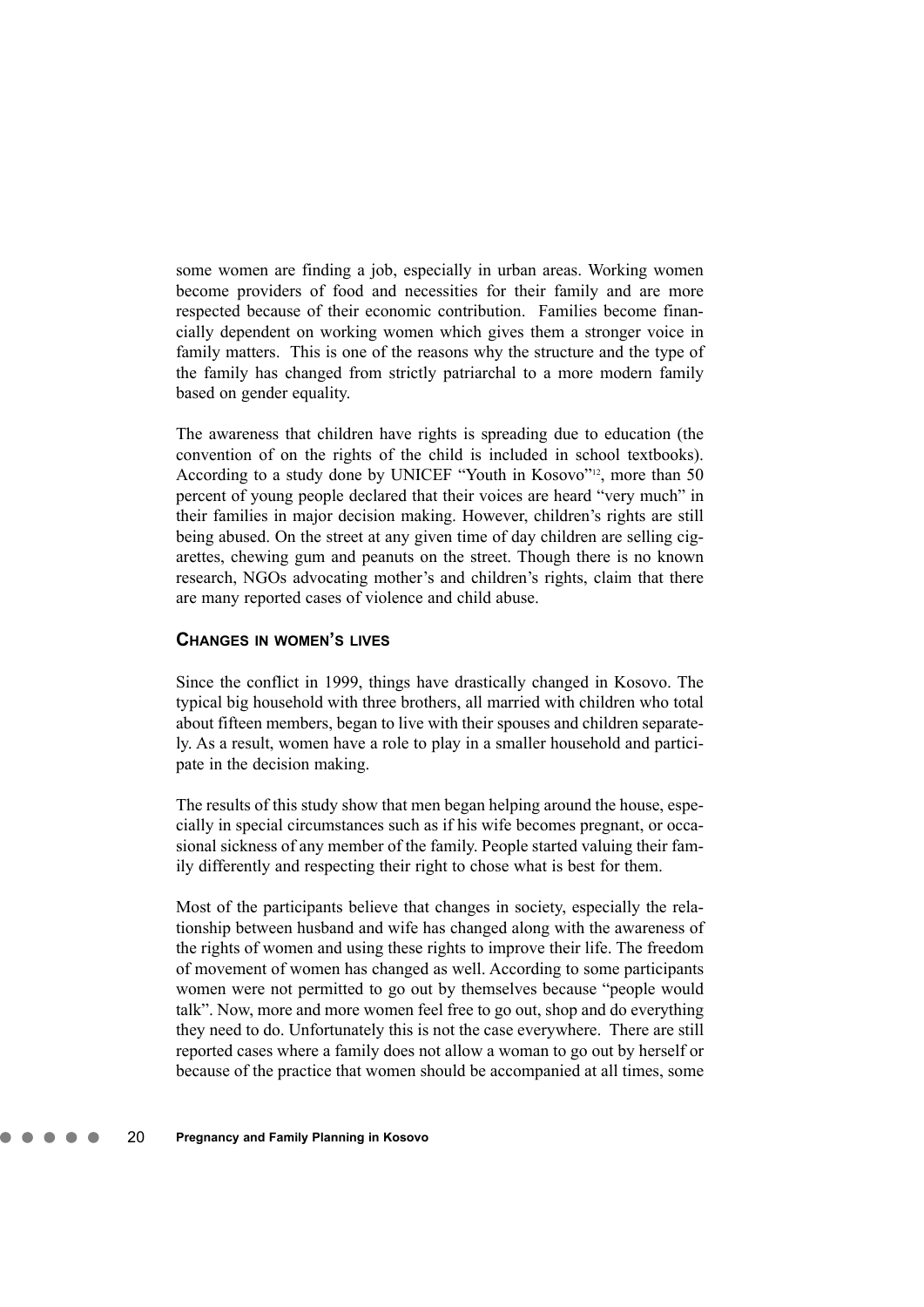women don't feel comfortable or safe going out alone.

Participants in the study believe that technological development has made women's lives much easier in Kosovo. Living conditions were much more difficult in the past. Women were obliged to do the housework, go to work in the field, take care of children, wash and clean all by themselves. Until recently, especially in villages, there were no washing machines or water supply inside the house. Women had to do all the housework manually. Most participants claim that their life is much easier and better than their mother's was. Women now are more respected and are treated better than before, especially in rural areas.

# **RELATIONSHIPS**

The lack of psychologists is not just a coincidence in Kosovo society. In Kosovo society community relations are very strong, everybody knows everybody, and everybody knows everyone's business, even intimate matters. People are very attached to each other and spend a lot of time together, mainly discussing their personal problems.

The study reveals that women mainly talk to their close friends, some talk to their mothers, while some share everything with their partner. Some find close friends who have similar problems. Everyday problems are discussed on a regular basis without hesitation, while intimate problems, such as with a partner, are not so easily shared with others.

Some women hesitate to share things with their mothers for different reasons. According to some participants, mothers can judge their behavior and action, or even can be hurt by their behavior. On the other hand, according to some participants, friends can sometimes betray you and reveal your secrets.

Husbands are considered to be the most reliable conversation partners. However, according to focus group participants, husbands are not always keen to listen to feelings and thoughts.

Sexual issues and topics are discussed while joking. When speaking in front of others about sex in the focus group, some participants felt uncomfortable. There were differences in urban and rural areas. Kosovan Serb women and women living in Prishtina were more open to conversations about sexuality than other women.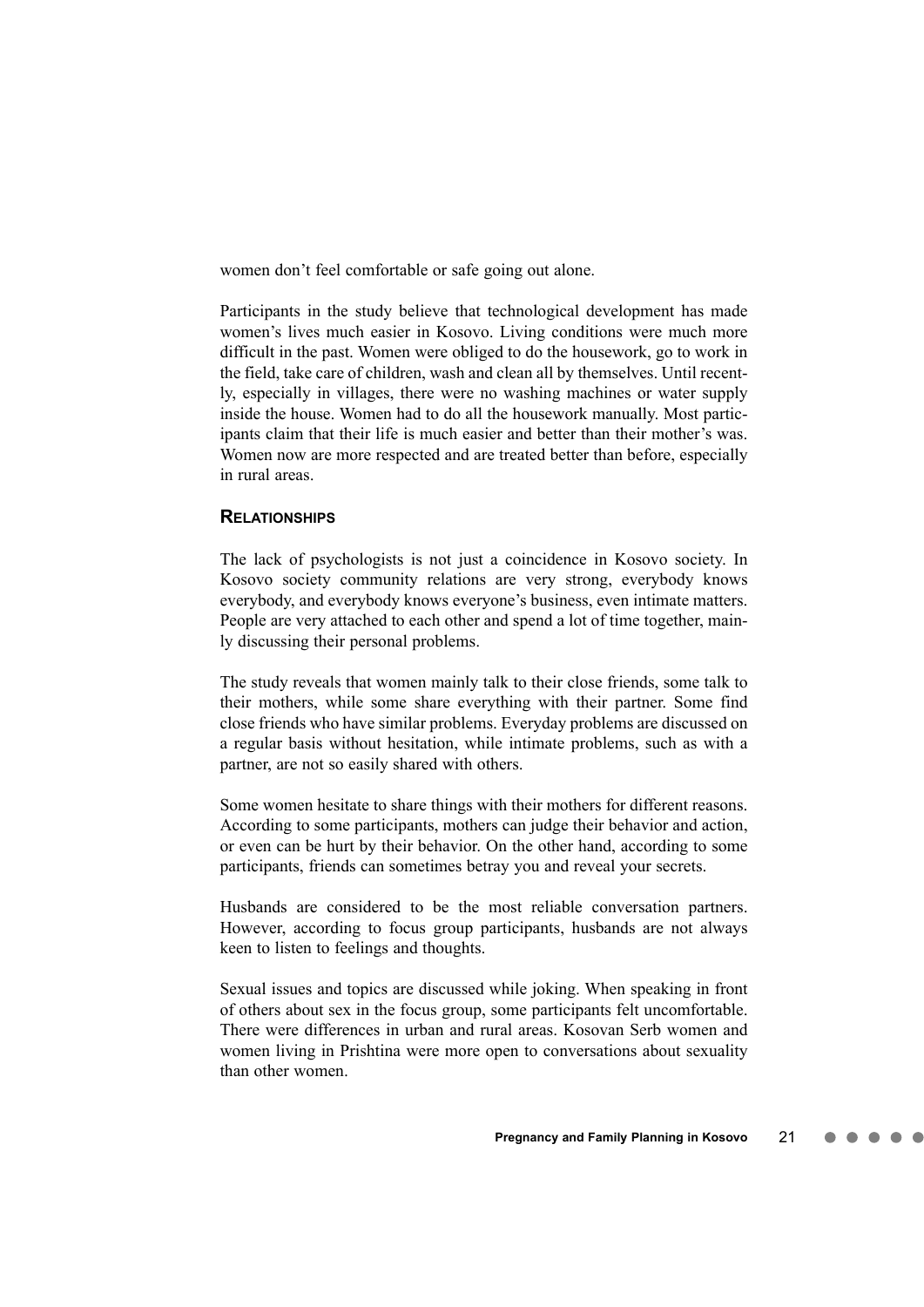*"Interviewer: Do you speak with anyone regarding sexual relationships? Respondent: Only when we joke around but not when speaking seriously." Female, 26-45, Prishtina, rural, K-Albanian (Group discussion)*

Married women, other than Kosovan Serbs and women living in Prishtina were embarrased when speaking about intimate sexual problems with someone other than their husband.

> *"Interviewer: Are personal relationships or intimate issues a topic you discuss with others? Respondent: Only with my husband … It is embarrassing to talk with others about these things." Female,15-45, Prizren, rural, K-Albanian (In-depth interview)*

Although people in Kosovo are very close to each other, spend a lot of time together and share almost everything with each other, especially women, in most cases sexuality is something that people rarely or never talk about. Furthermore, there are no educational programs on television that teach sexuality education and therefore reach different groups of people.

## **OPINIONS ABOUT PREMARITAL SEX**

In the new Kosovo after the conflict, there were changes in gender relations among the younger generation (i.e. especially the liberalization of sex and the practice of premarital sex among youth in urban areas). Physical beauty, image, fashion, liberal behaviors and personal satisfaction became dominating values in sexuality. Virginity, family origin and honor are values decreasing in importance according to participants in the study.

Opinions about premarital sex among participants strongly influenced opinions about abortions among non-married women, as described in Chapter 2.

A woman's virginity is considered by most of the participants to be the most important part of morality, dignity and a woman as a whole. In some areas, if the bride does not prove her virginity by displaying her sheets after her first night with her husband, she is sent back to her father for possible punishment. The marriage would end immediately.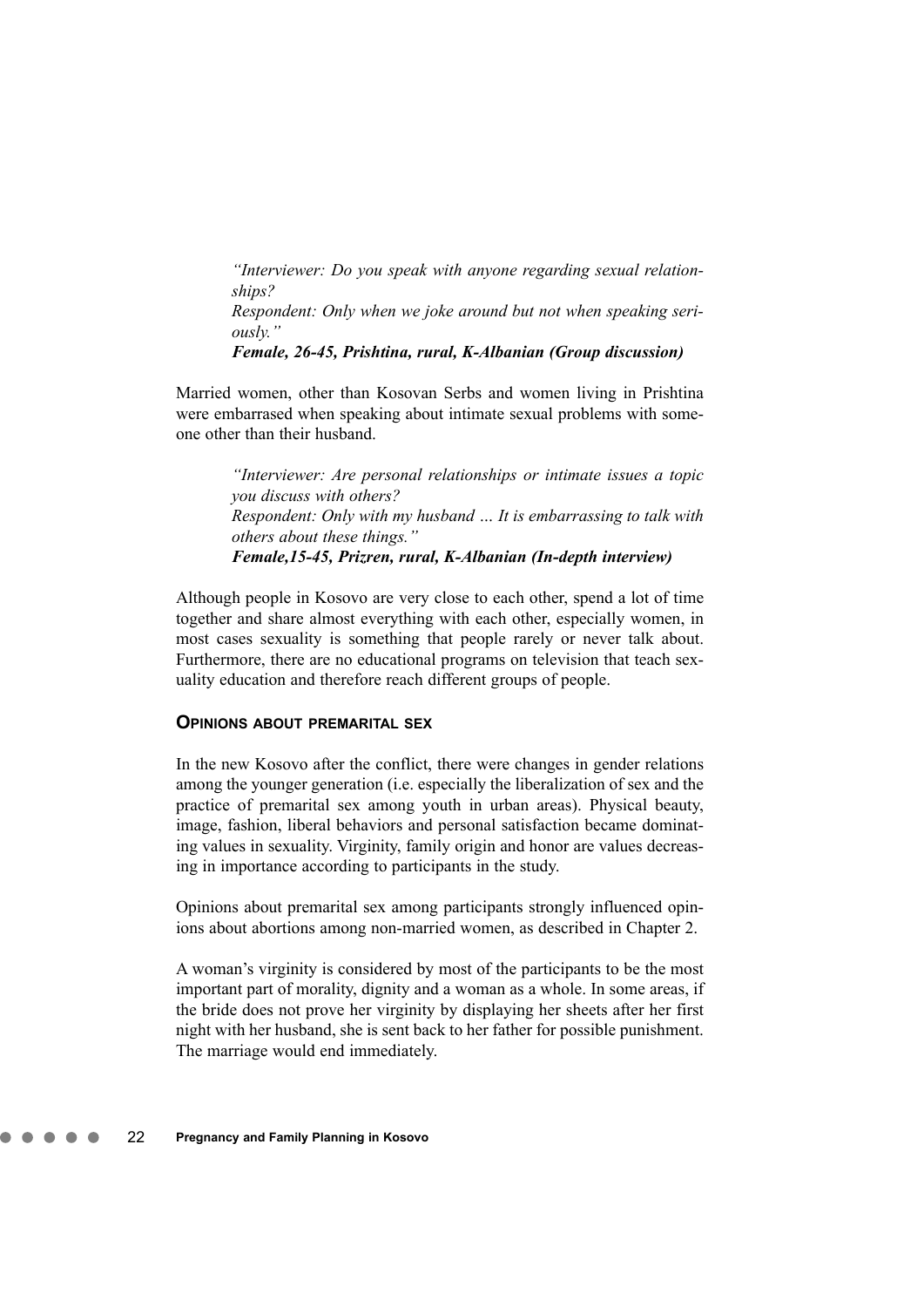Although dating has become very common and most people and even parents accept it, it is reported from focus groups that pre-marital sex is still 'prohibited'. Women fear the possibility of unfaithfulness on the part of their partners following pre-marital sex, worrying that men may leave and have sexual relationships with other women even if a woman gets pregnant.

> *"To this day premarital sex is not okay because men are acting like dogs. They cannot be trusted, because they get you pregnant and leave you to take care of the child on your own. Not knowing what to do or where to turn to, women get rid of their babies leaving them in the street."*

*Female, 26-45, Prishtina, urban, K-Albanian (Group discussion)* 

Although some participants claim that virginity is not such a big issue anymore, the majority of participants, especially in rural areas, claim that at least for men and their sons, virginity is still a key issue to be considered before marriage.

Fear of being abandoned by a boyfriend once he has fulfilled his sexual need is very present and widely spread. There may be a basis for such worry since even men admit that they would not marry a woman they had sex with if they were not already engaged.

> *"I would not marry a woman with whom I had premarital sex." Male, 26-45, Prizren, rural, K-Albanian (Group discussion)*

All men support premarital sex. Some feel that sex allows a complete understanding of a woman, others claim that premarital sex is a good experience. Paradoxically, men declare that they would not accept a woman who is not a virgin.

> *"I have heard that a man has sex with other women and says that I want a virgin girl. That is not all right." Male, 15-25, Prishtina, urban, K-Albanian (Group discussion)*

In rural areas especially, a woman's virginity is important. However, premarital sex, according to participants in the focus groups, has other consequences as well. In urban areas, unwanted pregnancy seems to be the most common fear and consequence of premarital sex.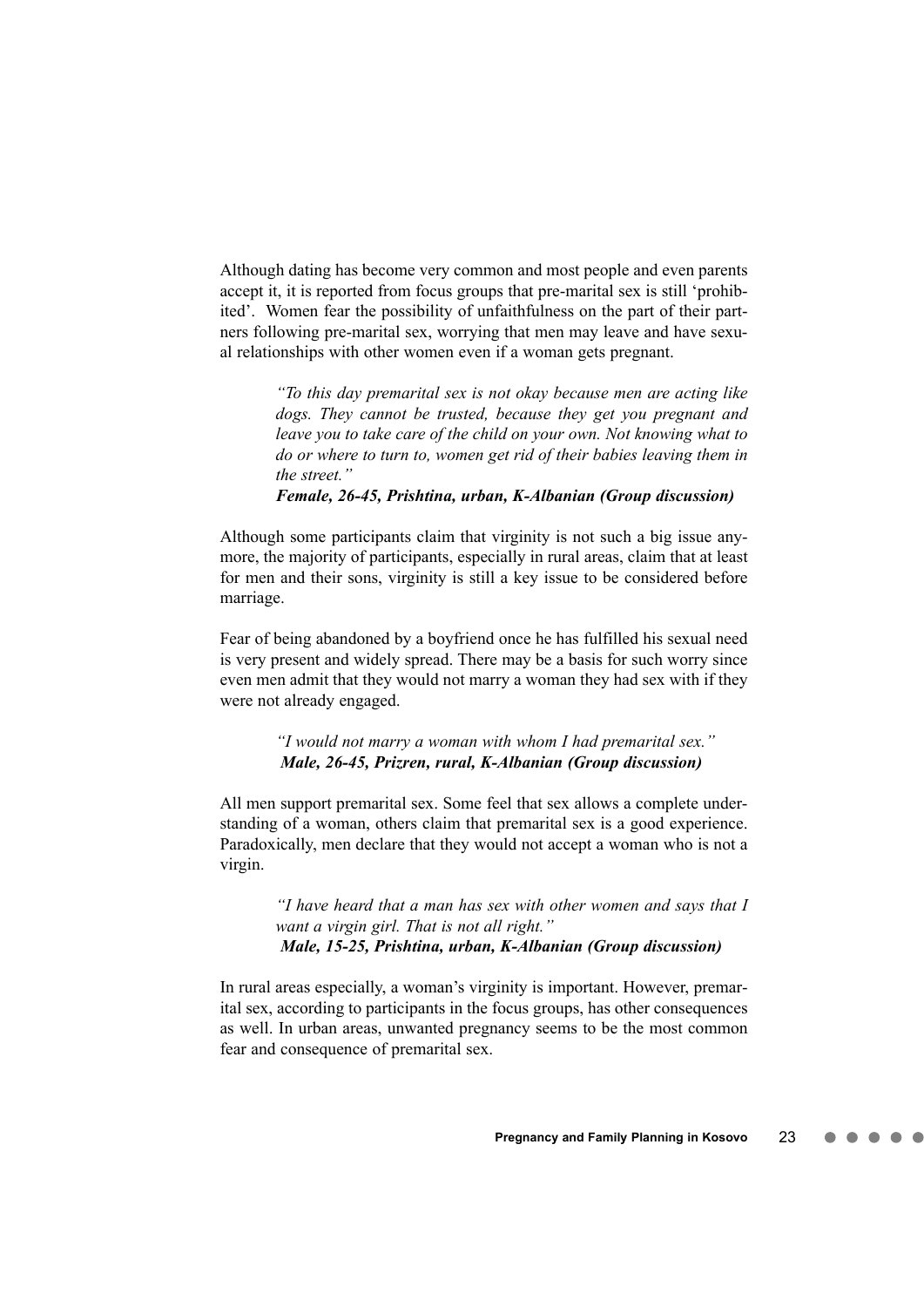*"The mentality here in Kosovo does not allow us to keep a child, it does not matter even if one has all the best circumstances to raise not only one child but maybe two of them, or maybe one has also the support of the family still the society does not allow it, and you cannot raise a child all by yourself. They will give names to the child; they will call the child a bastard during his whole life. I have never heard of a woman, a student, who managed to raise a child without a husband."*

*Female, 15-25, Prishtina, urban, K-Albanian (Group discussion)* 

Results of the focus groups reveal that another consequence of premarital sex is disease and infection.

> *"Normally, if you do not know how to control yourself, the consequences are so big, that you would forget that you have lost your virginity. There are various diseases that are spread. The other one is pregnancy, if he will not accept that child, then what is your position? Family will not accept it. It is different if you have done it willingly, but if a case would happen to you, there would be no one to tell, because nobody will understand you, they will say, leave it. There are big consequences if the issue goes till there."*

*Female, 15-25, Mitrovica, rural, K-Albanian (Group discussion)* 

Strangely, most Kosovan Serb women and urban women from Prishtina who participated in the study thought that premarital sex is now very common and that it is natural to have a sexual relationship with someone you have been with for a time.

> *"It all depends on the person. If two young people love each other and feel they can be together for a lifetime, they can have intercourse even before marriage."*

*Female, 15-25, Caglavica, rural, K-Serb (Group discussion)* 

However, women stressed the issue and importance of contraceptive use during premarital sex, in order to avoid unwanted consequences. They added the importance of physical and psychological maturity.

> *"I am not against premarital sex. The most and single important thing is for the female to be physically and psychologically mature. Nonetheless, contraceptives are important in this matter. I would*

24 **Pregnancy and Family Planning in Kosovo**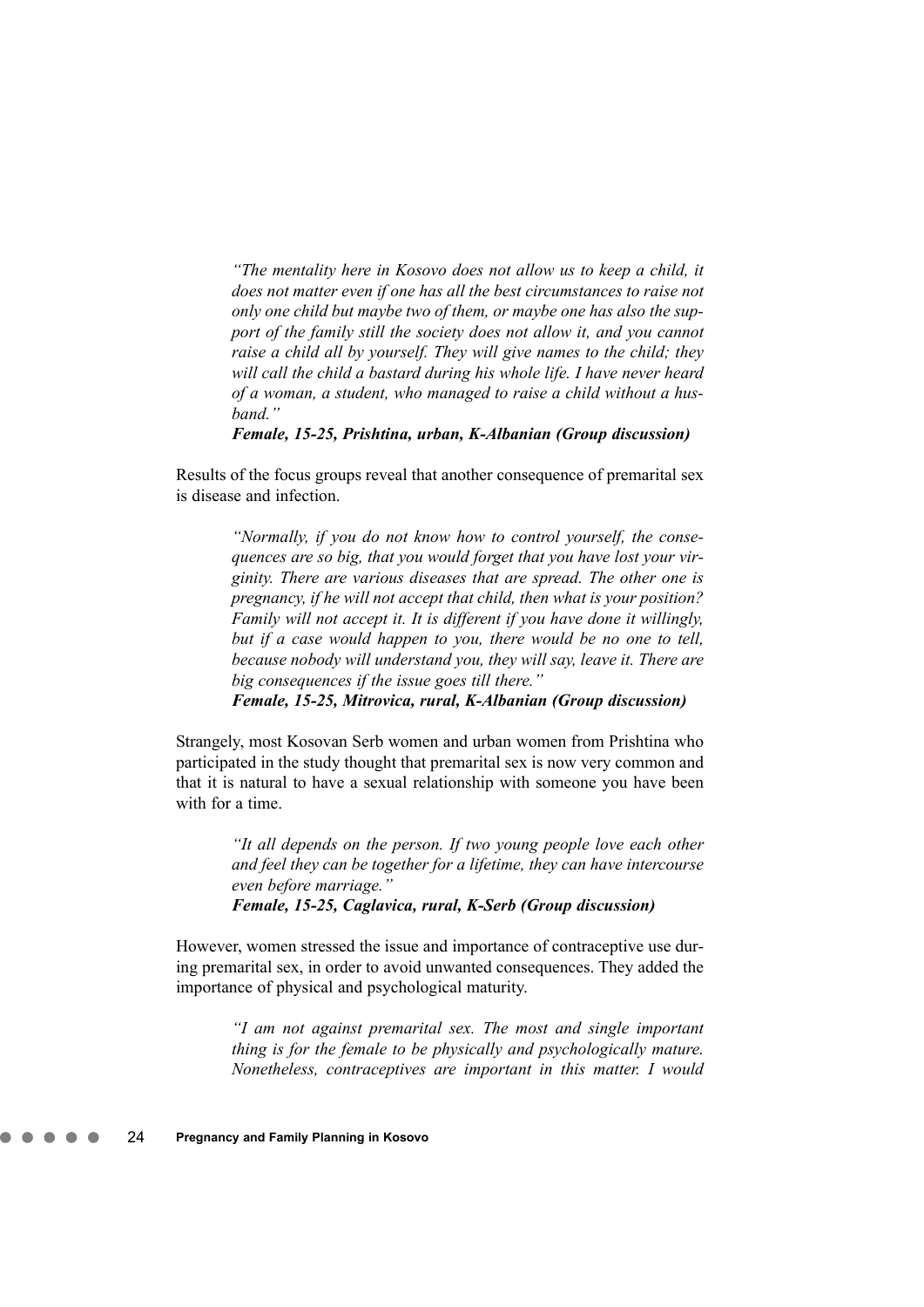*stress on the issue of protection against pregnancy and sexual diseases"*

*Female, 26-45, Caglavica, rural, K-Serb (Group discussion)* 

Generally Kosovan Serb women and urban women in Prishtina openly admitted that they have had premarital sex. Some were cohabiting with their partners, some other women thought this is shameful and bad.

# **SEXUAL ORIENTATIONS IN QUESTION**

While opinions about premarital sex might have changed, particularly in urban areas, opinions about other sexual orientations did not. The results of the focus groups illustrate the unwillingness to accept homosexuality. In terms of accepting 'new' developments in the society, participants appeared quite conservative. A few participants were more open-minded, while the majority rejected the idea of standing close to homosexual men or women. Almost all participants in the focus groups thought that homosexuals especially are and will be rejected and discriminated by society. According to participants, our society is very small and conservative, and won't accept changes that are not 'normal', or as they reported, 'absurd'. Kosovo society, according to some participants, has enough burdens without these issues; acceptance would be too much for Kosovo society right now.

Participants feel that it is very difficult for homosexuals to live in Kosovo. Generally speaking, it is very difficult to survive even if one is seen as equal because Kosovo is rather small and provincial.

> *"If my neighbor was a homosexual - most likely we would distance ourselves and our children from him/her, however there are no such cases in Prizren."*

*Female, 26-45, Prizren, urban, K-Albanian (Group discussion)* 

# **PERCEPTIONS ABOUT PREGNANCY AND PRENATAL CARE**

Prenatal care is the care that women receive and provide for themselves during their pregnancy. Kosovo is a country where prenatal care is not at the same standard as in other counties, provided by governmental health services. This lack of emphasis on care during pregnancy for both women and the fetus has an impact on how pregnancy is perceived in society, and how this is linked to abortion, as described in Chapter 3.

 $\sim$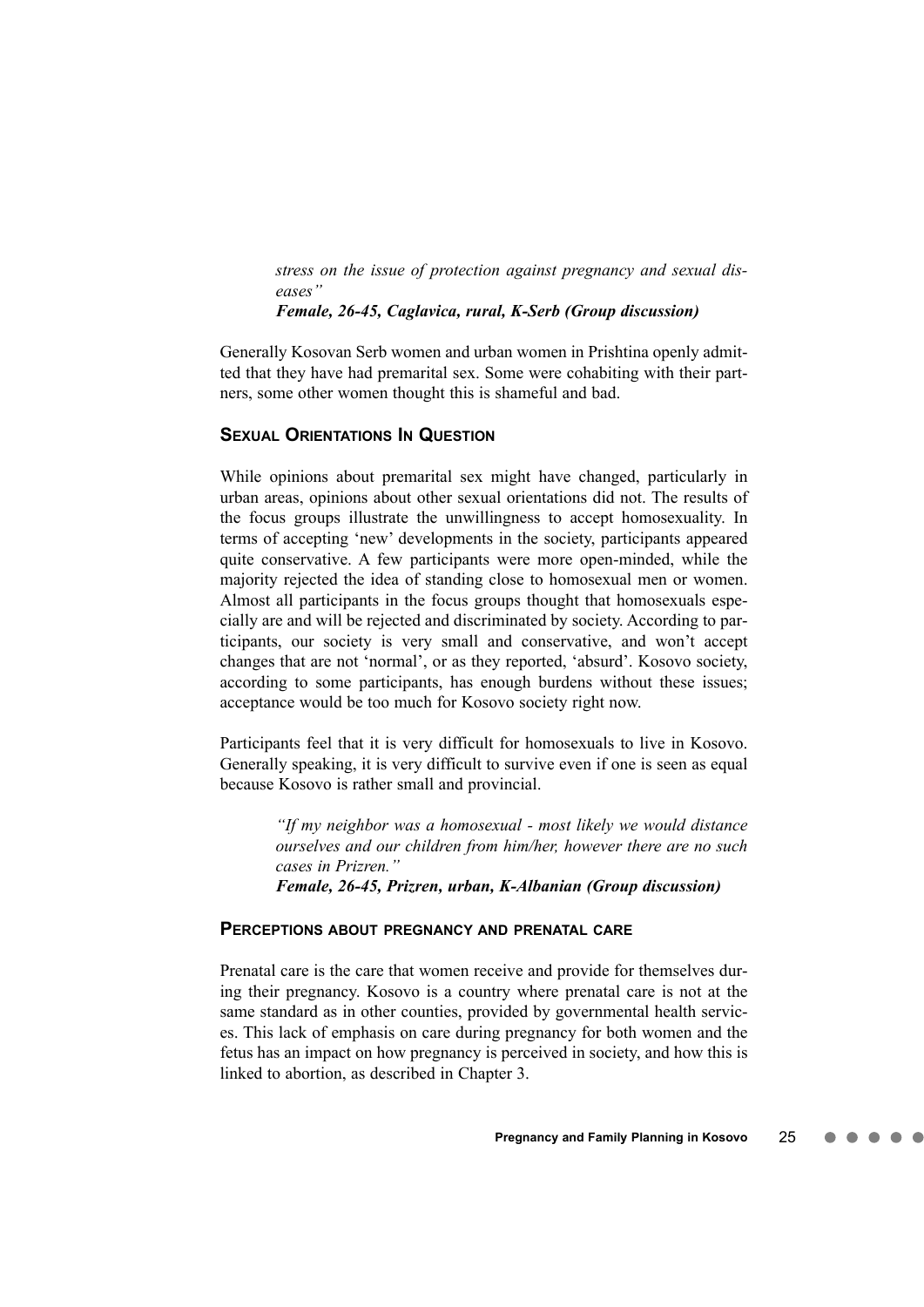Though some participants in the focus groups were not familiar with the expression "prenatal care", all of them knew what it entailed. Results of the focus group show that all aspects of prenatal care, including medical services provided by doctors, family care for a pregnant woman and care of the mother herself have significantly improved. Even society's attitude about the role and importance of women and pregnancy has changed. However, almost all of the participants agree that there is still space for improvement, especially in services provided and in the education of mothers during pregnancy.

# **Family Support**

A pregnant woman is seen as fragile and everyone around her in the family is more caring. She also garners more respect. Women during pregnancy receive additional help from all members of the family, particularly the husband. Women are relieved of difficult housework (carrying heavy bags, climbing the stairs). Participants reported that stress was to be avoided when pregnant.

> *"Well, to tell you the truth, during my first pregnancy I was more careful, but also my husband and his family because I was very young at that time and I did not know what I could and couldn't do. For example, when I climbed up somewhere they would tell me to come down because it is not safe for me to climb up there. But after one year, I got pregnant with my daughter, and since my son was only nine months old, everything was still fresh to me and I did not have problems during pregnancy neither, nor during labor. The family paid less attention to me then because there was no need, since then I learned things from my first pregnancy and I knew how to take care of myself."*

*Female, 15-45, Mitrovica, urban, K-Albanian (In-depth interview)*

Older women state that when they were pregnant, years ago, care from family members was less. They lived in very large families with their husbands' brothers and their families, so there was a lot of work to do around the house. Women gave birth more often and housework had to be done whether women were pregnant or not. No one asked whether a pregnant woman was feeling good, or if she was able to work; things simply had to be done. However, almost all participants declared that pregnancy was always respected in Kosovo culture; the treatment by their families was always better when they were pregnant.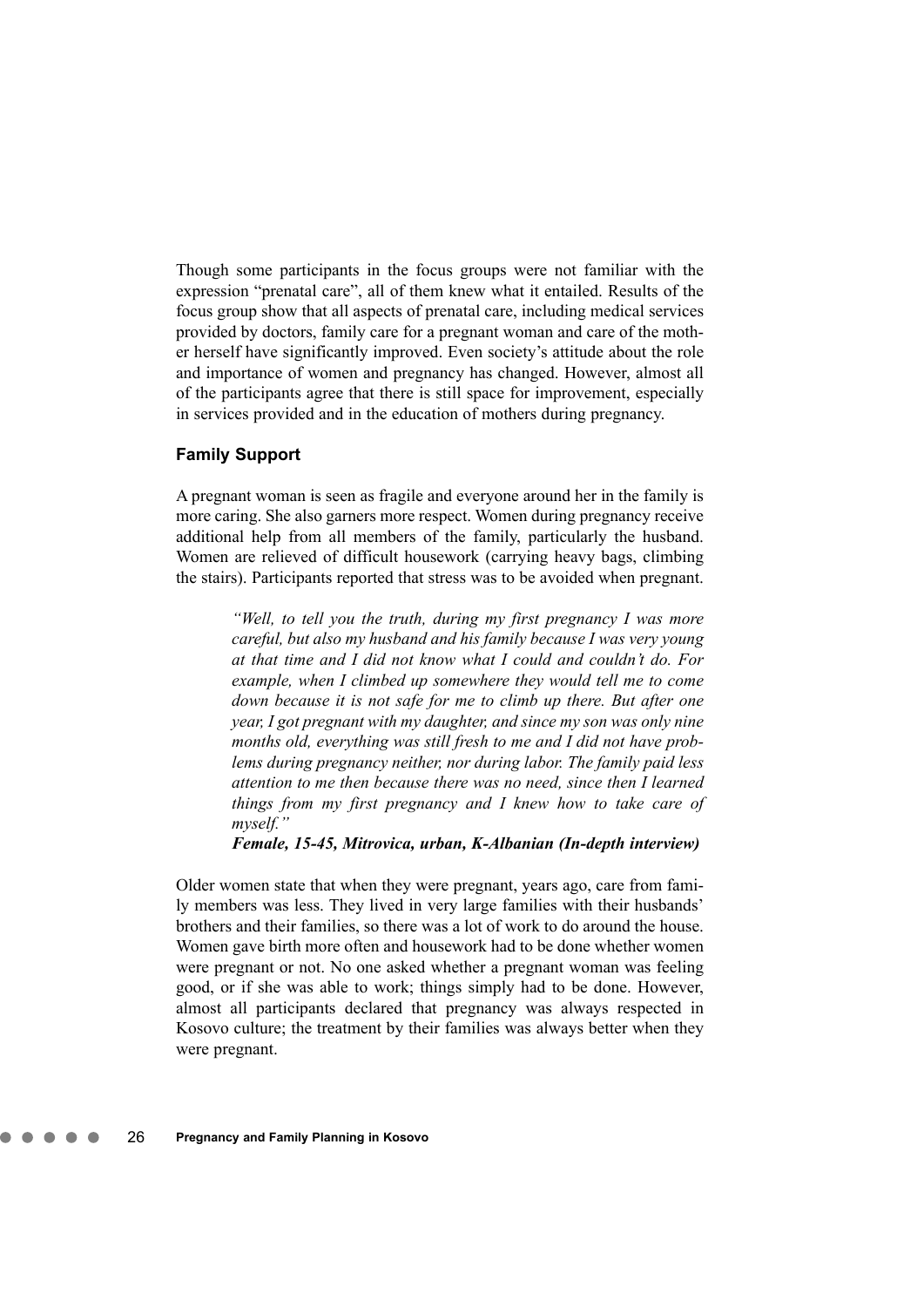Following the conflict in 1999, gynecologists confirm that families, particularly husbands have taken greater interest in the care and health condition of pregnant women around them.

> *"Pregnant women are generally treated better within the family now."*

*Gynecologist, Prishtina, urban, K-Albanian (Group discussion)* 

*"When I worked in the Hospital of Gjakova I noticed an interesting thing: several husbands brought their wives to recover in the hospital for several weeks in order to grant a rest to them and told their family doctors to recommend it! These cases happen especially when there is a large family with many members and the woman cannot have rest because she has to work. In this way they have a rest they otherwise would not!"* 

*Gynecologist, Prishtina, urban, K-Albanian (Group discussion)* 

# **Maternal Care**

The results of the focus groups show that women are more aware of the importance of their pregnancy. It is different to be a pregnant woman now in Kosovo. Nutrition is one of the priorities that most women care about. Most of today's pregnant women do not hesitate and nor do they feel ashamed to put their health and their baby's health first. They feel free and know how to take care of themselves more than pregnant women did years ago.

> *"My mother worked even when she was pregnant. And current pregnant women say: I am pregnant, my baby needs to be healthy, that means I need to eat nicely, to get rest, not to strain myself. And the family around her is not allowed to annoy her, because everybody is afraid, God forbid if something happens, and they be guilty of that." Female, 15-25, Gracanica, rural, K-Serb (Group discussion)*

Gynecologists claim that pregnant women are always on time for their regular check ups and they pay a lot of attention to what the doctor tells them. Gynecologists also note that women now are much more interested in the development and wellbeing of their fetus, compared to before.

**Pregnancy and Family Planning in Kosovo** 27

 $\sim$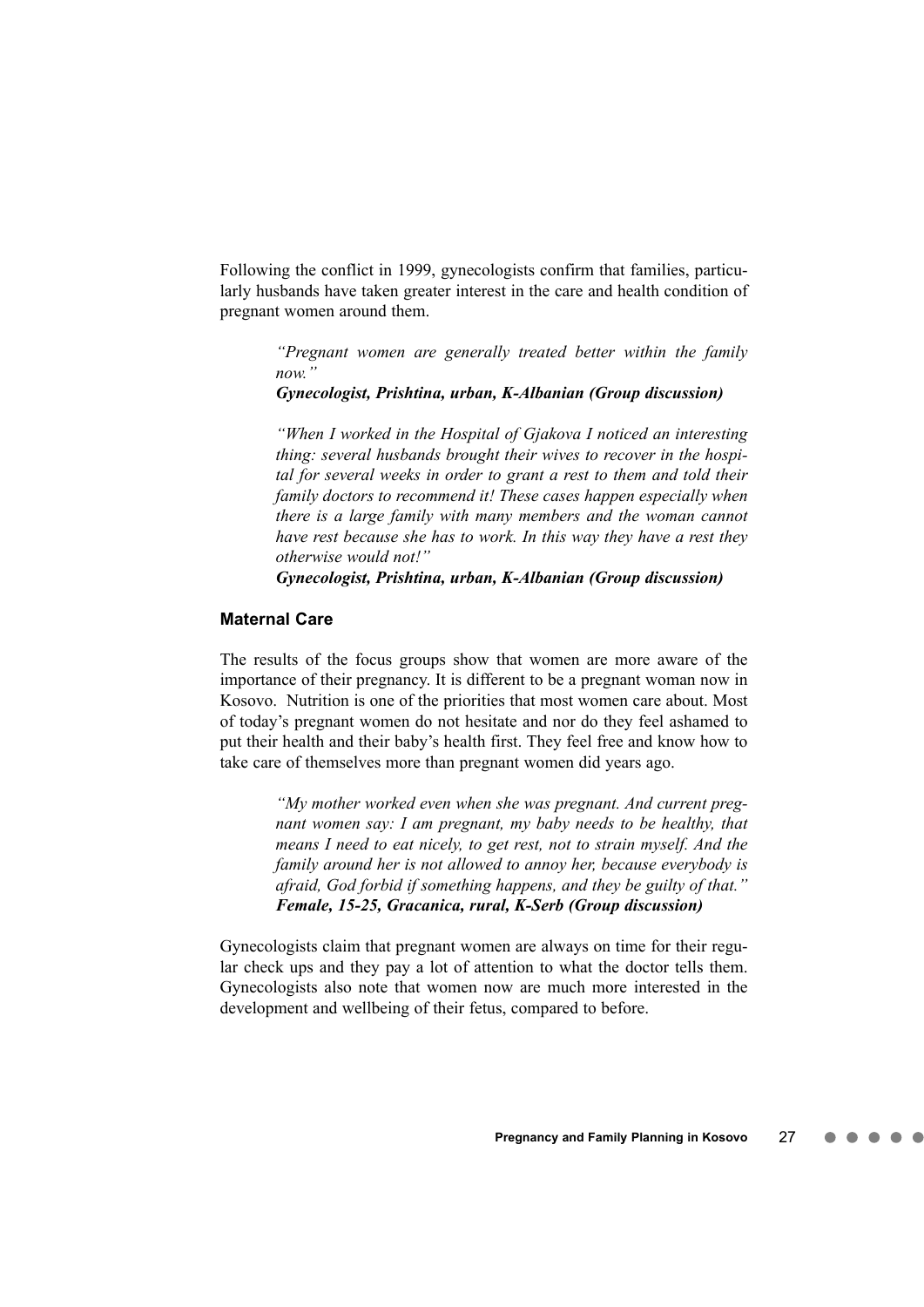# **Prenatal Services**

According to gynecologists, services for prenatal care have improved both at the private and public level. However, in both facilities the lack of deeper explanation and counseling is evident. Doctors admit that they cannot fully dedicate themselves to a patient due to time constraints. In public facilities the doctor spends 5-10 minutes with a patient while outside the room there are 10 more women waiting to be examined.

According to some women, a lot of women go to Skopje, Macedonia for their check ups and deliveries. Doctors claim that the diagnosis is basically the same, but that the doctors there explain the process of baby's development in a more detailed manner. They even discuss the position of the baby. Doctors in Prishtina both in private and in public facilities simply do not have time. However, some gynecologists claim that women are not that interested in hearing advice about care during their pregnancy.

> *"It is also a matter of informing the woman of her situation. For instance a 37 year old pregnant woman was visited many times by a very good gynecologist in Kosovo. The gynecologist told the woman her pregnancy was proceeding well and that was it. Both the woman and I went to Skopje to visit a gynecologist there. I noticed the gynecologist was very patient with her. He explained to the woman everything she wanted to know including the position of the baby. He explained everything for about half an hour! This is what our doctors do not! They do not give as much information to their patients!" Gynecologist, Prishtina, urban, K-Albanian (Group discussion)*

> *"We give women information about pregnancy but few women are indeed interested. There is a very high percentage of women who ignore us while we give information! And this is the reason we retreat! I guess the lack of greater communication between the doctor and the patient happens because of our tradition! Usually older women rather not talk though we are available for them and willing to! There are a few of them however who are interested and ask for information!"*

*Gynecologist, Prishtina, urban, K-Albanian (Group discussion)* 

Women are satisfied with the services to some extent. Most of them believe that going to a public facility without knowing a doctor there, is a complete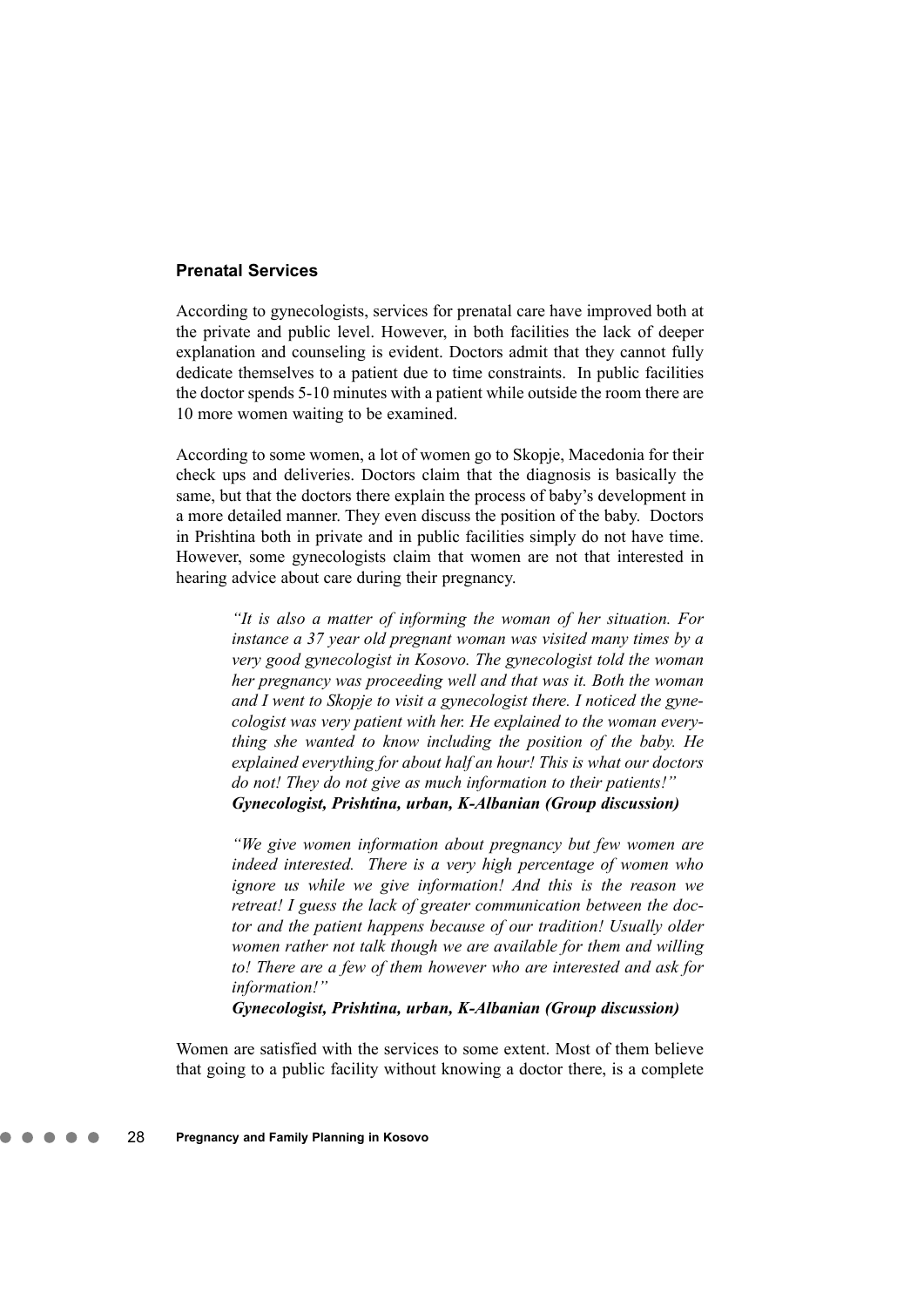disaster. It might happen that they have to wait for hours and in the end the doctor is not completely dedicated.

According to women in the focus groups, private facilities are preferred by women. The care is totally different in private facilities since one pays for a visit and the doctors pay more attention. The fee for regular check up is considered very expensive. With multiple visits needed during pregnancy, the cost can be out of reach for some.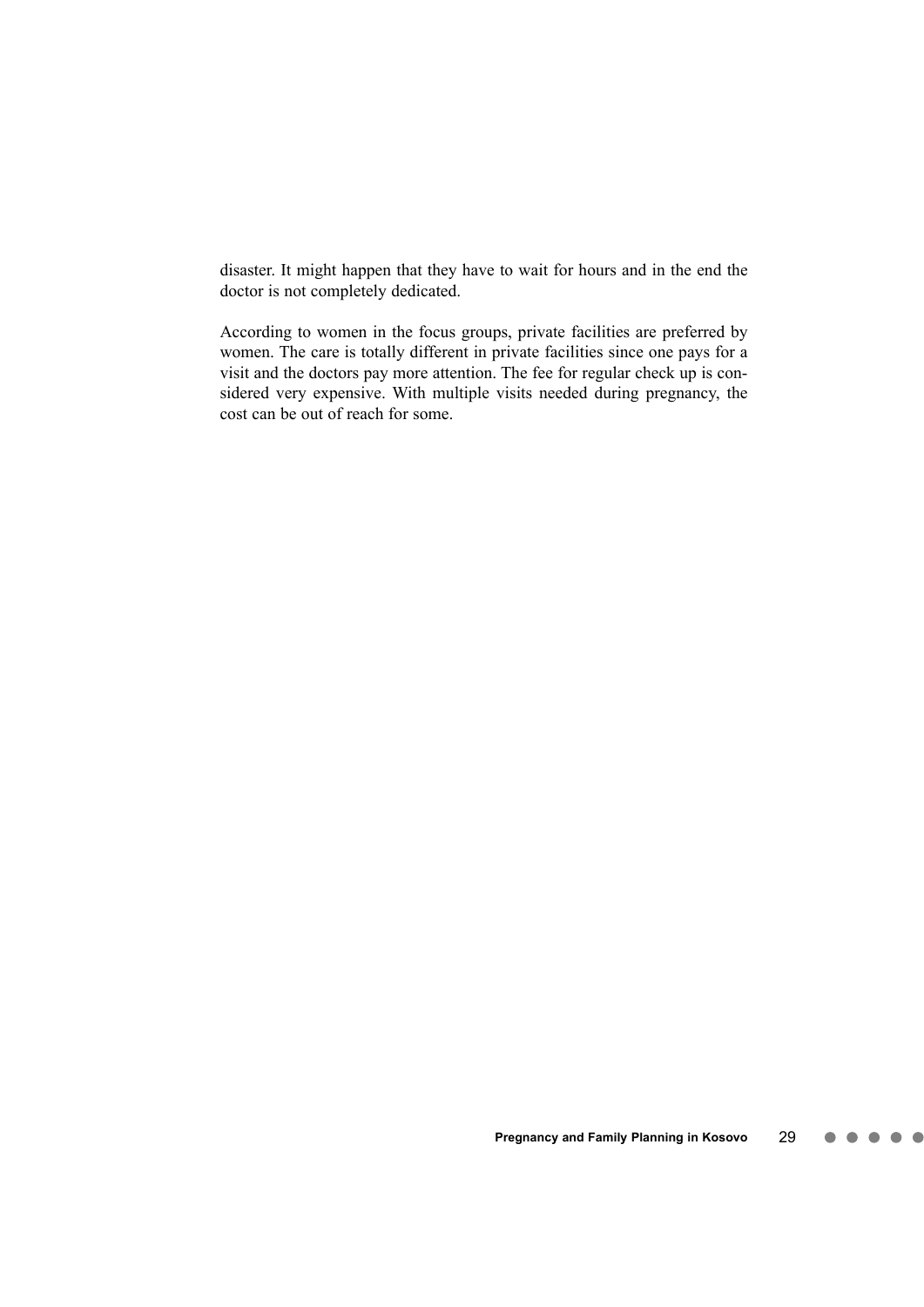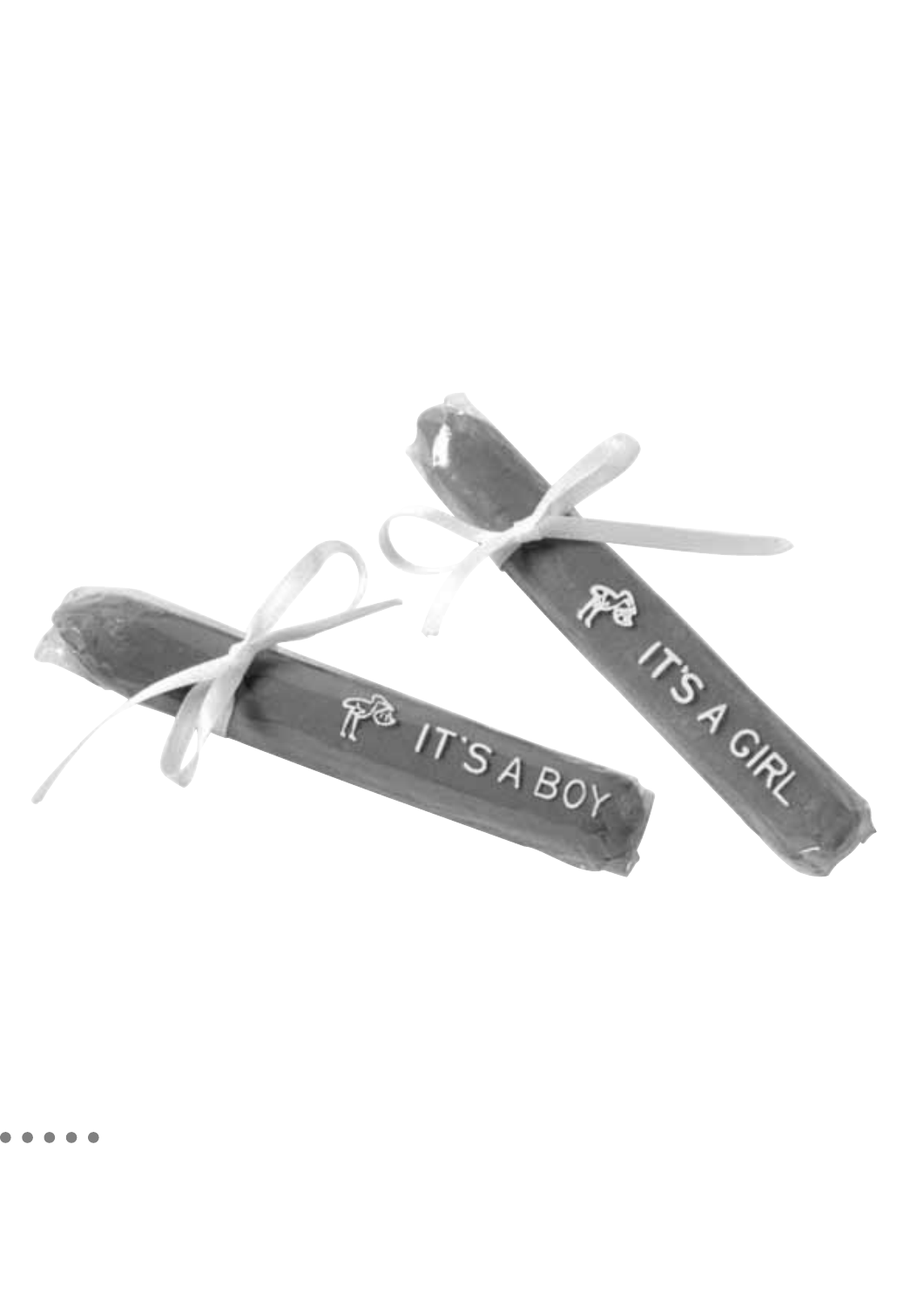# CHAPTER 2 INDUCED ABORTION

Abortion has a long history in Kosovo. UNFPA estimates (2000) show that 4.8 abortions are performed in 100 live births. However, these estimates are considered low since the study was based on testimonial answers. In 2002, from data collected in hospitals (UNFPA) it appears that there were 5 abortions in 100 live births. However, this data is incomplete because it only represents cases from the general hospital. It is believed that a large number of undocumented abortions are performed in private clinics.

The law on abortion in Kosovo has not yet been approved by the Kosovo Assembly. However, abortion is legal in the Kosovo laws before the 1999 conflict (when Kosovo had no autonomy and Serb laws were in place). According to the Serbian Law on the Interruption of Pregnancy "abortion must be performed at the request of the woman, provided the pregnancy is less than 10 weeks duration. No written consent or waiting period is required; parental consent is required for minors under age 16." According to the report on Health and Healthcare in Kosovo (Ministry of Health, 2004) there is undocumented reporting that private clinics perform abortions even later than 10 weeks of pregnancy.

Contraceptive use is 'alarmingly' low in Kosovo. According to UNFPA estimates (UNFPA, DHS- 2003), 35 percent of women in the reproductive years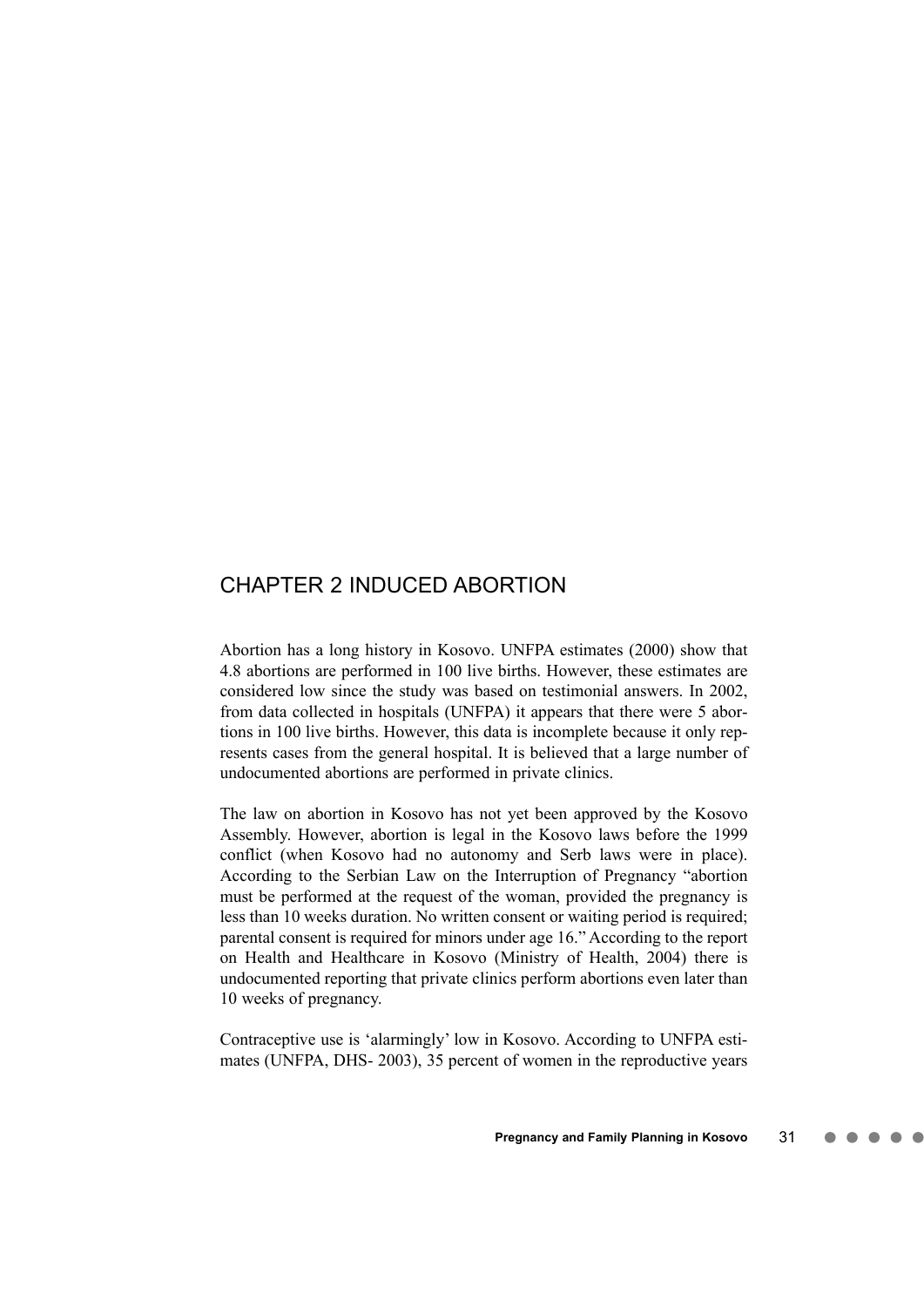use any contraception at all, 14.5 percent use any modern methods (mainly IUD 7 percent and the pill and condoms almost 3 percent). Traditional methods are more frequently used (21 percent), almost 20 percent use the withdrawal method. (see further Chapter 4).

## **PERCEPTIONS ON ABORTION: SOME DIFFERENTIALS**

Abortion is perceived as something that is 'underground'. Mostly abortion is perceived as a negative phenomenon, but sometimes as necessary and in some cases, inevitable.

Depending on the point of view, place of residence (region) and the age of women, opinions differed from woman to woman. Some women understood those who had an abortion while others categorically rejected the idea of abortion entirely.

It is important to consider what the reasons for an abortion are when trying to measure the level of acceptance of abortion. A termination of pregnancy because of health reasons, an abnormality of the fetus and in some cases even rape, are broadly accepted by the participants. However, some participants considered reasons for abortion and abortion itself as 'nonsense'.

When comparing the study results about opinions on abortion, women from Prishtina are distinguished from all other places in the Albanian sub-sample. Women living in Prishtina believe that abortion should exist as an option, especially considering the poor financial situation. According to some of them, if abortion would not exist as an option then poverty would drastically increase. When imagining themselves in different circumstances, most of them agreed that abortion should exist as an option.

Women living in urban areas in general consider abortion normal when there is a valid reason to abort. Although they would not wish to have an abortion, they accept abortion as something that needs to be done.

*"We belong to this society, and it is known that circumstances are not very good, that is why I would have an abortion. I am student, I don't work and I don't have the possibilities to take care of myself no less a child, then I would be facing a subject that would not be discussed, I would have no other solution."*

*Female, 15-25, Prishtina, urban, K-Albanian (Group discussion)* 

32 **Pregnancy and Family Planning in Kosovo**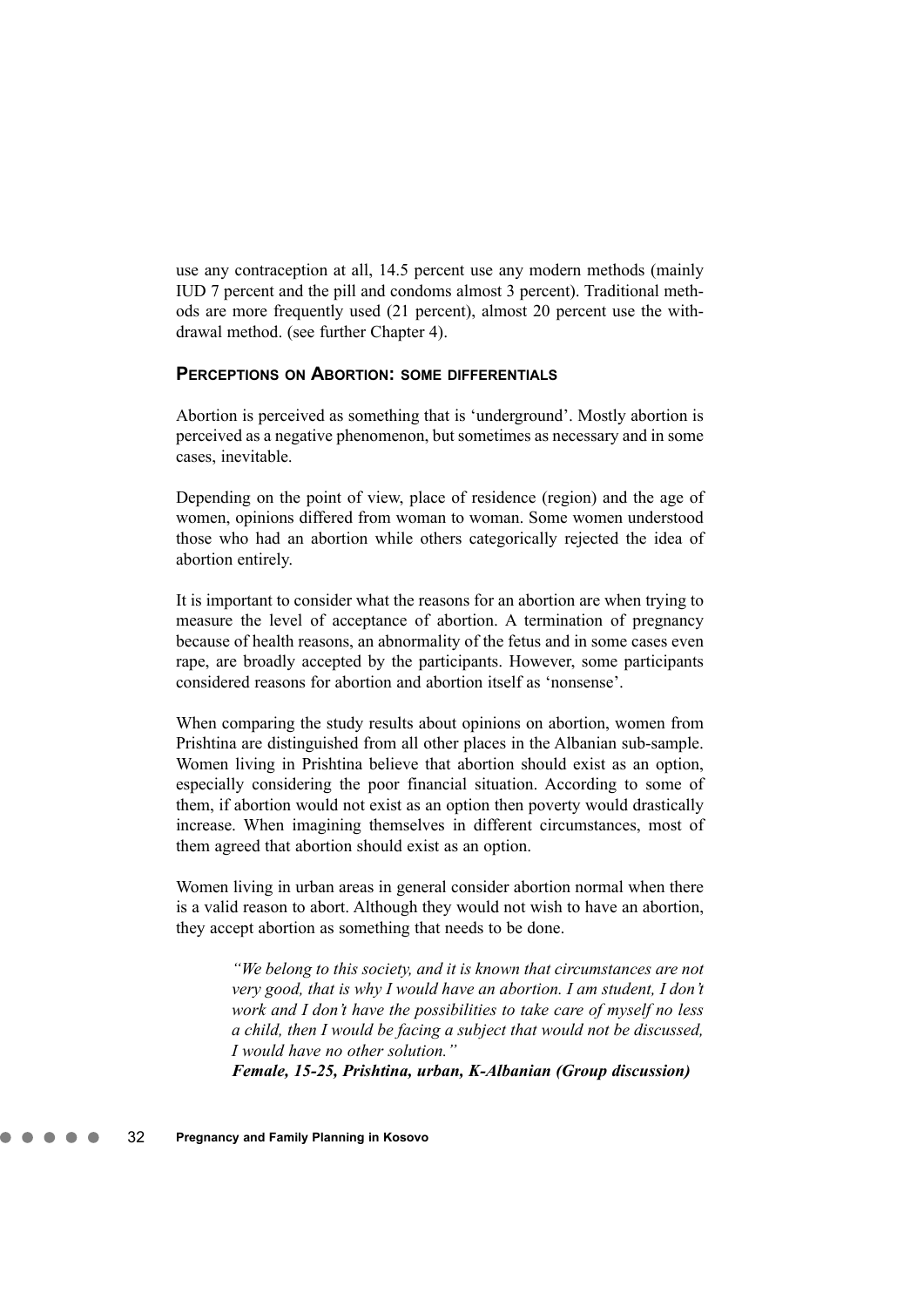While most women from Prishtina claimed that abortion is not a good thing to do but should be an option. Women living in other urban areas such as Prizren and Mitrovica in the Albanian sub-sample thought differently. Here, older women were mainly against abortion; however they believed that if there is good reason, women should be allowed to have an abortion. Surprisingly, the younger generations here are stronger in their opinion that abortion should not occur. According to them it is a crime.

> *"My mother thank God did not have any abortions otherwise I would have seen her maybe differently. There are a lot of criminals that have done a crime, we see them with a different eye, and they are in prison, while someone aborts seven children and stays at home, like everything is all right."*

*Female, 15-25, Prizren, urban, K-Albanian (Group discussion)* 

Women living in urban areas did not hesitate to talk about their abortion experience, while rural women were more conservative. The situation is very similar also among Kosovan Serb women. They believe that abortion is a sin and it is a matter of morality if you abort, therefore, they hesitate discussing it, especially around women who know them. "Embarrassment" was also used to describe women who have had an abortion. Both among married and unmarried women, abortion is not something that women are usually open about. On the contrary, most of them hide the fact or are found to use defense mechanisms to justify their actions.

According to the focus group moderator's observation, unconsciously, abortion is perceived differently for married and unmarried women. Some older women are more concerned about whether the woman who had an abortion is married or not. If the woman is married and had sex and got pregnant from her husband, abortion of the fetus is not considered such a big issue. However, if it happens to a young girl, that issue is considered to be taboo – everyone knows about it, but no one speaks about it easily.

From the religious aspect, for both Muslims and Christians abortion is strictly forbidden. Most of the participants describe abortion as a sin; above all everyone has his fate.

However, some claim, especially those who have had an abortion, that it is a bigger sin if you decide to keep the child and raise it in poverty. Some women claim that it is not a sin if you have an abortion before the third month of pregnancy, but after that, it is considered a sin. Some decide whether abortion is a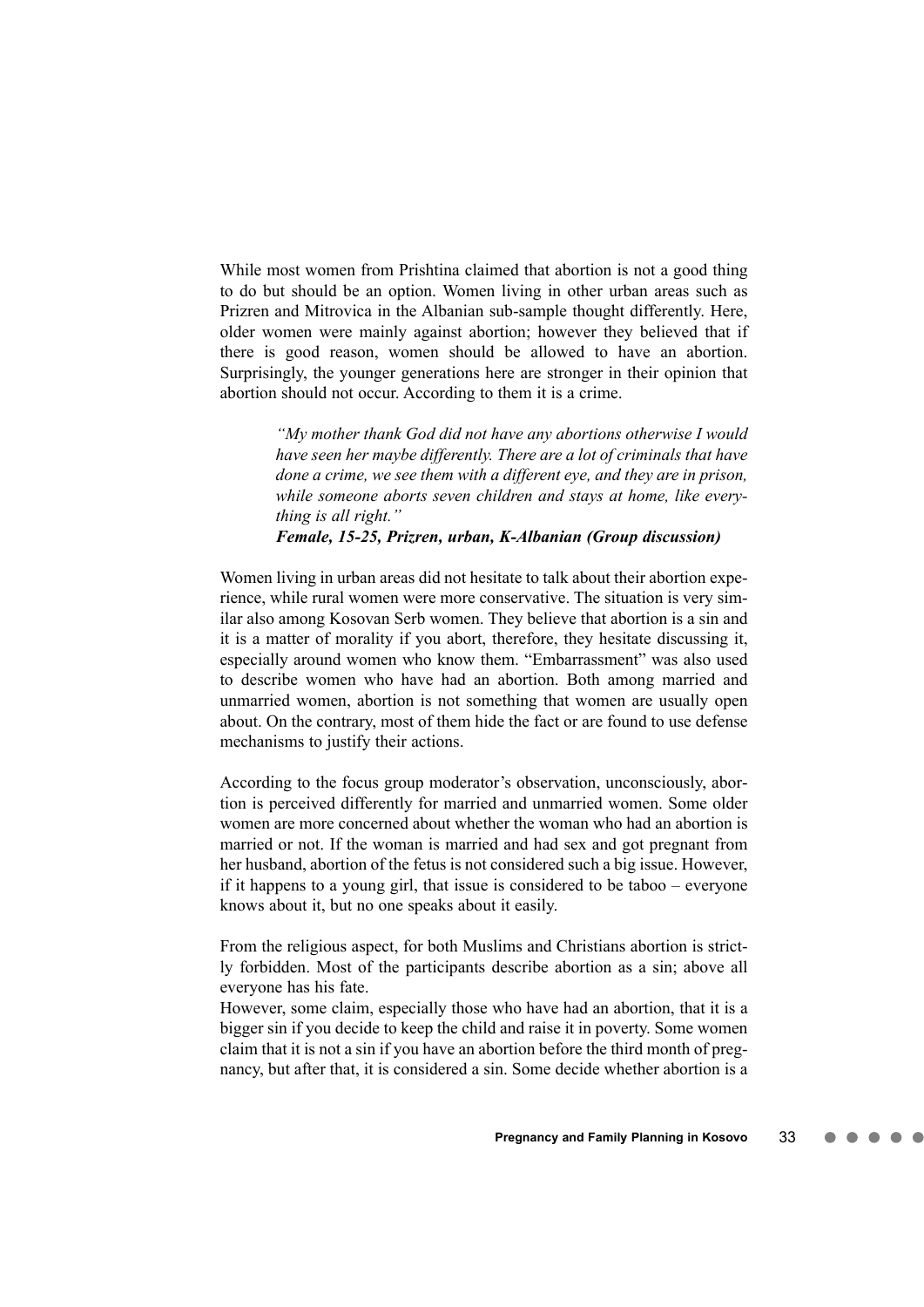sin or not based on reasons for it.

*"A woman that has an abortion only because she had had many girls, then that is not all right, because God gives you a child no matter if it is a boy or a girl" Female, 15-45, Prizren, rural, K-RAE (In-depth interview)* 

## **REASONS FOR ABORTION – MEANS OF FAMILY PLANNING?**

Participants were asked about what circumstances might drive a woman to terminate her pregnancy. From the results of both the focus groups and indepth interviews participants distinguish between married and unmarried women.

# **Financial Reasons**

According to KHDR 200413 the unemployment rate in 2004 was 44 percent of the total population (39 percent among males and 58 percent among females); while the Ministry of Labor and Social Welfare estimated that the unemployment rate for 2006 was 40 percent of the total working class. As a result, abortion may be an easier choice than raising another child.

In the case of *married* women, financial circumstances and number of pregnancies were mentioned most commonly as reasons for having an abortion. Keeping in mind the average household size (2004) of 6.5 members per fam $i\lambda^{14}$ , and low household incomes, people indicated that it is cheaper to have an abortion than to raise another child.

The low cost of abortion contributes (from 60  $\epsilon$  to 100  $\epsilon$ , depending on whether it is conducted in a private or public clinic). People manage to find money for an abortion, either asking relatives or friends or spending their savings.

Financial conditions play an important role in abortion decisions.

*"My brothers-in-law were all in foreign countries, and I was afraid that I would not be able to raise the child properly, or provide a good environment for my three children." Female, 15-45, Prishtina, rural, K-Albanian (In-depth interview)*

*"I had my abortion in 1997. I did it upon my own free will. At that*

34 **Pregnancy and Family Planning in Kosovo**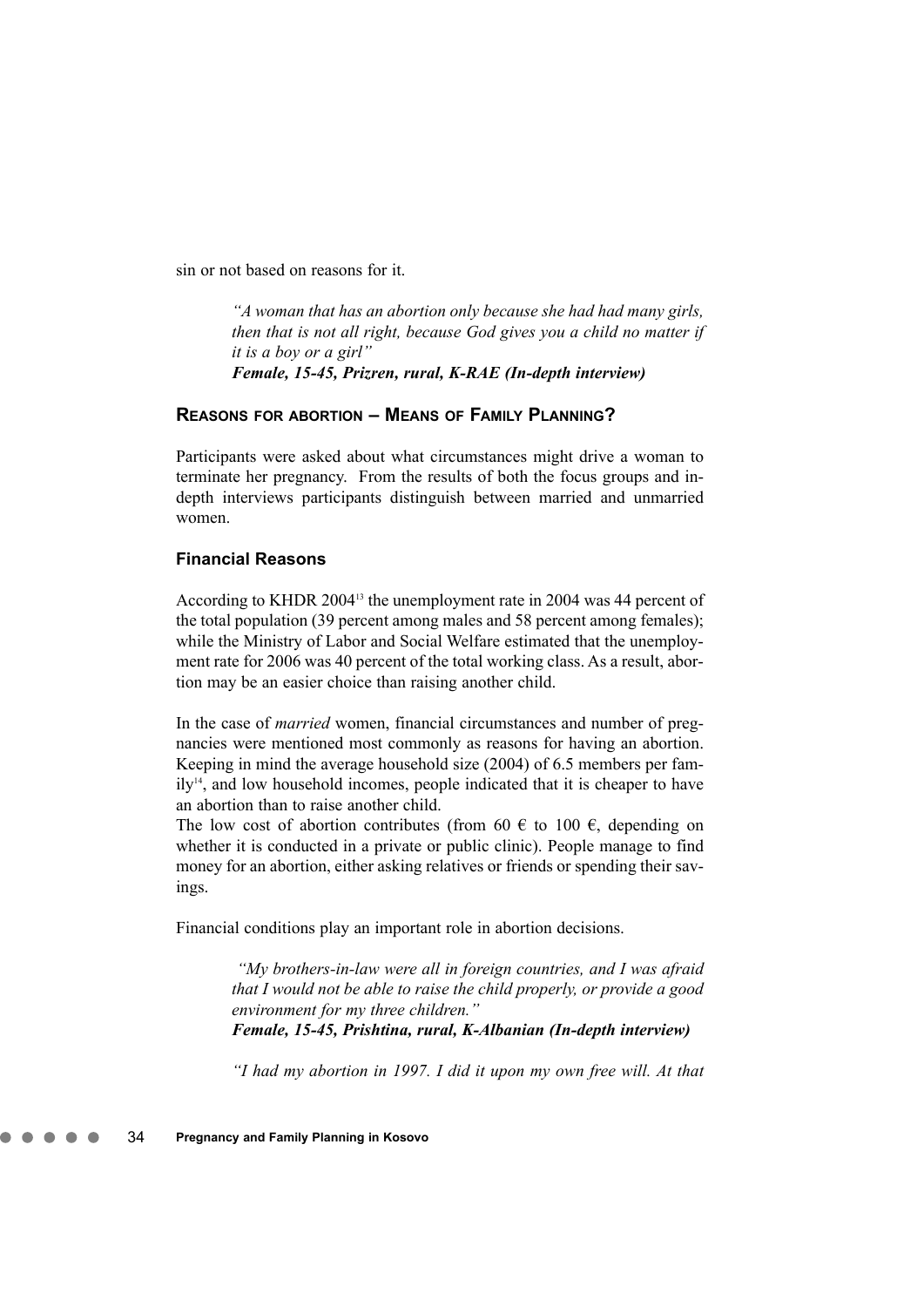*time we were in a war, and we were unemployed (my husband and me), thus the fear that I will not be able to raise the baby in a good environment made me choose an abortion…" Female, 15-45, Prishtina, rural, K-Albanian (In-depth interview)*

### **Grandmother Complex**

Kosovo women, especially before, get married very young; most mothers are still fertile even when their eldest child is 25 years old. As a result, especially in rural areas a mother in-law and a new bride can be pregnant at the same time. Women claim that it is very inappropriate to have more babies when other children are married or ready to be married.

### **Sex Selection**

The introduction of both ultrasound and amniocentesis has given parents the ability to choose the gender of the fetus before it is born. As a result, people have another chance to choose and decide whether they want to have a boy or a girl and subsequently abort if the gender is not desired.

In Kosovo tradition, boys have a more important role in the family according to the participants in the focus groups. Sons are the priority and the honor of the family. They are the inheritors of the family name and in most cases the whole family fortune is left to the son(s). Daughters are considered "outsiders", since the girl will get married and be someone's wife and not part of the family anymore. As brides are expected to give birth, after the second female child, members of the family usually start worrying whether they will have a son / grandson or nephew. There is pressure for a woman to deliver a boy. Given that she cannot make this happen on her own volition, she might be pushed to select the gender of the child by aborting female fetuses until she is pregnant with a boy. Women participating in focus groups gave many examples of sex selection. Gynecologists claim that the number of women who select the gender of the child is declining but admit that the practice exists and it is not rare. In most cases women are obliged to have an abortion if there is family pressure to have a boy.

Women themselves on the other hand, although they prefer a boy, show more sensitivity in these situations. Men and women, mostly from the younger generation are more tolerant to accept either a boy or girl in recent years. However, generally having a boy is very important.

 $\sim$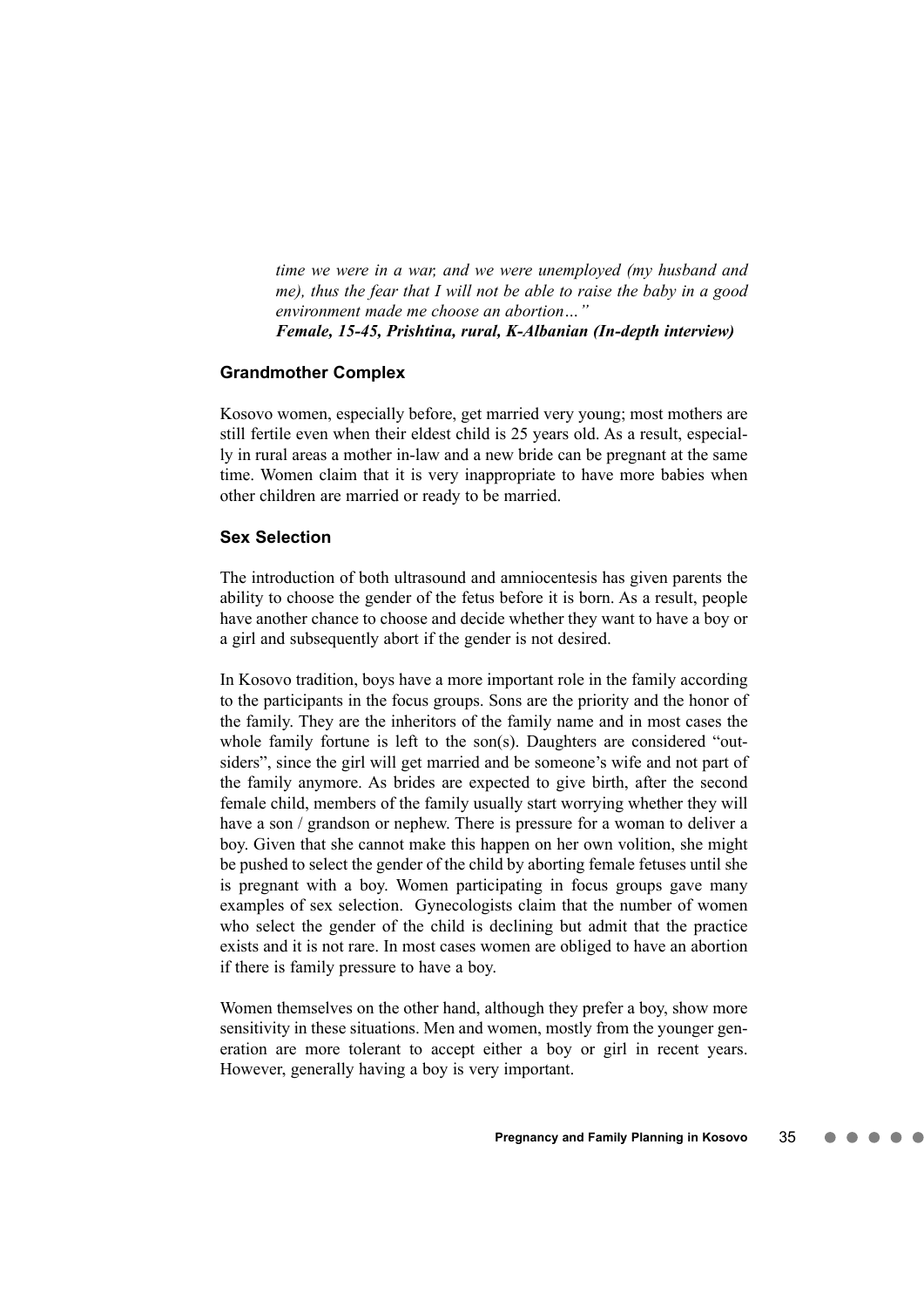*"Well, this time I have a girl. I hope next time I will have a child (meaning a son)" Male, Informal discussion*

According to gynecologists, it is common that a woman has an abortion secretly, knowing that her husband won't allow another female child which might risk the woman's marriage and family.

### **'Spontaneous' Abortion**

Although cautioned by in-laws or husbands, some women drink certain potions in order to terminate their pregnancy and then call it a 'spontaneous' abortion.

### **Too frequent and too many pregnancies**

Too many pregnancies, close to each other, can be dangerous for the mother. In these cases, an abortion seems to be the main option. Frequent pregnancies or having enough children were common reasons for induced abortion among women.

> *"I terminated this pregnancy in agreement with my husband; we both agreed that the pregnancy was too soon, because my son was only 9 months old when I got pregnant for the second time …. So, I decided that this third pregnancy I have to terminate, because we did not want anymore children. We had bad living conditions, no one worked in the family, and I could not imagine having a third child"*

> *Female, 15-45, Mitrovica, urban, K-Albanian (In-depth interview)*

*"Well, the main reason was because my third son was still very small, and before he would be one year old, I would have given birth to the other two, and then I would have three small babies to take care of. We would have to feed three children, and my husband was the only one with a salary …"*

*Female, 15-45, Prishtina, rural, K-Albanian (In-depth interview)*

*"Interviewer: Why did you have an abortion? Respondent: We didn't want anymore children, but then again I got pregnant after the abortion…" Female, 15-45, Prizren, rural, K-Albanian (In-depth interview)*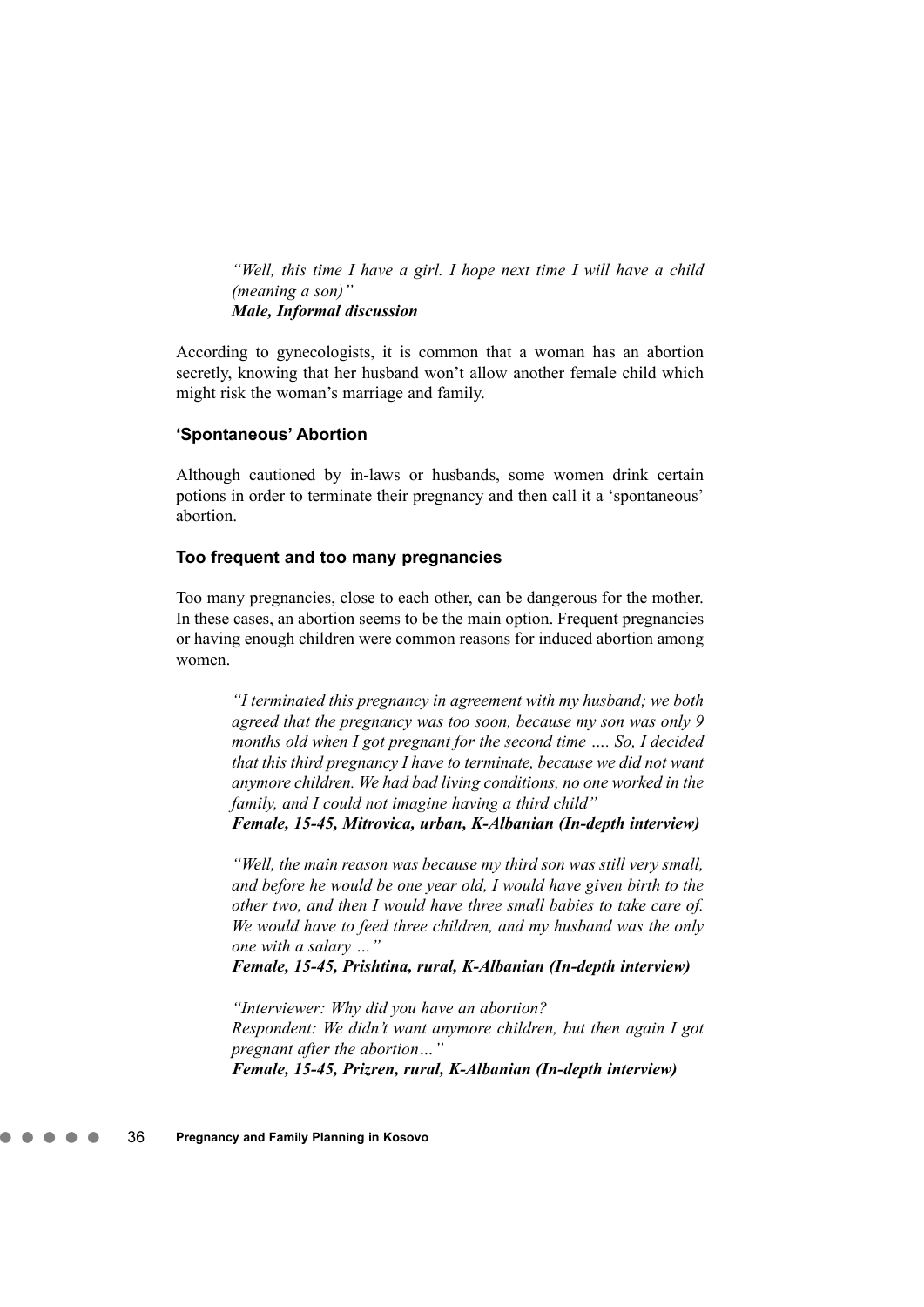In conclusion, the decision to terminate a pregnancy is often influenced by many factors. Frequently, being pregnant is linked to poor economic circumstances and sex selection is linked to problems in the family and pressure to have a boy.

### **Young age of the woman**

The age of the couple, especially the woman is another reason for having an abortion. In this situation an abortion is normally initiated by the parents of the girl, who think that their child is too young and should not sacrifice herself by having a baby.

### **'The Ones we don't speak of'**

The circumstances in which an un-wanted pregnancy occurs among *unmarried* women are totally different. If the man does not agree to marry the woman, the abortion must be done in secrecy and very fast so that no one knows about it. This is because of fear of gossip spreading quickly (see also Chapter 3). If people find out there can be a lot of consequences. That particular woman will always be remembered as 'she is the one who had an abortion' and the chances that she would get married would be very low. According to participants in the focus groups, such a woman will be seen differently and everybody, in some cases including her parents and family, will distance themselves from her. She would shame the family and her parents would hesitate to tell others who their daughter is.

Bearing in mind there is no support network for single mothers, raising a child alone is very difficult especially when they cannot rely on support from their own families. Most women and men who participated in the focus groups agreed that in cases when a man rejects raising his own baby, abortion should be considered by all means. This was the most frequent reason for an unmarried woman to have an abortion.

The local mentality is that children who are raised by only one parent, even in a good environment, are always excluded and discriminated by elders and peers. Women claimed that one of the reasons why an un-married woman should have an abortion is this discrimination. According to them, people tend to label and call these children with different names, such as 'bastard'.

Economic conditions appeared to be an obstacle to un-married women as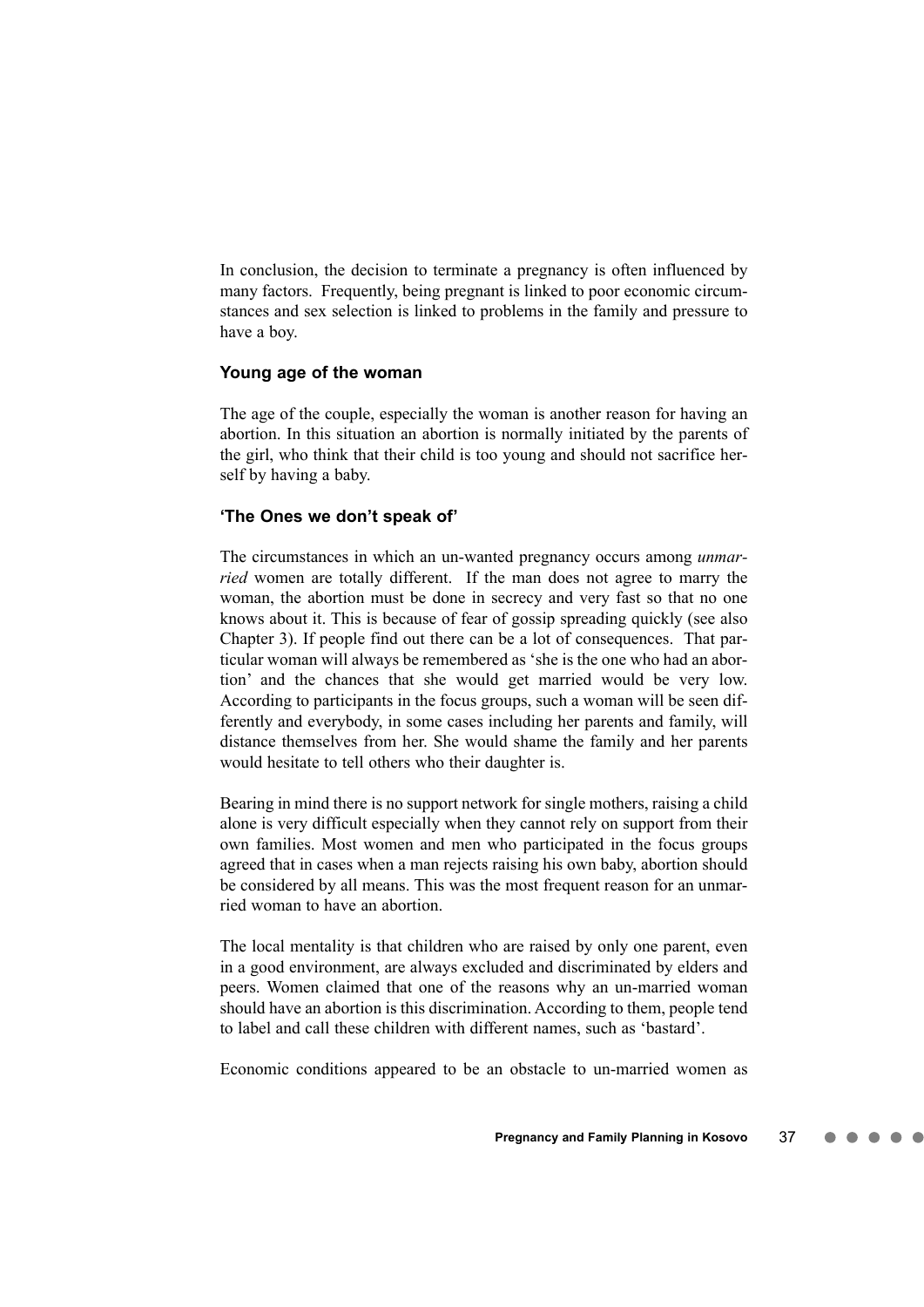well. Poor living conditions are the second most frequent reason why women have abortions.

### **KNOWLEDGE ABOUT METHODS OF ABORTION**

A variety of methods are used for induced termination of pregnancy. Initially, these methods can be divided into surgical means for inducing abortion (e.g. vacuum aspiration), chemical means (drugs) and traditional forms of abor $tion<sup>15,16</sup>$ 

Generally, the study reveals that women are not aware of the medical methods of abortion, especially younger women who did not experience an abortion themselves. However, there were cases in which even women who had an abortion were not clear and sure how the medical procedure or method was conducted. The most frequent answer to the question regarding the knowledge of medical methods of abortion, was that women were referring to "cleaning" or "with metal instruments" such as scissors and forceps. The vacuum method was mentioned as well as one of the methods of abortion.

According to gynecologists, the instrumental method of abortion is the most common. New methods are being used as well, such as the hermetic method which is the most expensive. Private facilities started using the aspiratory method of abortion, which is the least painful and easiest to handle. The surgical method is also being used when abortion takes place later, after the 15<sup>th</sup> week of the pregnancy.

Emergency contraception pills effective within 72 hours after unprotected sexual intercourse are another method of termination. However, gynecologists state that the medical personnel lack information about these contraception pills.

Surprisingly, both women and men mainly spoke about traditional methods of abortion although they claimed that traditional methods are not used today. Jumping from stairways, running, carry heavy weights, kicking the abdomen were methods mentioned by both men and women. Drinking beer with bread yeast and sitting in a hot pot appear to be very fast methods to induce an abortion. Other methods mentioned were sitting in a hot bath tub for a couple of hours, drinking a special tea, swallowing pills such as painkillers or an overdose of contraceptive pills.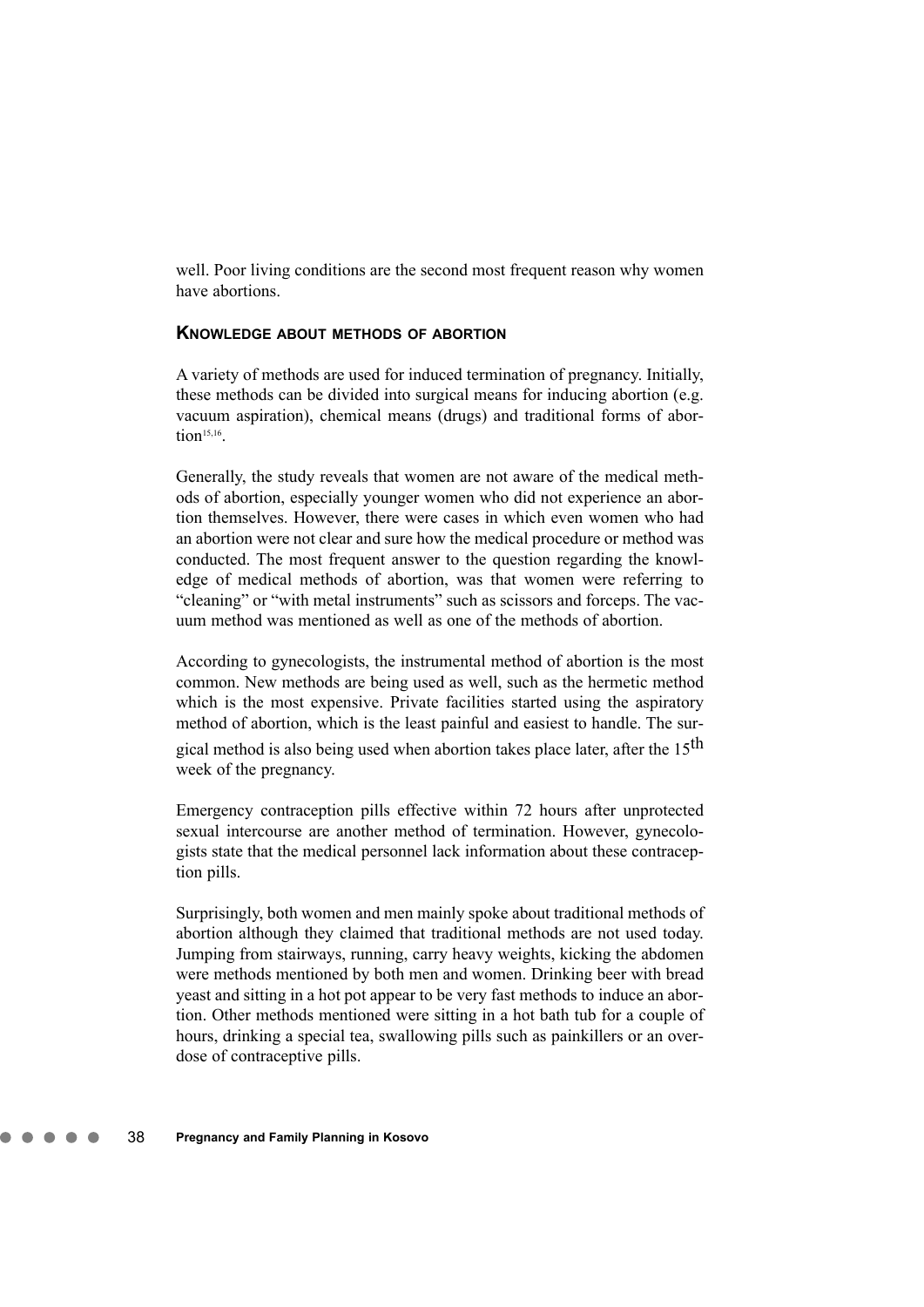A very common method used in the past and also today is squeezing and pressing. Administered by old women who are 'specialized' in this stomach massage technique where the fetus is killed then separates from the mother and is miscarried. However, some think that sometimes even these methods don't work.

> *"A neighbor of mine was trying to carry heavy things just to abort, so she carried a refrigerator, sofa, but it didn't help." Female, 15-45, Gracanica, rural, K-Serb (In-depth interview)*

> *"…And there is the catch with 'andols', since they expand the blood veins, then the women take them in order to abort. On the first day you take one, then two, then three, and then four and when you have the fifth one then you allegedly abort." Female, 15-25, Mitrovica, urban, K-Serb (Group discussion)*

> *"To hell it can. I have tried it myself before I went to the doctor and nothing. You pour the beer in a mug and put bread yeast in it. You drink it and all the time you stand in front of the heater to get warm. My neighbor told me that." Female, 26-45, Mitrovica, urban, K-Serb (Group discussion)*

### **PERCEIVED CONSEQUENCES OF ABORTION**

As in almost all surgical procedures, the most common surgical abortion methods have the potential risk of serious complications. These risks include: a perforated uterus, perforated bowels or bladder, septic shock, sterility, and death. The risk of complications increases with the progression of the pregnancy but is less than complications that may occur from carrying the pregnancy to term<sup>17</sup>. Although not proven yet, abortion may have more complicated long term side effects such as breast cancer. In addition, abortion may cause fetal pain and the abortion in some cases might influence mental health<sup>18</sup>.

Most women are aware of the consequences of an induced abortion, especially if the number of abortions is more than one. However, there were women who thought that abortion does not really have any side effects. And there were those that claimed that it is healthy to have an abortion from time to time, to get cleaned up.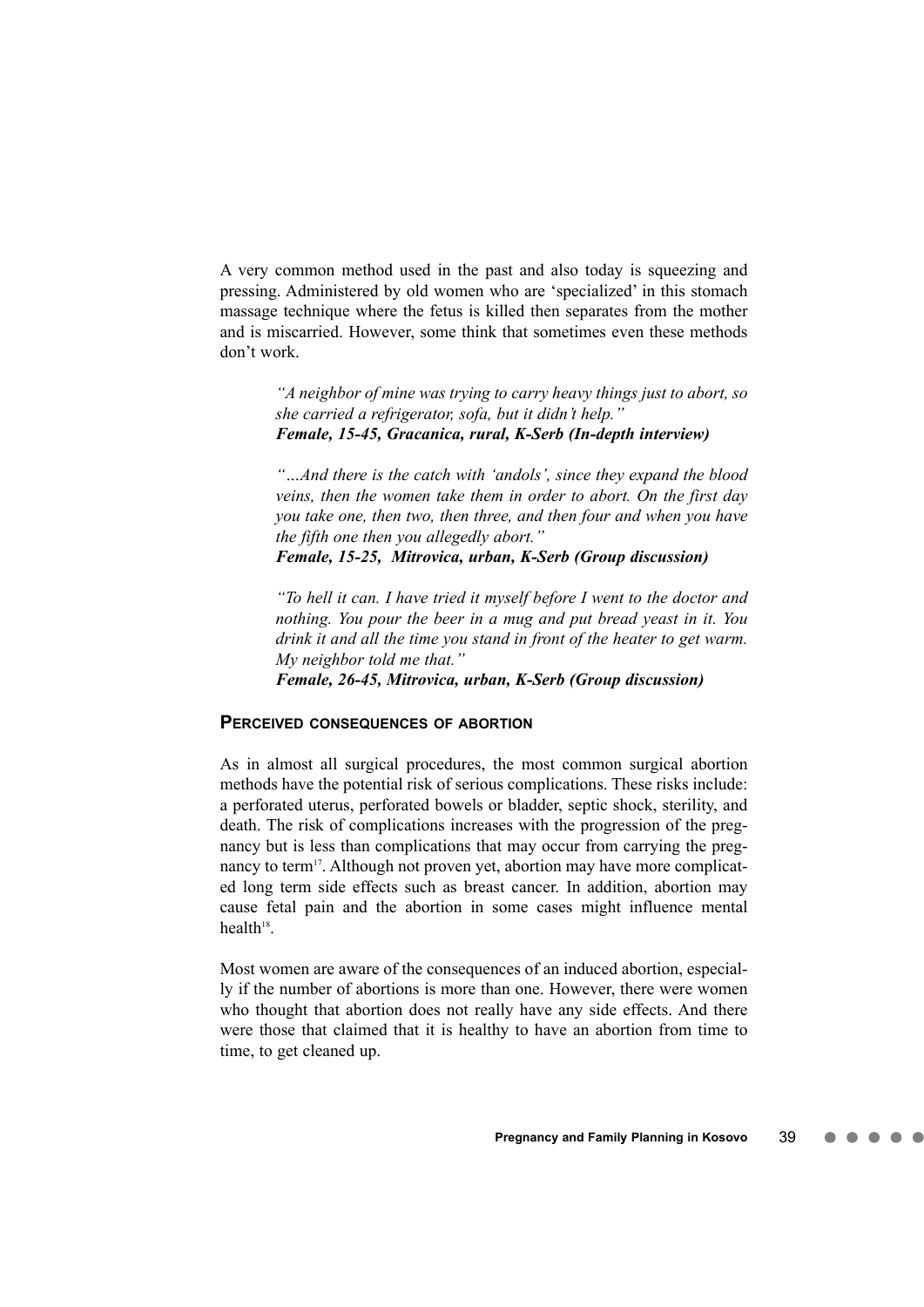Bleeding was listed as one of the most frequent consequences of abortion by women who had an abortion.

Women mentioned various consequences starting from back pain, eye aches, stomach ache, body ache during weather changes and bleeding to death. Cancer, heart problems, and other diseases were mentioned, but less often.

Gynecologists mainly referred to the psychological effects of an abortion. Depression frequently follows abortion. Women who had an abortion reported being depressed for some time, some felt traumatized, punishing themselves and regretting what they had done.

> *"I felt bad emotionally and physically. I felt weak; I could not see properly, my body trembled all the time. My children were still small and they asked to be fed and get dressed but I was not able to do anything. I felt very bad for three days in a row." Female, 26-45, Mitrovica, urban, K-Albanian (Group discussion)*

> *"It is hard for me to talk about gynecologists (silence)…After my last abortion it is very hard for me even to go there." Female, 15-45, Mitrovica, urban, K-Serb (In-depth interview)*

In Kosovo culture, the worst thing that can happen to a woman is sterility. One of the first and most important events after marriage is for the woman to become pregnant. Almost all men and women mentioned sterility as one of the major consequences of abortion, especially if it was her first pregnancy. Some interpreted sterility based on a religious interpretation – as punishment by God- while others saw infertility as a consequence of the abortion.

Gynecologists did not mention any of these side effects of abortion. They discussed whether sterility can be caused by abortion. According to them, infertility can result as following an infection after the abortion, not as a complication of the abortion itself.

### **FEELINGS ABOUT ABORTION**

The study confirms the hesitation of Kosovan Albanian citizens to express feelings and emotions. Also, defense mechanism can be observed. The interviewer had to probe many times to get answers from the women regarding their feelings about abortion.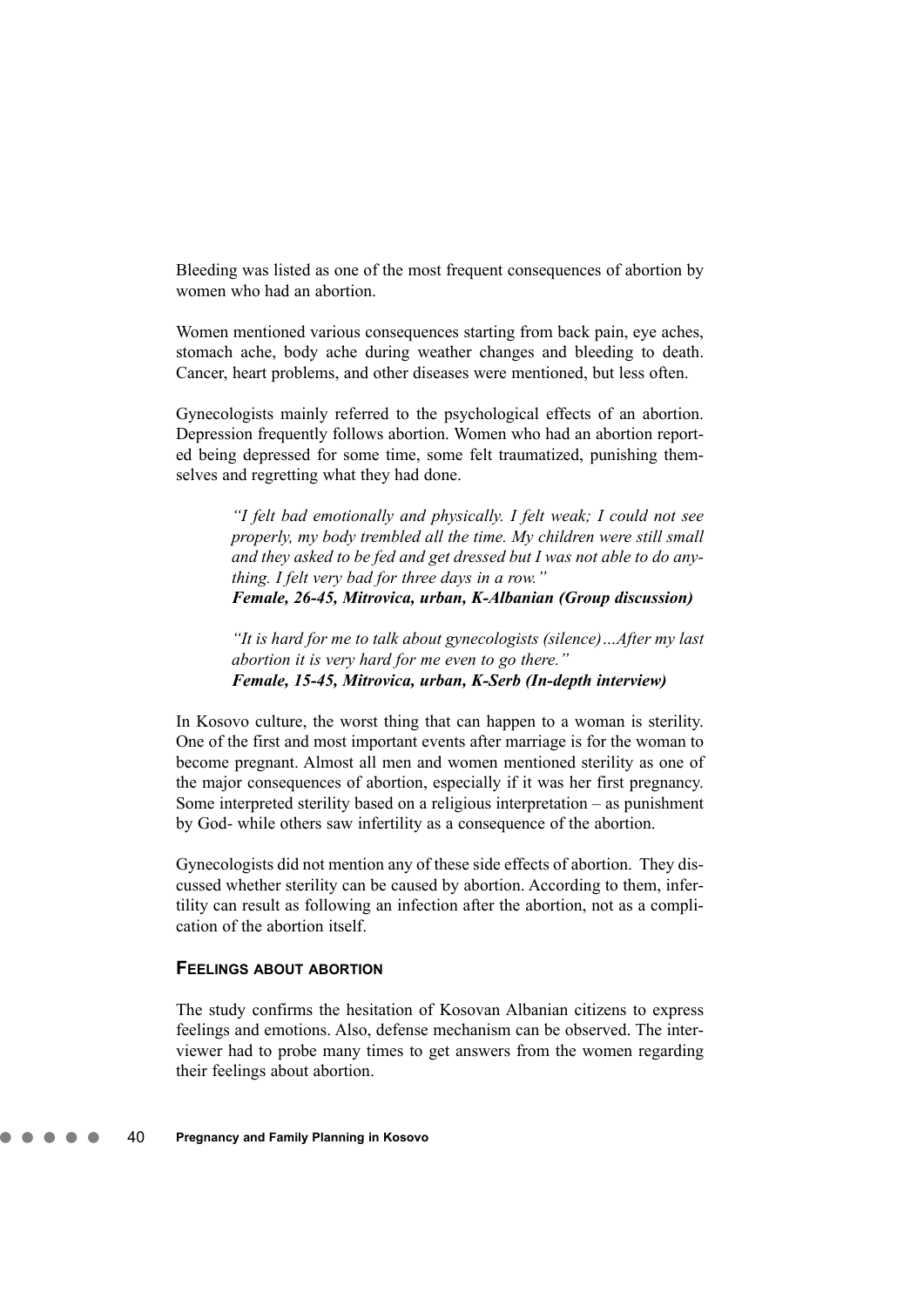Mainly during the in-depth interviews, women rarely had emotional reactions. Probably because some time passed since they had an abortion or simply they felt like they did not do anything wrong, they did not feel guilty about their actions. In most cases, the reason to have an abortion was perceived to be far stronger than the action and feeling itself.

> *"Interviewer: How did you feel after the abortion both physically and emotionally? Respondent: I felt a bit tired and cold, but then when your strength comes back you forget about it." Female, 15-45, Prizren, urban, K-RAE (In-depth interview)*

A mixture of feelings was expressed by women. Depending on the character and age of women, feelings were expressed differently. While some were satisfied and relieved, others mentioned that they regretted what they had done. Few even wish they could turn back the clock and change their actions. Women who participated in the focus groups thought that women who had an abortion don't think about it anymore. However, there are those who expressed some regret about abortion. Younger women expressed less regret than older women who felt badly even if their abortion occurred a couple of years ago.

> *"After first two abortions I felt normal, sometimes even satisfied because I got rid of the problem. I suffered only after my last abortion. I sometimes think about how old that child would be now... I can never forgive myself for not giving birth to my fourth child." Female, 15-45, Mitrovica, urban, K-Serb (In-depth interview)*

### **TIMING FOR ABORTIONS**

Scientifically, early term abortion is considered to be a simple procedure. When performed by professional doctors, pregnancy can be terminated as late as the  $16^{th}$  week.<sup>19</sup>

Gynecologists who participated in the focus group said that the timing of abortion should be within the first three months of gestation. After that, one can have an abortion only if the commission allows it, depending on the reason for the abortion.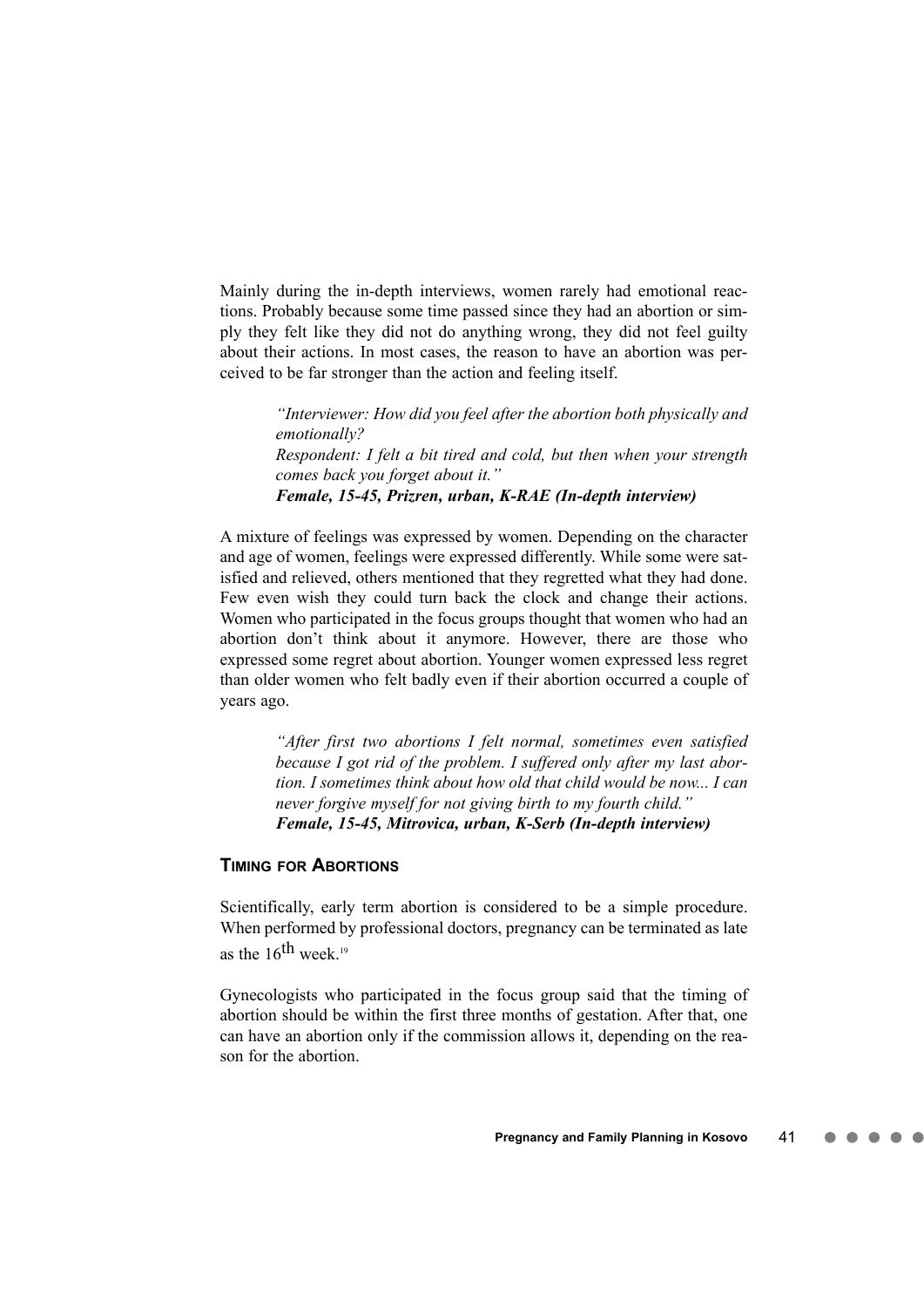According to the actual Law<sup>20</sup> in effect on Interruption of Pregnancy, "abortion must be performed at the request of the woman, provided the pregnancy is of less than 10 weeks duration. No written consent or waiting period is required; parental consent is required for minors under age 16."

However, some anecdotal evidence indicates that some private clinics perform abortion even later. Women participating in focus groups tell about cases where their acquaintances or relatives had an abortion later than the third month. It was said that private facilities conduct abortions even in the fifth month or later, especially if the doctor is a relative or if one pays a large amount of money.

> *"I have heard of a case when a young woman had an abortion when she was in her fifth month of pregnancy, and I have heard that it is dangerous for the health of the mother if the abortion is carried out after the development of the child."*

*Female, 15-25, Prishtina, urban, K-Albanian (Group discussion)*

Women in general are aware of the time constraints of an abortion from family and friends. Keeping in mind that people tend to adapt rules in a manner that suits them best, some explain the timing of abortion as very important for the health of the mother: "the sooner is better" to reduce the possibility of complications during and after the abortion. Some others say that abortion should take place before the baby gets a soul, and after that it is a sin to abort. Most women who had an abortion, explain the timing in months and weeks while those rejecting the idea of abortion altogether refer to the sin which is committed if the baby gets a soul and then is aborted.

### **WHERE TO HAVE AN ABORTION (MARRIED VS. UNMARRIED)**

The study results show that women prefer going to private over public facilities for a number of reasons. These reasons depend as well on whether a woman who is having an abortion is married or not. Married women mainly seek better services, higher hygiene level, best gynecologists and good treatment. Most of women participating in the study claim that public facilities can not offer these conditions and this is why most of them rather would go to private clinics to have an abortion. After all, they feel that the doctors' behavior changes and it is better when you pay. Above all, participants claim that in private facilities you do not have to wait long in order to have an abortion while in public facilities you do. However, some women who had an abortion pre-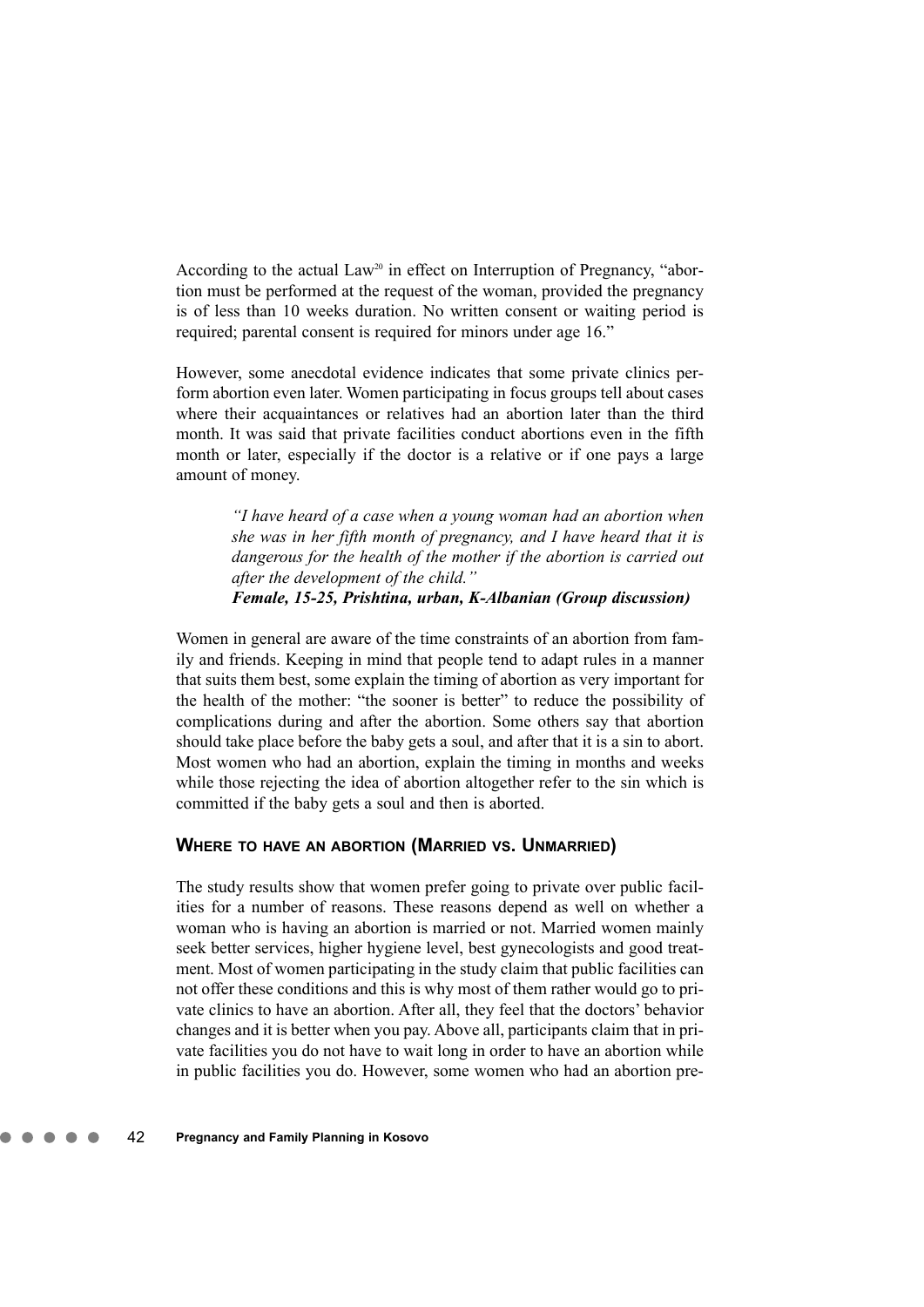### **Box 1.**

*Interviewer: So you mentioned you had four abortions, is that right? Respondent: Yes, I had four abortions.* 

*Interviewer: So you had your abortions, after your seven children? Respondent: Yes, I had all of them in a row. It's not good to do that; I know there are no mothers who like to have an abortion, but there isn't anything to be done about it, when you don't have the good living conditions.*

*Interviewer: When you found out about your four unwanted pregnancies what did you do? How did you decide to terminate your pregnancies? Who did you talk to? Respondent: My mother in law who died two years ago, used to say that I didn't love her son since I didn't want anymore children, but I tried to convince her differently. I and my husband were in agreement.*

*Interviewer: Where did you have your abortions? Respondent: At the hospital, but I had to pay for everything.*

*Interviewer: Who recommended you go there? Respondent: Nobody, I went by myself.*

*Interviewer: How much did you pay? Respondent: I don't know how much was it at that time, but for two of them I paid once 25 'and the other time 50.*

*Interviewer: What methods did the doctors use for abortion? Respondent: I didn't feel anything, because they gave me an injection. And I didn't know anything until I woke up again and slowly started to rise.*

*Interviewer: Did you hear about any other methods used for abortion? Respondent: I can tell you my first one I had after the war , they got me in the room, and took all the nurses out. Then they asked me about the name and I started to fear a little bit because I saw all those iron instruments, and they used some on me and then I began to feel numb and didn't feel anything. And then when I woke up it was all the same. But after a week then I had some pains.*

*Interviewer: Did the doctor give you any advice on how to prevent further pregnancies? Or did he tell you to go for visits?*

*Respondent: Yes. They told me that I should protect myself. And ever since I have used those pills I have had no problems.*

*Interviewer: How did you feel after the abortion? Respondent: There was nothing to be done; it felt as if a problem was taken away.*

*Female, 15-45, Prishtina, rural, K-Albanian (In-depth interview)*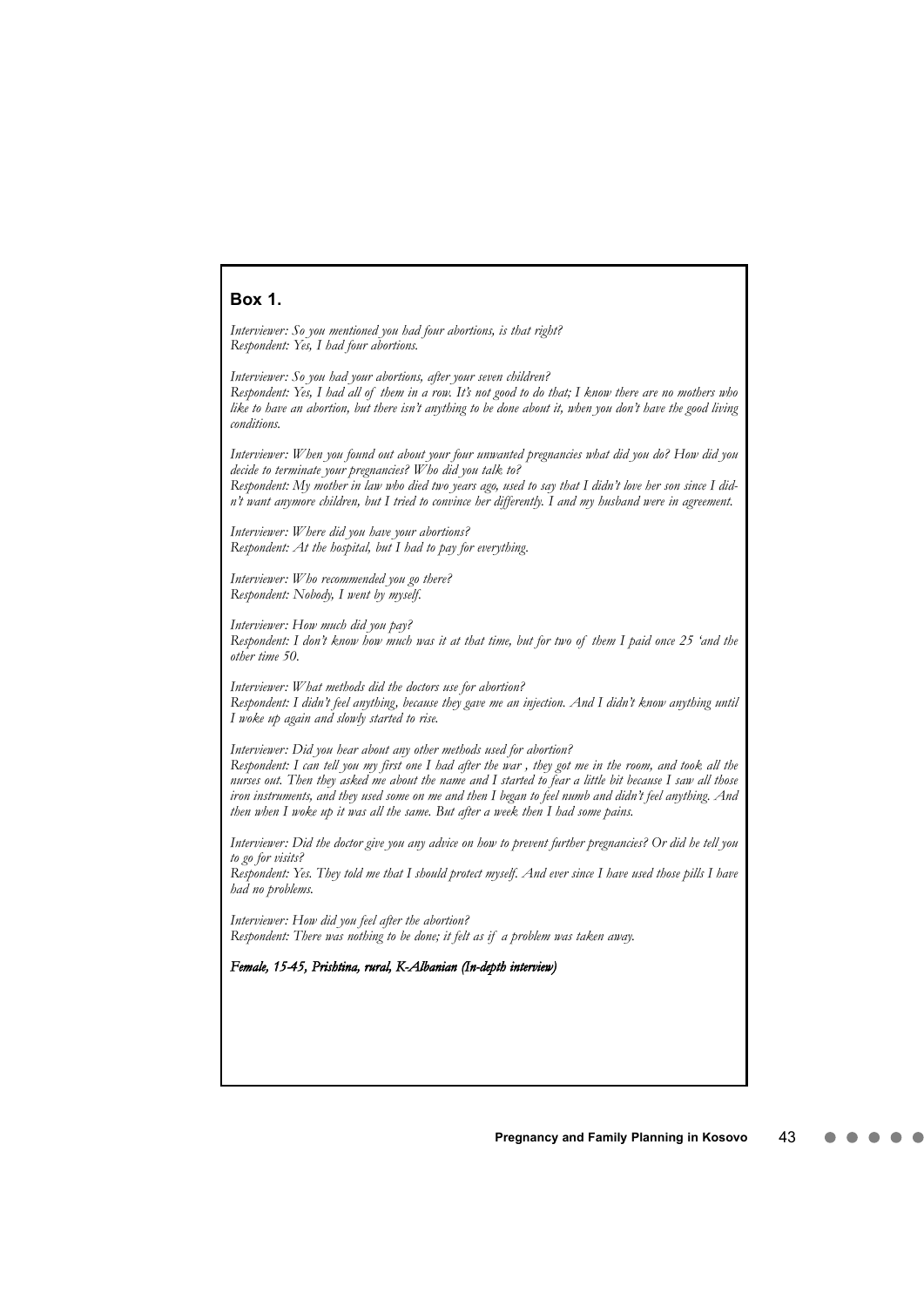viously and who participated in the study claim that they had an abortion in a public facility and that they are satisfied with the treatment and the conditions.

For unmarried women priorities change. Confidentiality is the priority when an unmarried woman seeks an abortion. According to gynecologists who participated in the study, confidentiality cannot be ensured in public facilities. Personal information of the patient is necessary and above all, one sees other patients as well. The chances for a patient to see someone they know are very high since all cities in Kosovo are rather small. As a result, unmarried women prefer to have an abortion in a private clinic or preferably outside their city or Kosovo. While Kosovan Albanian women mainly go to a different city, Kosovan Serbian women go outside Kosovo, mainly in Serbia.

> *"Single mothers go to abort in other cities in order to have privacy! For instance if the mother lives in Peja she goes to abort the child in Prizren or Gjakova and vice versa". Gynecologist, Prishtina, urban, K-Albanian (Group discussion)*

> *"Because of criticism and gossip single women avoid having abortions in Institutions! There are few who do!" Gynecologist, Prishtina, urban, K-Albanian (Group discussion)*

> *"Unmarried girls go for abortions in Belgrade. So no one would know what they have done." Female, 15-25, Caglavica, rural, K-Serb (Group discussion)*

> *"They go to Krusevac. It depends. It is important to hide it and so nobody finds out about it." Female, 15-25, Caglavica, rural, K-Serb (Group discussion)*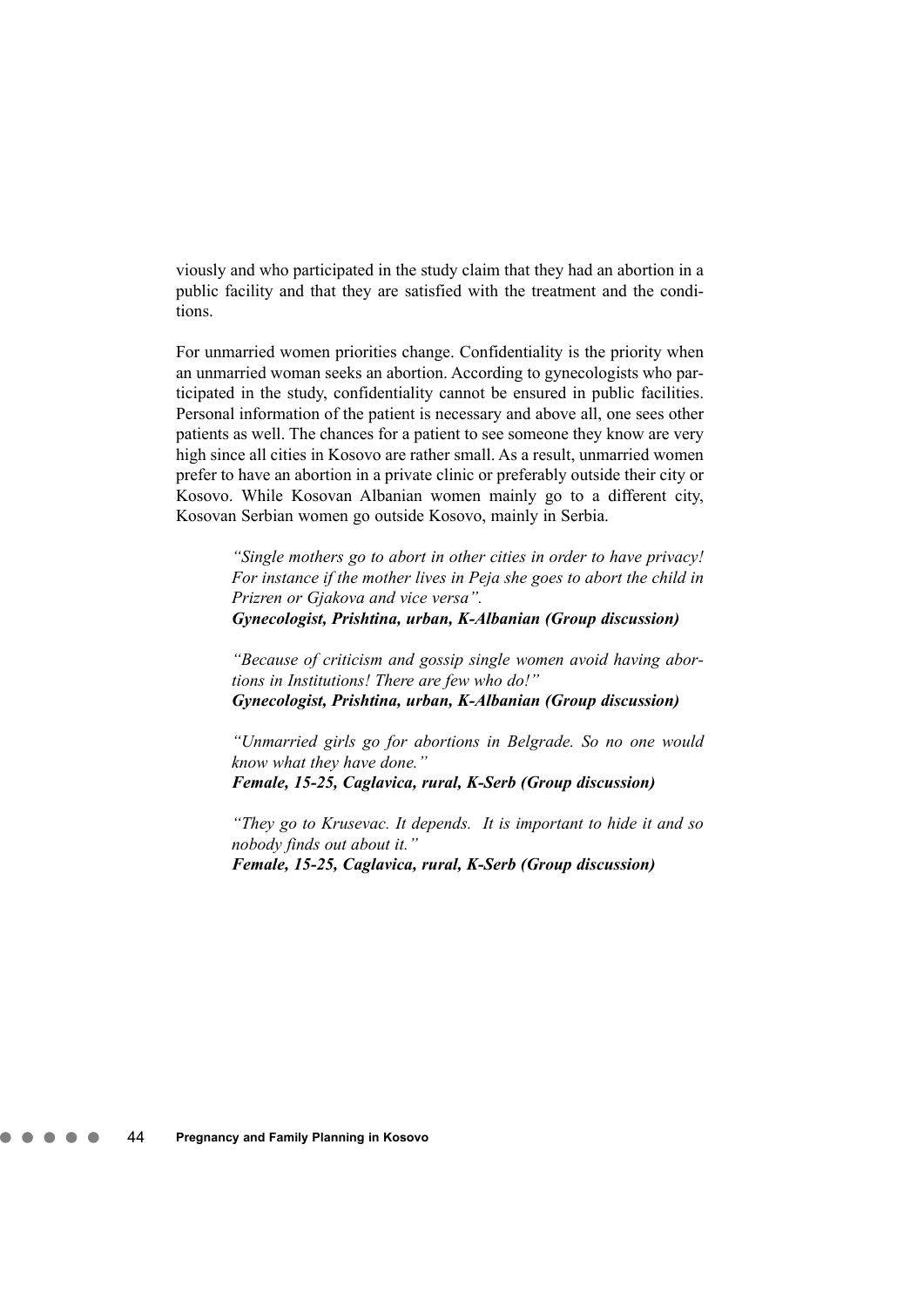**Pregnancy and Family Planning in Kosovo** 45

 $\bullet\hspace{0.1cm} \bullet\hspace{0.1cm} \bullet\hspace{0.1cm} \bullet\hspace{0.1cm} \bullet\hspace{0.1cm} \bullet\hspace{0.1cm} \bullet\hspace{0.1cm} \bullet$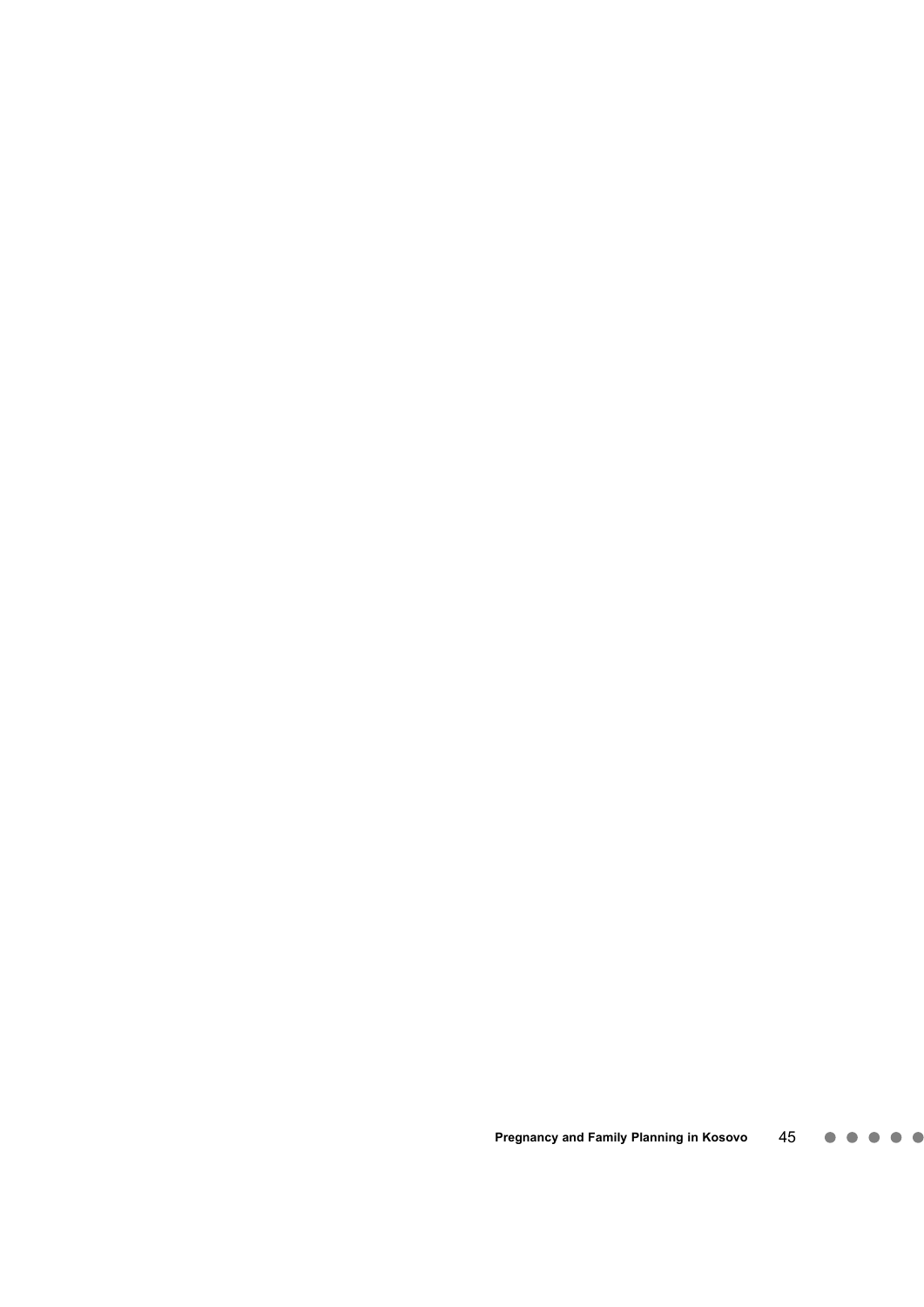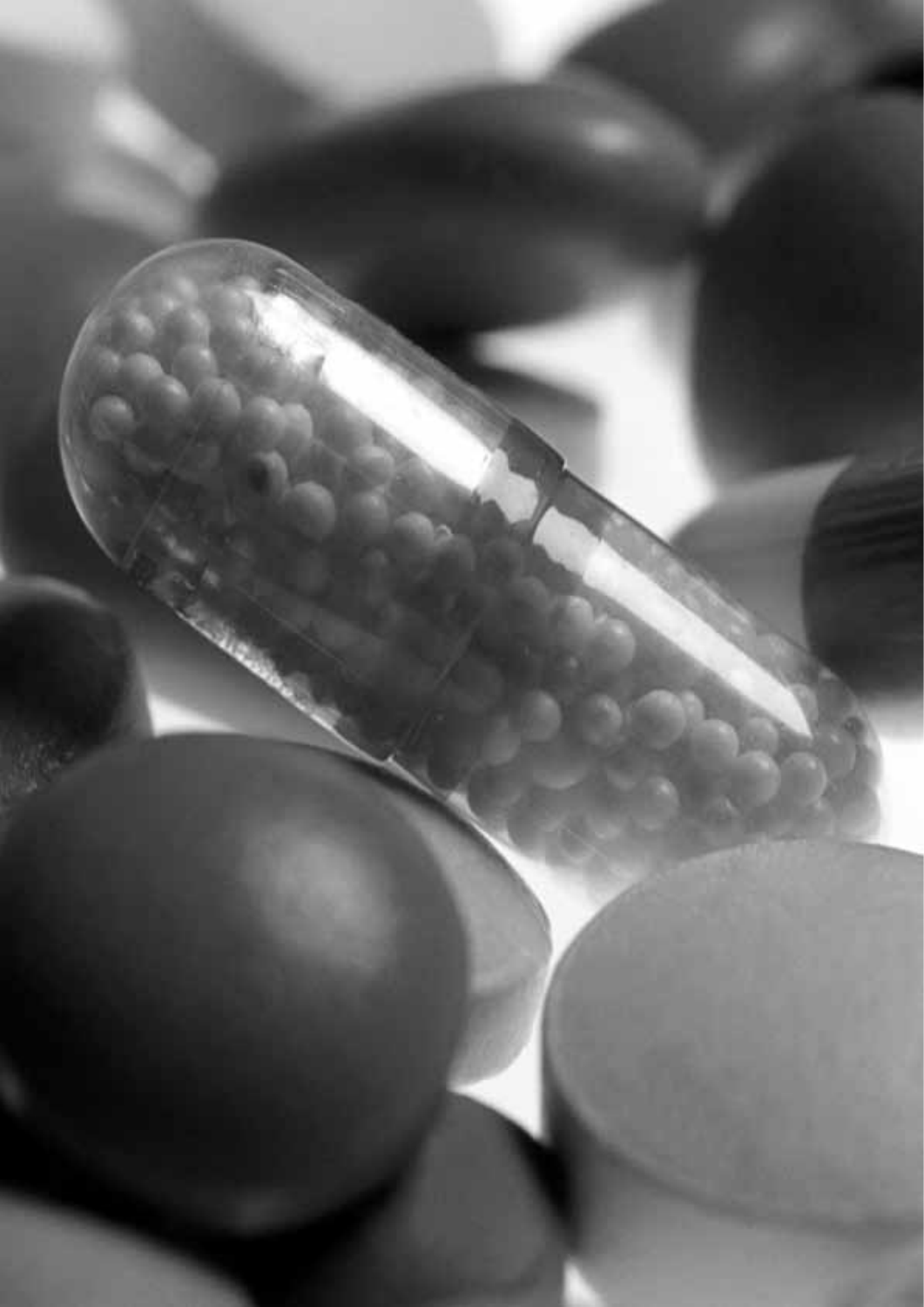### CHAPTER 3 CONTRACEPTIVE KNOWLEDGE AND USE

The desk research of this study shows that there is no positive correlation between knowledge and usage of contraceptives. According to the Demographic, Social and Reproductive Health Study (2003), 97 percent of women have heard of at least one contraceptive method. Women mostly were aware of the pill and Intrauterine Device – IUD (90 percent). Another study among youth (Care International – Sexual and Reproductive "knowledge, attitude, beliefs and practices" research report for male and female youth target groups, 2005) shows that around 75 percent of youth have heard about condoms and only 27 percent actually uses contraceptive methods (81 percent of them use condoms).

Outcomes from the focus group discussions show a strong awareness of contraceptive methods, at least the IUD and pills. This knowledge is based on what participants heard from others, not on information that they received directly themselves, either from medical people or other professionals.

Women, however, do reveal a lack of information regarding the actual use and care of contraceptives. Among the Intrauterine Devices that are available on the Kosovo market are Intragal, Diargentum and Biocuprum. One of the most important requirements when using an IUD is to have a regular gynecological check up<sup>21</sup>. But, women's practice toward visiting a doctor, particularly a

 $\sim$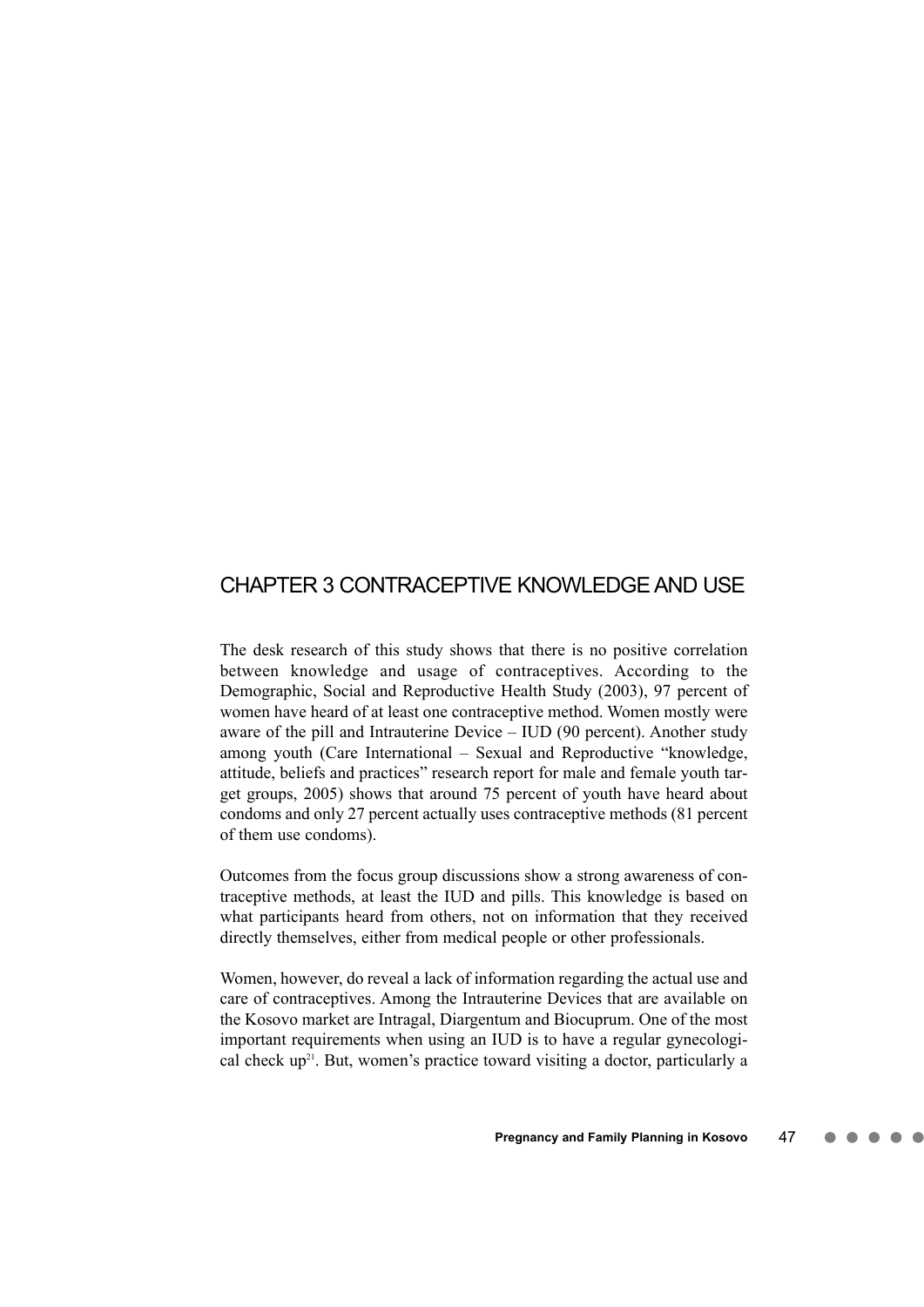gynecologist is very rare. As found in a research study<sup>22</sup> conducted by the Institute of Public Health of Kosovo, Department of Epidemiology, a small minority of Kosovo's population are in the habit of seeking health of going for routine check-ups. They sought professional care mainly when particular problems appeared, or heard from friends about characteristics and symptoms of illnesses.

Contraceptive methods provided by public health facilities however were not mentioned very frequently. Since women receive abortions in private facilities, contraceptive methods are not offered to them free of charge. However, those women who had abortions in public facilities were offered free contraceptives and some were offered an IUD. As for those who never had an abortion, women were not aware about free contraceptives after an abortion. Study results indicate that free contraceptives in public facilities are offered only to women who had an abortion, meaning that free contraceptives are offered to patients following an abortion rather than to prevent pregnancies.

Participants' noted the side effects of "contraceptive methods" and said the side effects were what prevented them from using them. Conclusive responses in almost every focus group was that "The best way is the natural way".

The initial hypothesis regarding contraceptive use was that women in urban areas are more aware of and also use more contraceptives. Apparently, this is not the case, as indicated by the focus groups. Older women, whether living in urban or rural areas, had similar responses. The older group of women in Kosovan Serb communities feels that contraceptive use is not the best way to prevent an unwanted pregnancy. Older women preferred the so called "withdrawal method" or the "rhythm" method.

Kosovan Serb women however, mention the risk of the withdrawal method and state that if the withdrawal method is the only method used in the relationship, there must be trust between partners. While Kosovan Serb women mainly put a burden on their husbands for the cause of unwanted pregnancy, Albanian women mainly blame themselves.

*"In intercourse interruption (when using withdrawal method) you need to have a lot of confidence in your partner. That should be a strong and serious relationship, to trust the man will stop when it is the sweetest for him, so that he protects you." Female, 15-25, Caglavica, rural, K-Serb (Group discussion)*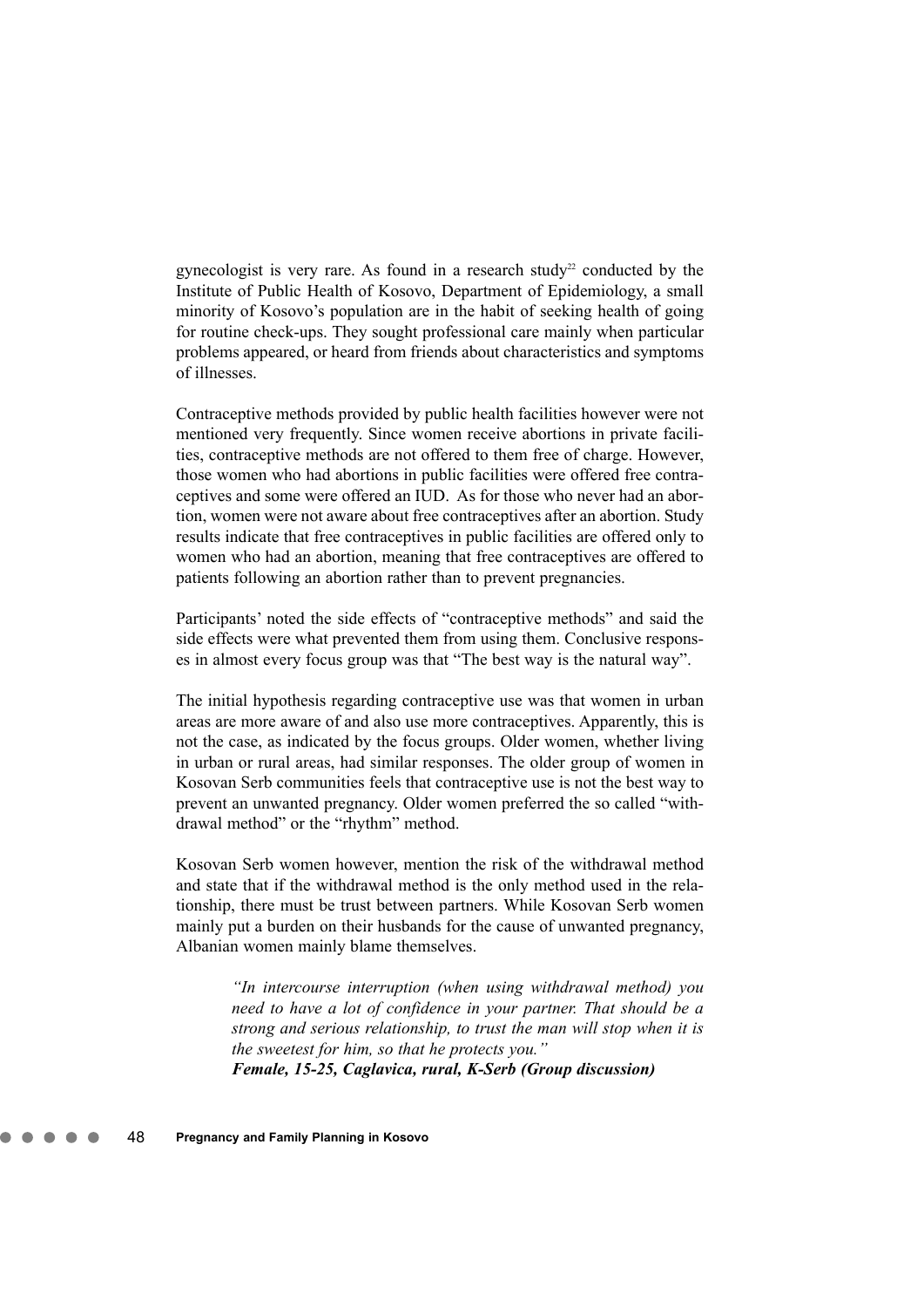Younger women had different opinions. Condoms were the primary means for protection. Most of the young women mentioned condoms as a contraceptive method. In some cases, pills were also used by young women.

Younger women were ambivalent about contraceptive use. Their opinions were not black and white. They tried to show both advantages and disadvantages of contraception. According to them condoms are more appropriate than other contraceptive methods, side effects are not consequential and they are more practical.

As for men, their preferences and opinions on contraceptive use and methods are totally different. Probably because of the difference in age and place of residence, the outcomes show two opposite extremes. While older men living in the rural area were less caring and less sensitive by thinking only about their own personal needs, the younger groups of men living in urban areas were more sensitive. Knowledge about contraceptives was higher among young men.

Young girls in general were less aware of contraceptive methods apart from Kosovan Serbs and women from Prishtina city. Being inexperienced they were not aware of contraceptive methods in general.

According to participants, education about contraceptives is very limited. The main source of information is from friends, especially among youth. Older women mainly learn about contraceptives in medical facilities, both private and public, as well as from doctors who suggest different types of contraceptives. Brochures, posters, and information on TV about contraceptives are very rare. Almost all participants shared the same opinion that more information should be available especially on TV where one can reach the majority of the population and in schools where one can specifically educate children about contraceptive methods and use in particular.

### **ABORTION, THEN CONTRACEPTIVES?**

Women who had an abortion expected to be more careful in the future and learn from their mistakes. However, that is not the reality. Though some women regret aborting their child/children, regret seems to be only temporary. Guilty feelings disappear very quickly in most cases.

The majority of the women interviewed claimed that although they swore that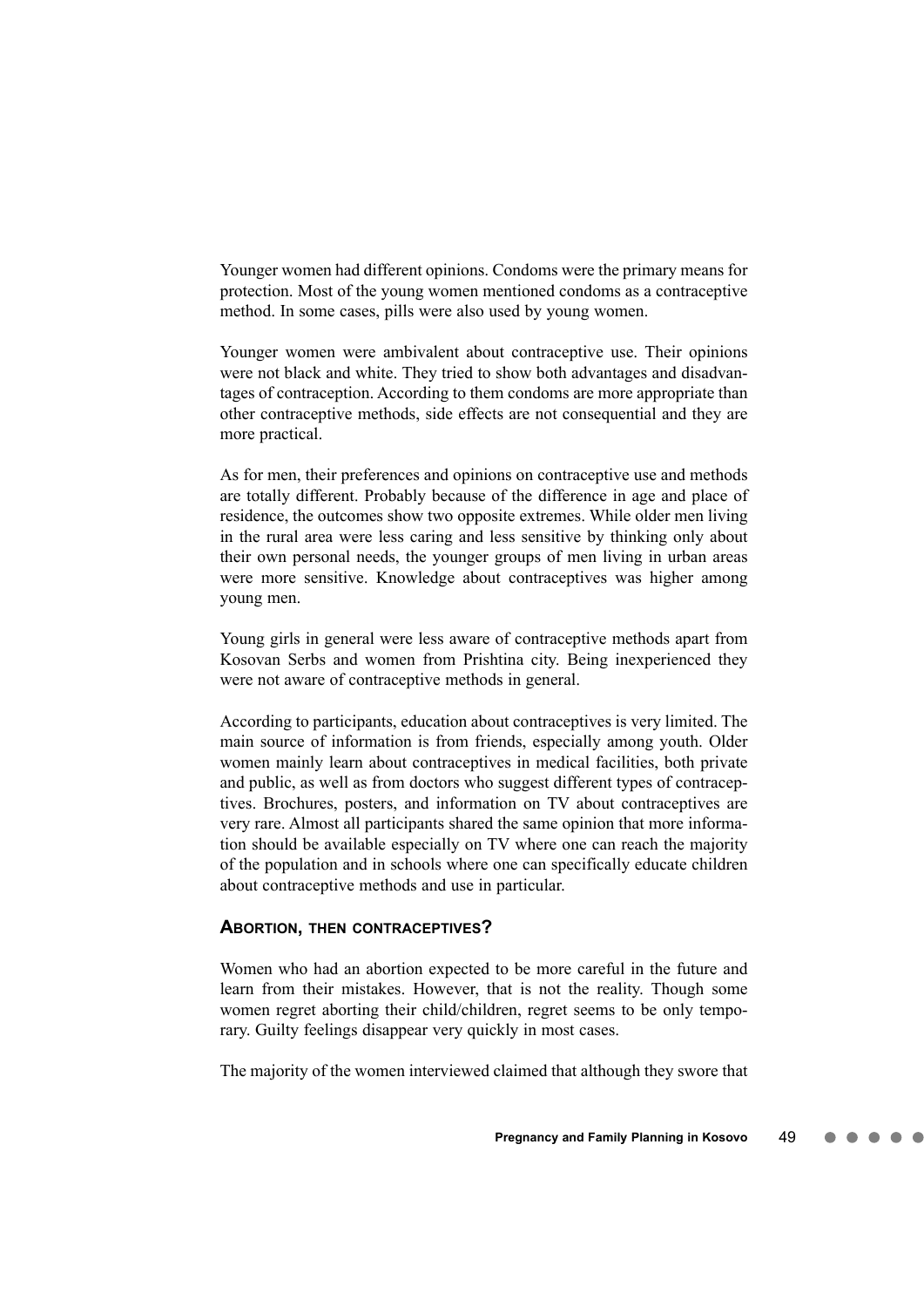they would immediately start using contraceptives; only some of them started using them. Some stopped using them for a while, while others for different reasons continued with their own "old habits".

Some women who had an abortion claimed that the reason why they continued with the "withdrawal" method is simply because they do not like using artificial means of contraception. They do not like either the pill or IUD or anything artificial.

Others simply could not find a proper contraceptive method because of side effects or because of the lack of pleasure that some methods cause. Some of the women neglected the issue for a while, stating that they didn't have time.

Among those women, there were also those who immediately installed the IUD or decided to use other contraceptive means for prevention.

### **Box 2. A case of a woman who had an abortion**

*"After the abortion I bought an IUD. I paid 500 dinars (equivalent of around 6 Euro). But I did not put it in. I was planning to go to the same doctor and put an IUD, but may be the IUD is not valid anymore, I should check that.*

*Someone says use it, someone else says don't, I am not sure whether it is healthy or not. I never used protection in my life. I heard about condoms and the pill but I never tried them. Children in the streets talk about it. Once my husband bought condoms and I asked him, what is that? "Get rid of them please, throw them away" I said. I could not try them. That was 7 or 8 years ago and I did not try them. I do not even know how they look like, some say are good for protection. None of my friends use the pill; I* don't even know what they look like. I would never try them. I heard about the IUD also, but it is sit*ting at home now."*

*Female, 15-45, Gracanica,rural, K-Serb (In-depth interview)*

### **INTRA UTERINE DEVICE (IUD)**

Intra Uterine Device (IUD) is the most talked about contraceptive method by participants, especially older women. Though most of the women who participated in the focus groups did not use it personally, they learned about the IUD mainly from their friends, neighbors or relatives. The IUD is also perceived by the participants to be the safest contraceptive method, although not the easiest to use. The idea of putting an artificial object inside their body was frightening.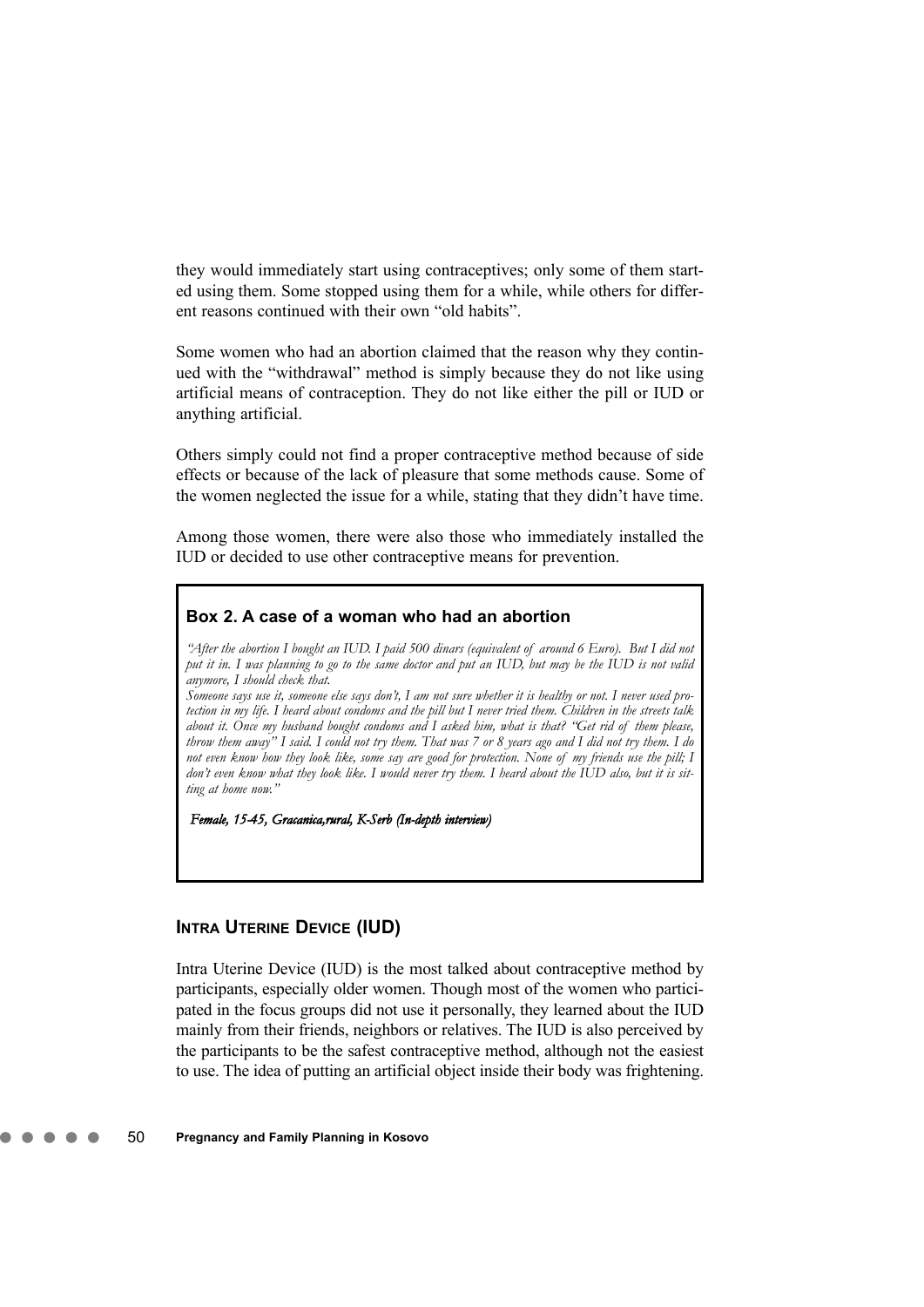The IUD is also the contraceptive that is mostly recommended by gynecologists. According to them, women who do not wish to have anymore children should use the IUD.

According to Planned Parenthood Federation in America(PPFA)<sup>23</sup>, the IUD has many advantages, it does not influence women's hormone level, is very appropriate in spontaneous sexual intercourse, improves women's sexual life, and it is possible to become pregnant quickly when the IUD is removed. Except for being the most popular method of prevention and considered the safest, neither gynecologists nor women mentioned these advantages of the IUD. Women mainly concentrated on the disadvantages of an IUD.

Participants claim that an IUD does not fit everyone. Depending on a woman's body, some women find the IUD to fit them best, while some had to remove it because of the side effects that the IUD caused.

According to Planned Parenthood Federation in America (PPFA) $^{24}$ , a woman must see a clinician to find out whether she can use an IUD and the clinician

should run some necessary tests. Also, not everyone can use an  $\text{IUD}^{\text{17}}$ . None of the participants in the focus groups or women who were interviewed who used an IUD did mention that they had been examined in any way before putting the IUD.

Women mentioned different side effects of the IUD which were mainly related to health issues. Some found out that after putting the IUD they suffered from anemia, liver disease and had more bleeding than usual. Women mentioned that they were also limited in the things they carried and in other activities while using an IUD.

Participants reported other side effects of an IUD. Some women told about cases where women remained pregnant while wearing the IUD. Few women expressed their personal experience with an IUD.

> *"Yes, but I didn't knew the it had moved, I had carried some flowers and some heavy things, and I noticed that I wasn't feeling good, there was some blood not as bleeding but as small pieces, I went to the doctor and he told me that I got pregnant above the IUD, and I had to take it off and get myself cleansed."*

*Female, 26-45, Prishtina, rural, K-Albanian (Group discussion)*

 $\sim$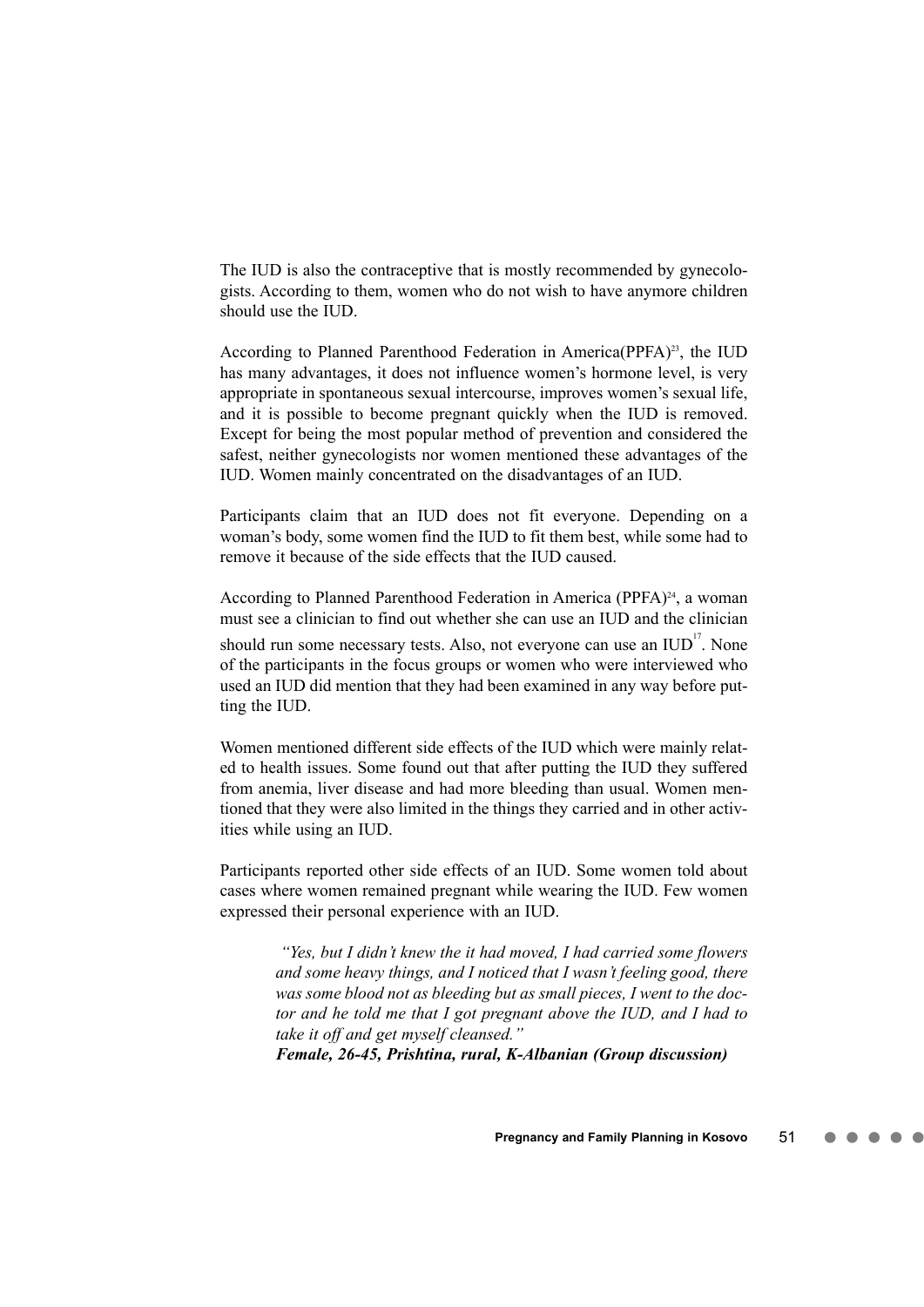*"I had an IUD three years after I had my third daughter. In the first month after insertion you feel pain. It hurts just like the pain that you get from a menstrual period. Every day you feel back pain and stomach ache. But after a month you do not feel any pain anymore. You get totally used to the IUD. It is important that while wearing an IUD you go for check-ups every six months. After three years I took out the IUD and continued birth control the natural way without any contraceptives."*

*Female, 26-45, Caglavica, rural, K-Serb (Group discussion)* 

*"I have had the IUD, but the worst thing happened. It started growing on my uterus and they had to take it out by an operation." Female, 26-45, Mitrovica, urban, K-Serb (Group discussion)*

### **'ANTI-PREGNANCY' PILLS**

Participants also mentioned the oral pill often, though in general the pill is not used very often. The pill is commonly referred to as 'anti-pregnancy' pill (*hapa kunder shtatzanis*). There is an association of the pill with drugs that one takes when sick. Also, participants mentioned the unnaturalness of putting chemicals in one's body every day. A disadvantage of the pill is that one must take them every day with no exceptions.

Above all, according to the women, gaining weight is the worst and the most frequent side effect of the 'anti-pregnancy' pill. All women mentioned gaining weight as one of the most concerning problems of the birth control pill. Nervousness, anxiety, negative psychological impacts are other perceived side effects. Also, hormonal disorders were mentioned in some cases, which cause breast and stomach enlargement, as well as beard and moustache growth. Some women even mentioned that one cannot get pregnant immediately after stopping using the pill – it is difficult. However, there were also women who told cases which described the opposite: according to them the issue of becoming pregnant is more due to women's organism rather than effects of pills.

Men in Prishtina describe the 'anti-pregnancy' pill as a sword with two blades. On one hand they protect very well, while on the other hand they have a lot of side effects.

Though not scientifically confirmed, some women claim that the birth control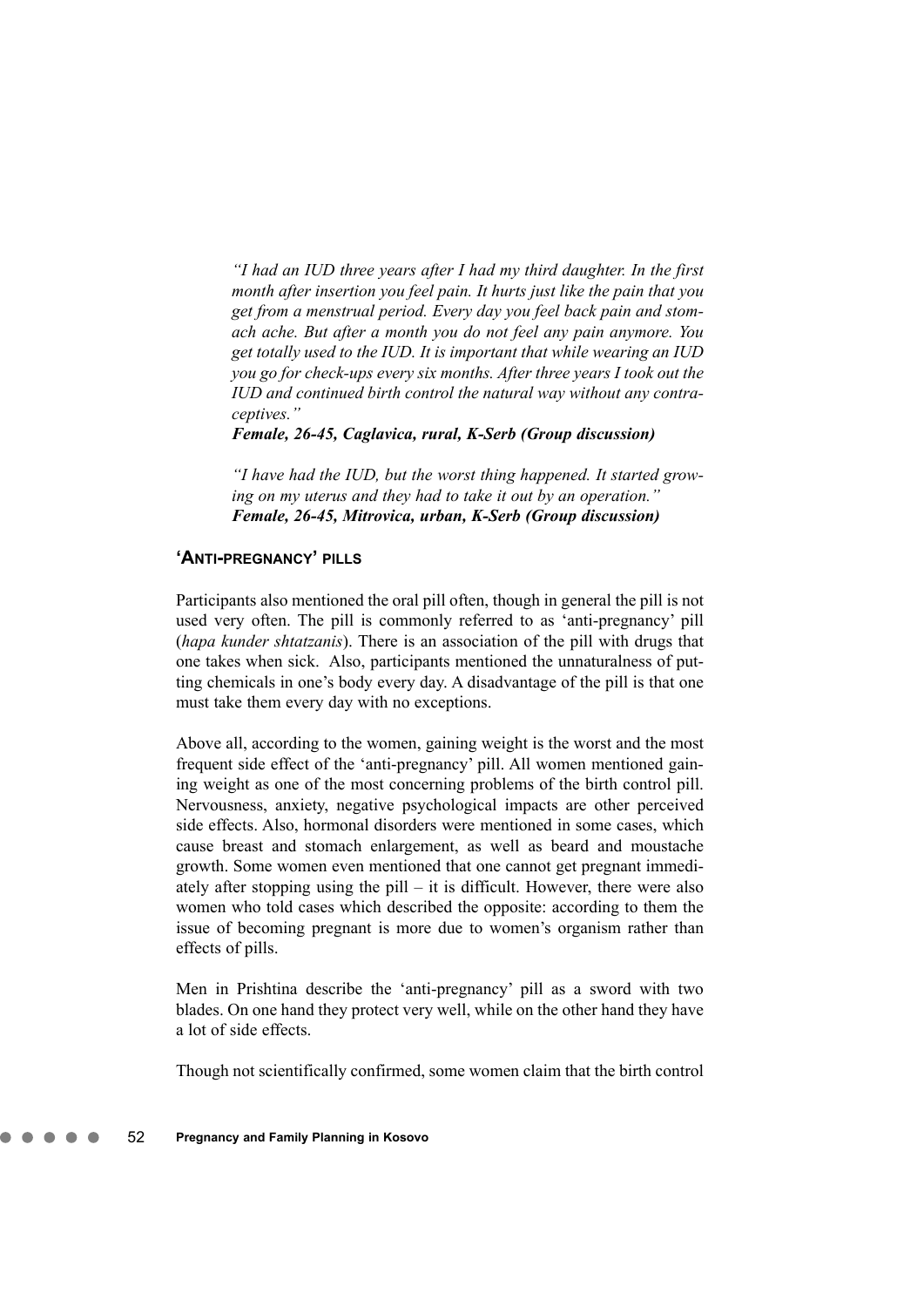pill has had a negative impact on the nervous system, can cause cancer, damage the forthcoming fetus, can create cysts and if used for a long time they can cause infertility.

> *As far as I am concerned, it is easier to abort than to take the pill. I heard a lot of things that happen to women who take the pill. Abortion is more natural than those chemicals that you take in your body. With the pill you endanger your whole health. Female, 15-25, Mitrovica, urban, K-Serb (Group discussion)*

'Anti-pregnancy' pills are used for other purposes as well. They are prescribed by doctors for the regulation of the menstrual cycle and hormonal regulation. Some women find them very effective while some others stop them immediately. Birth control pills are used to initiate abortion as well (see Chapter 4). Some women claimed that when they doubted whether they were pregnant, they used birth control pills in order to stimulate menstruation.

### **CONDOM USE**

After the conflict in Kosovo in 1999, there were a series of awareness cam-

paigns and commercials for condom use. December 1st is World Aids Day where specific attention is paid to condom use as a means to prevent AIDS. Commercials had an impact but the topic of condoms to prevent pregnancy was not promoted. Also, as the focus groups reveal, condom awareness programs are more focused on youth. Participants in the younger age groups mainly mentioned condoms as a mean for birth control and the protection from different diseases. The most appropriate protection for youth appears to be the condom.

Some married women, after trying a variety of options to protect themselves from unwanted pregnancy, indicated that condoms seem to suit them best. The advantage of condoms compared to other contraceptives is that they do not have to take drugs (birth control pills) and they do not need to have an IUD inserted by a doctor and feel uncomfortable with a foreign object inside their body.

The first reaction when asking younger groups about condoms was "Good solution, it has saved us".

Younger men prefer condoms because condoms have fewer side effects while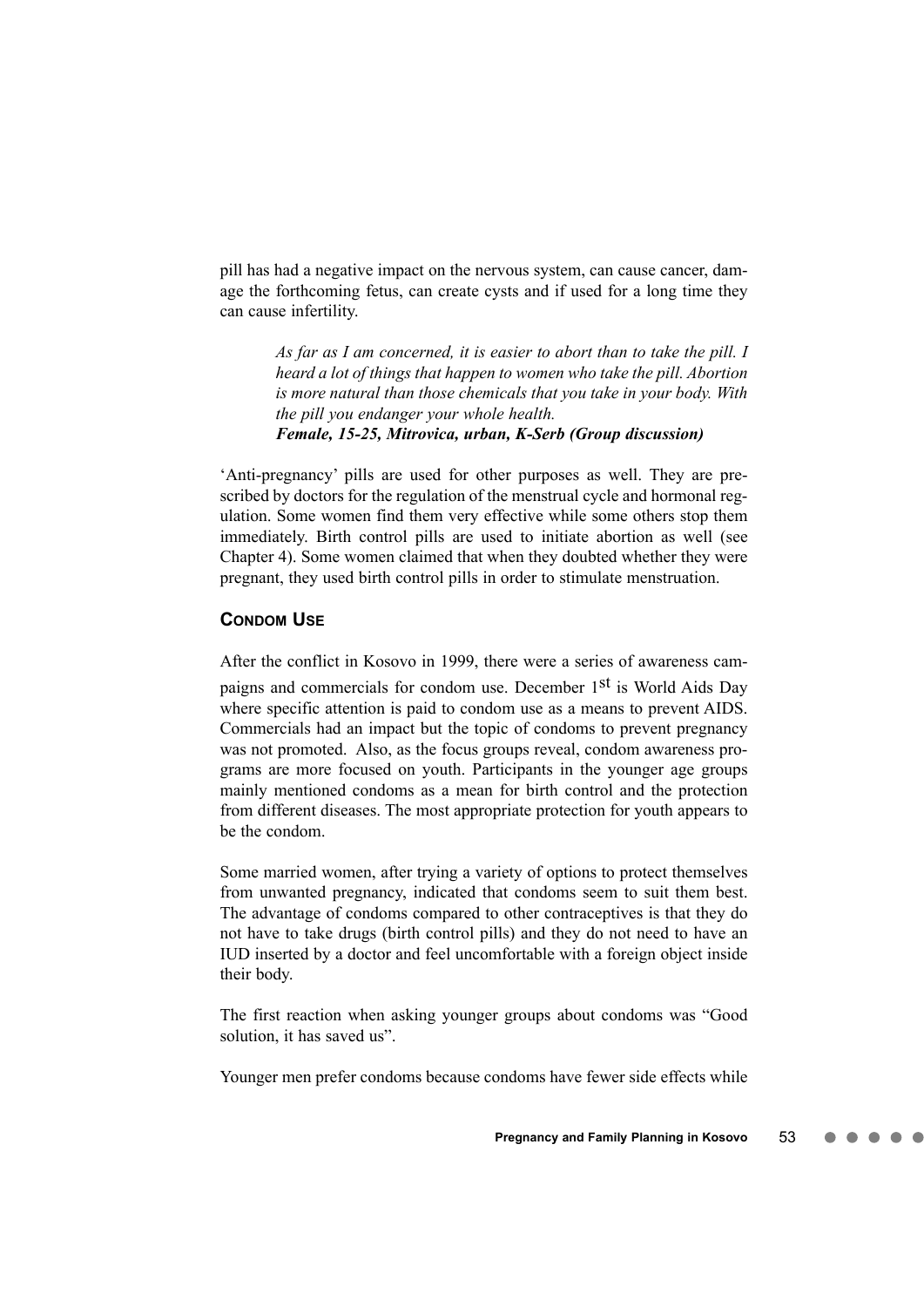other methods such as the pill and the IUD have negative side effects for women. On the other hand, older men living in rural areas - though aware of the side effects of the IUD and the pill preferred these two methods. They do not prefer condoms at all. Sexual intercourse with the condom was described as:

> *"Condoms resemble the conserved cucumber, which is not as tasty as a fresh one. But if they are cheap people can use them." Male, 26-45, Prizren, rural, K-Albanian (Group discussion)*

*"I agree! Using condoms is like having a bath with clothes on." Male, 26-45, Prizren, rural, K-Albanian (Group discussion)* 

Young men in Prishtina were very well informed about contraceptive use and side effects. Compared to girls of the same age, they knew much more about everything. In fact, they were the only ones to mention the morning-after pill that can be used 72 hours after sexual intercourse (Emergency Contraception).

Some of the disadvantages that women sited were: condoms can also tear during sexual intercourse and many women complained about the lack of pleasure with condoms. For some women condoms can be frustrating and can even destroy a relationship because of the lack of pleasure.

### **Box 3.**

*I tried using condoms, no joy. I have seen my husband dissatisfied with condoms. I thought about condoms and my conclusion is that even though they protect you from unwanted pregnancy or from different diseases, they destroy the relationship between partners. Where is the romance when the man picks the condom from his pocket and puts it on? That would destroy the whole thing to me. What else? IUD. I would not put it in ever. I have a feeling that I would feel it in my body all the time. So the withdrawal method remains the only contraception for me.*

*Female, 15-45, Mitrovica, urban, K-Serb (In-depth interview)*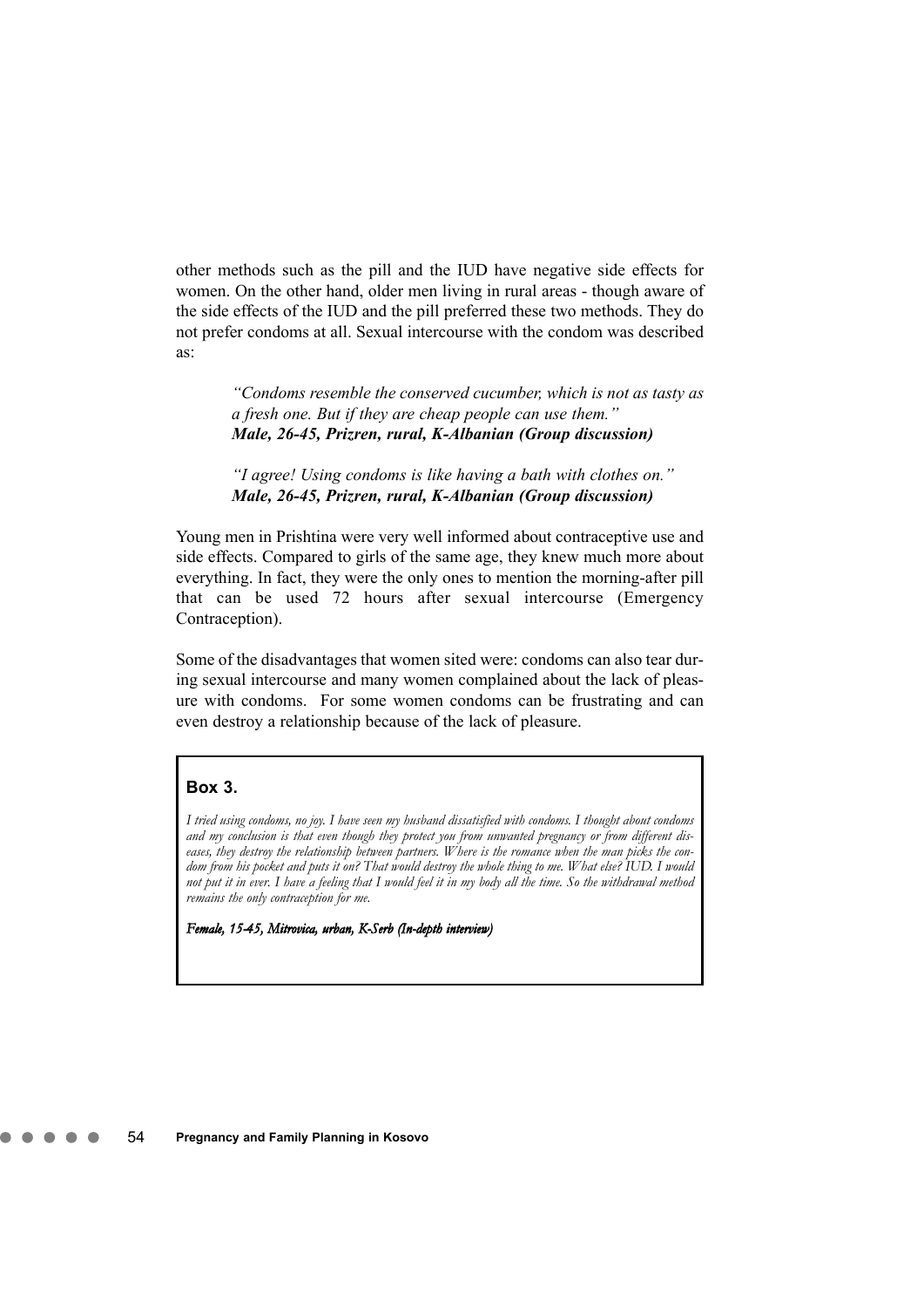### **"STOP WHEN THE SWEETEST IS": THE WITHDRAWAL METHOD**

The withdrawal method (coitus interruptus) as a contraceptive method appears to be the most often used and most preferred among participants. Withdrawal is indicated by the following:

> "my husband takes care for me", "the natural method", "traditional method", "nothing". "the conscious prevention", "stop when the sweetest is"

Most of women who participated in the focus groups and women who took part in in-depth interviews claim that they use this method. They are aware that this is not the safest method to use, however it is the one that suits them best. Since some women don't prefer to use any birth control pills or IUD or condoms, withdrawal remains the best option. Most of the women have switched to this method after trying a variety of other contraceptive methods while other women claim not to have tried other methods at all.

The decision to not use contraceptive methods is, according to women, mainly a man's decision or in rare cases a mutual decision. Mostly, the responsibility is left to men. According to women, sexual maturity is more than necessary when using the withdrawal method. One firstly has to trust the husband and he has to be sensitive enough to understand the woman's position. In some cases, women trust their husbands even more than the IUD, birth control pills or condoms.

> *"Well, this all depends on the partner, how careful the partner is. Some men don't care. I had an agreement with my husband and he knows how much I suffered, so afterwards he was always very careful."*

*Female, 15-45, Prishtina, urban, K-Albanian (In-depth interview)* 

Unfortunately, in most cases this is just a best case scenario. In decision making about contraceptive use, depends only on the husband, whatever he likes. While, in the end he rarely takes the responsibility, especially when men are drunk and "unconscious".

**Pregnancy and Family Planning in Kosovo** 55

 $\bullet\bullet\bullet$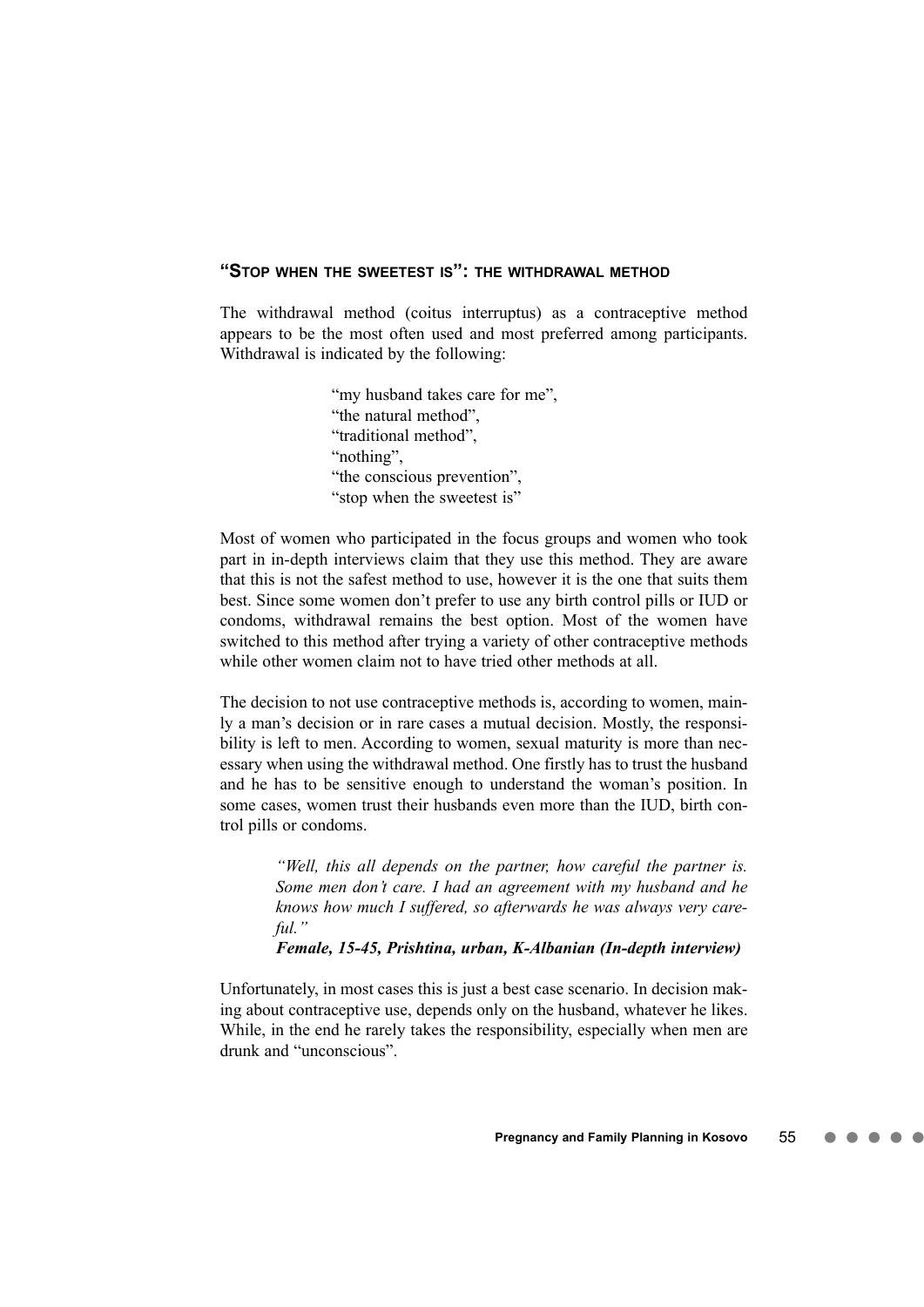*"I know of a marriage. They have four children, and she has had 15 abortions. She got pregnant every time because he was drunk. That's a clear example of rape in the marriage". Female, 26-45, Mitrovica, urban, K-Serb (Group discussion)* 

*It is written in books too. It is conscious prevention! Women cannot do it but men must be careful and not get the woman pregnant! If he is careful he might spare the woman! If the man is not drunk he might be very careful while having sex! I am not the only one to use this method! There are many women using the natural mean of contraception!*

*Female, 26-45, Mitrovica, rural, K-Albanian (Group discussion)*

*"Without the husband's wish to protect, a woman cannot do much on her own".*

*Female, 26-45, Prizren, rural, K-Albanian (Group discussion)* 

Gynecologists claim that though withdrawal is the most popular method, it is the most risky method. Withdrawal method offers only 30 percent-security, according to them.

The one and the only consequence of withdrawal method was an unwanted pregnancy. Although some women got pregnant previously by using this method, they continued to use it.

The withdrawal method is the overall favorite contraceptive method not because it is free but because it allows for the maximum amount of pleasure without the side effects of modern contraceptive methods.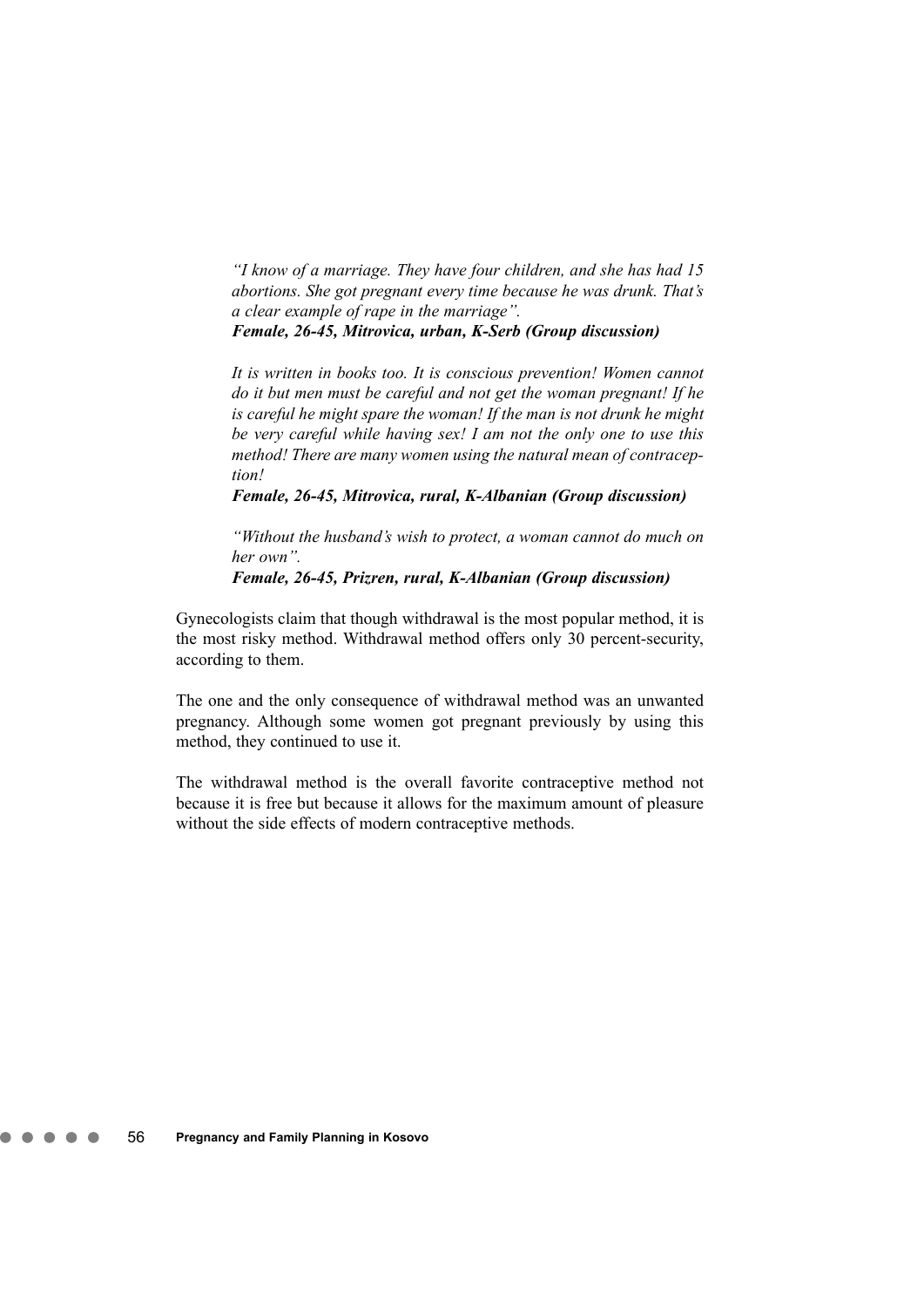**Pregnancy and Family Planning in Kosovo** 57

 $\bullet\hspace{0.1cm} \bullet\hspace{0.1cm} \bullet\hspace{0.1cm} \bullet\hspace{0.1cm} \bullet\hspace{0.1cm} \bullet\hspace{0.1cm} \bullet$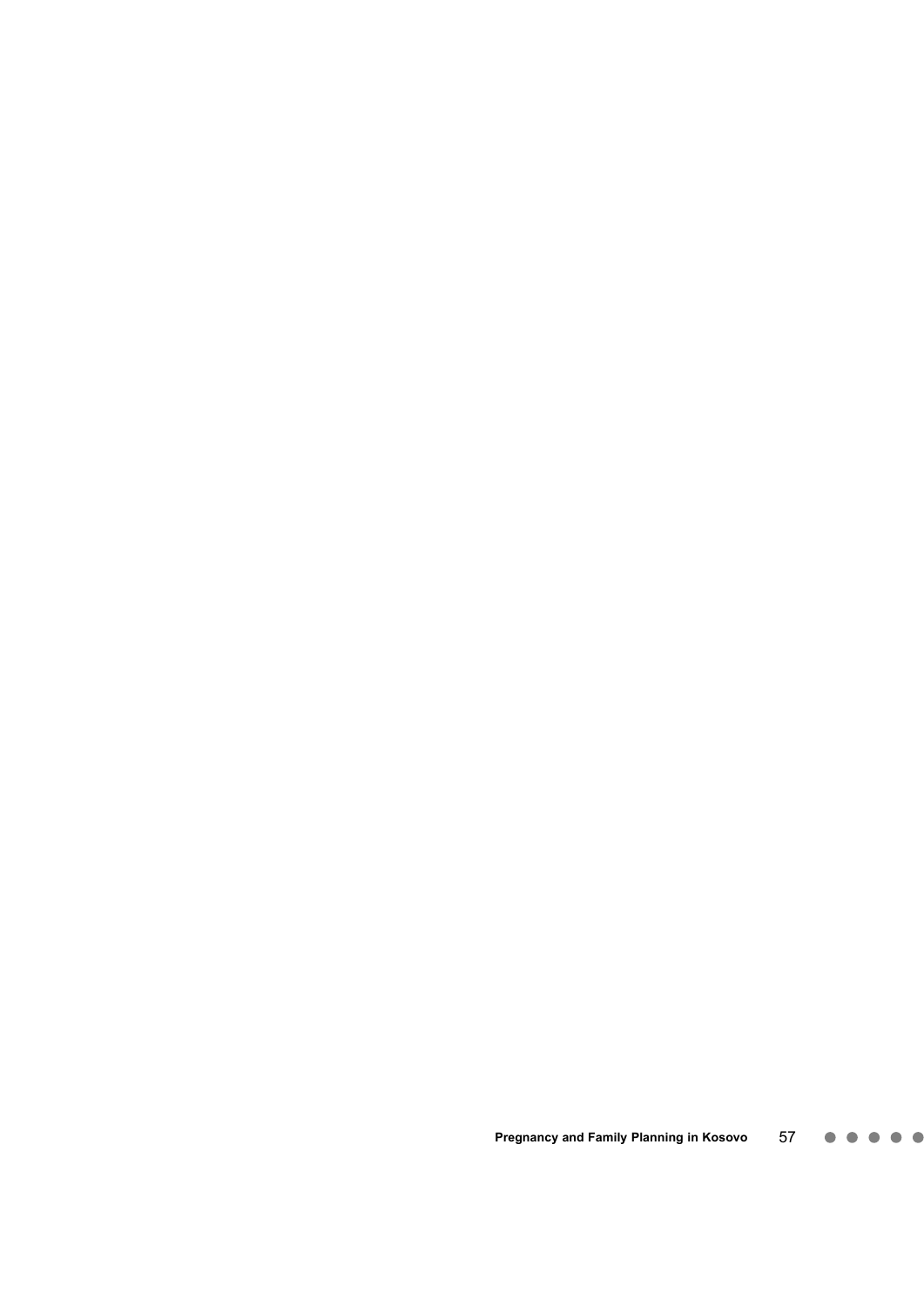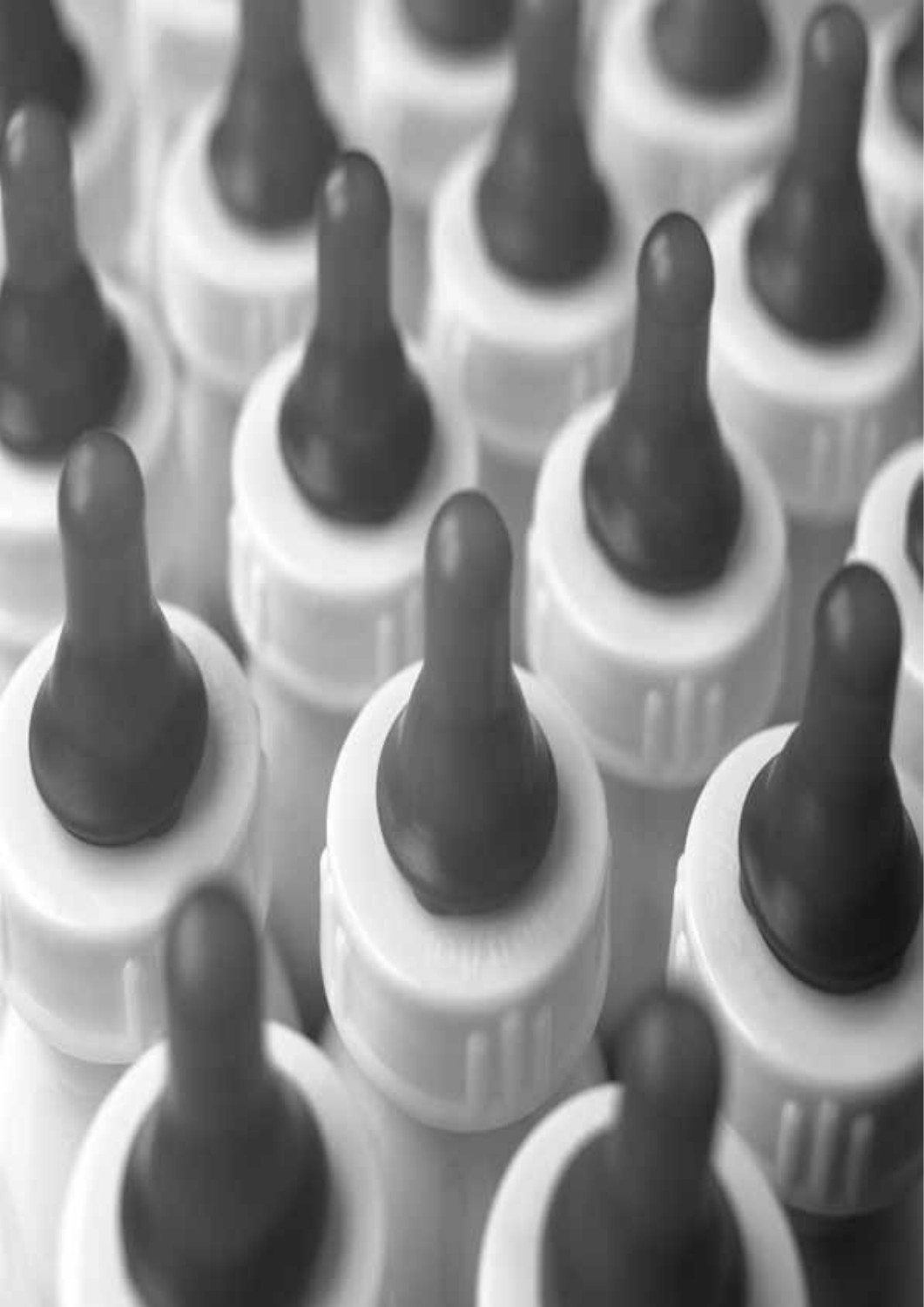# CHAPTER 4 SUMMARY, CONCLUSION, DISCUSSION AND RECOMMENDATIONS

This study focuses on perceptions and opinions, of both women and men, on abortion and contraceptive use in the changing Kosovo society. Perceptions and opinions are related to societal trends such as the general poor economic conditions but also modernization, the impact of the Diaspora financially supporting families in Kosovo, changing opinions about premarital sex and other sexual behavior, the changing value of pregnancy and prenatal care provided in health services, and above all the changing position of women in society.

In order to delve deeper into the reasons for having an abortion and opinions and perceptions about abortion as birth control, the research comprises a qualitative study where both Focus Group Discussions and in-depth interviews were conducted. In the focus groups women related easily to abortion cases of their neighbors, sisters, friends, but not their own experiences. Discussing their own experiences about abortion during in-depth interviews was far more delicate and sensitive, but women told their stories to us in interviews lasting about 30 minutes.

Conducting the focus groups and in-depth interviews is an action, an intervention, rather than only research. By discussing abortion, sexuality, contraceptive use in the context of Kosovo society, the issues are brought up to the sur-

 $\bullet$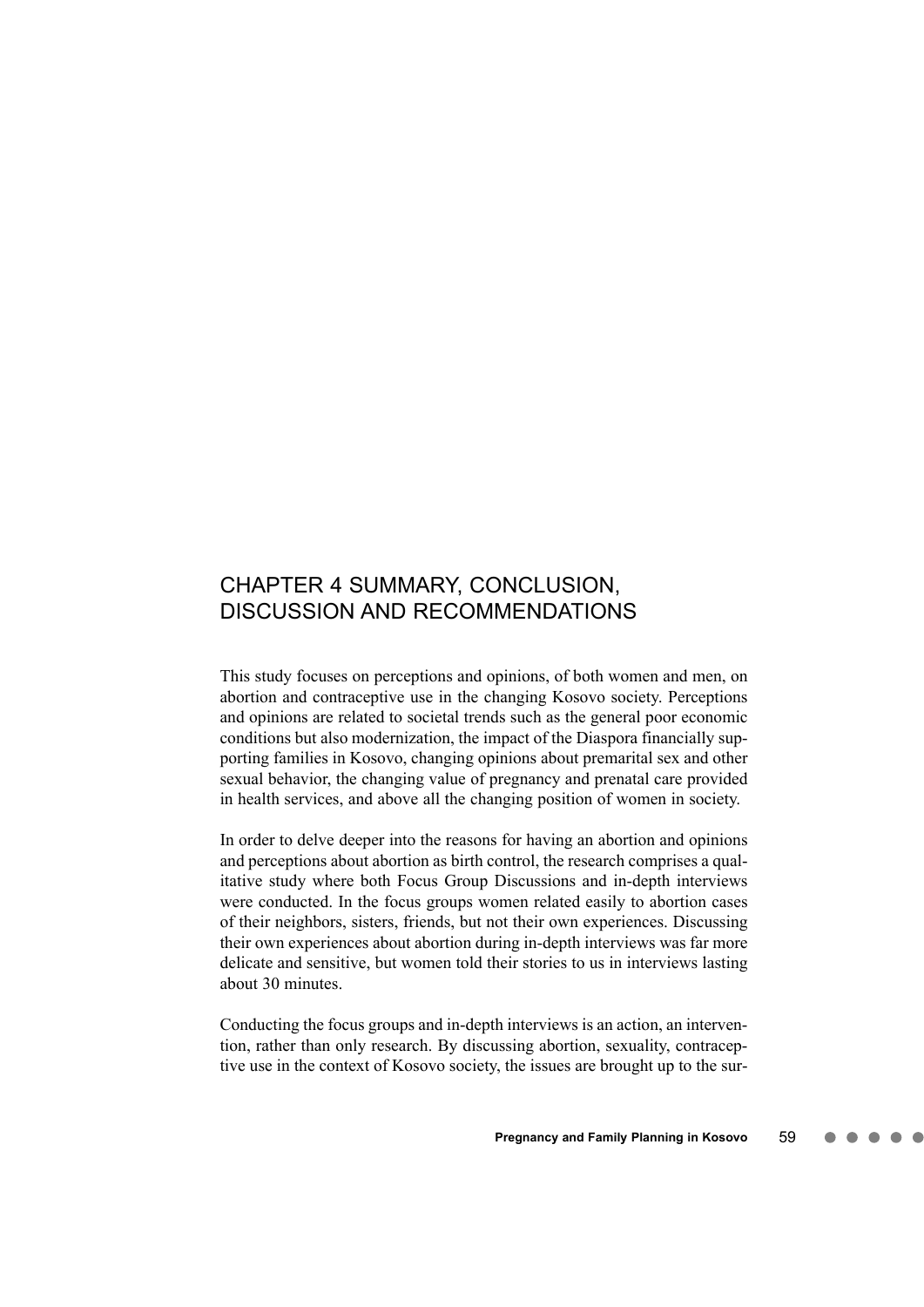face, creating awareness and discussion among the participants.

Results of the focus groups and in-depth interviews have been fully transcribed and translated into English. The transcripts were analyzed according to the principles of grounded theory. The software package Atlas-TI was used for this.

The study, because of its qualitative nature, can only describe the opinions and perceptions of the different groups interviewed. These groups were selected on a representative basis of Kosovo's society. Results from focus groups and in-depth interviews, however, can never be quantified. Quantification of opinions and perceptions can only be done in a (nationally) representative survey. Taking the results of focus groups and in-depth interviews into account, would make such a survey grounded in Kosovo's society and locally informed.

### **Abortions**

Abortion is prevalent in Kosovo with a clear distinction between married and unmarried women. Women indicate different perceptions, reasons and consequences for abortion.

Abortion is generally accepted, if it is conducted because of health reasons, abnormality of the fetus and rape. Also, the general opinion is that among married women abortion is quite acceptable. Women mention financial reasons, (not able to afford to raise another child), as a major reason for having an abortion. In addition, women indicate that when they became pregnant too soon after an earlier child birth, abortion was an option; and also when they became pregnant and did not want to have another child. This last reason, abortion being a method of family planning, is related to the overall use of the traditional withdrawal method. 'Older' married women have a reproductive regime consisting of marital sex, use of the withdrawal method and abortion. Women indicated (see later) that although they planned to use a modern method after an abortion, they often hesitated to actually use anything different.

Besides economic and family planning issues, other reasons for married women to have an abortion was the preference for a son (gender selection abortion), and the grandmother complex.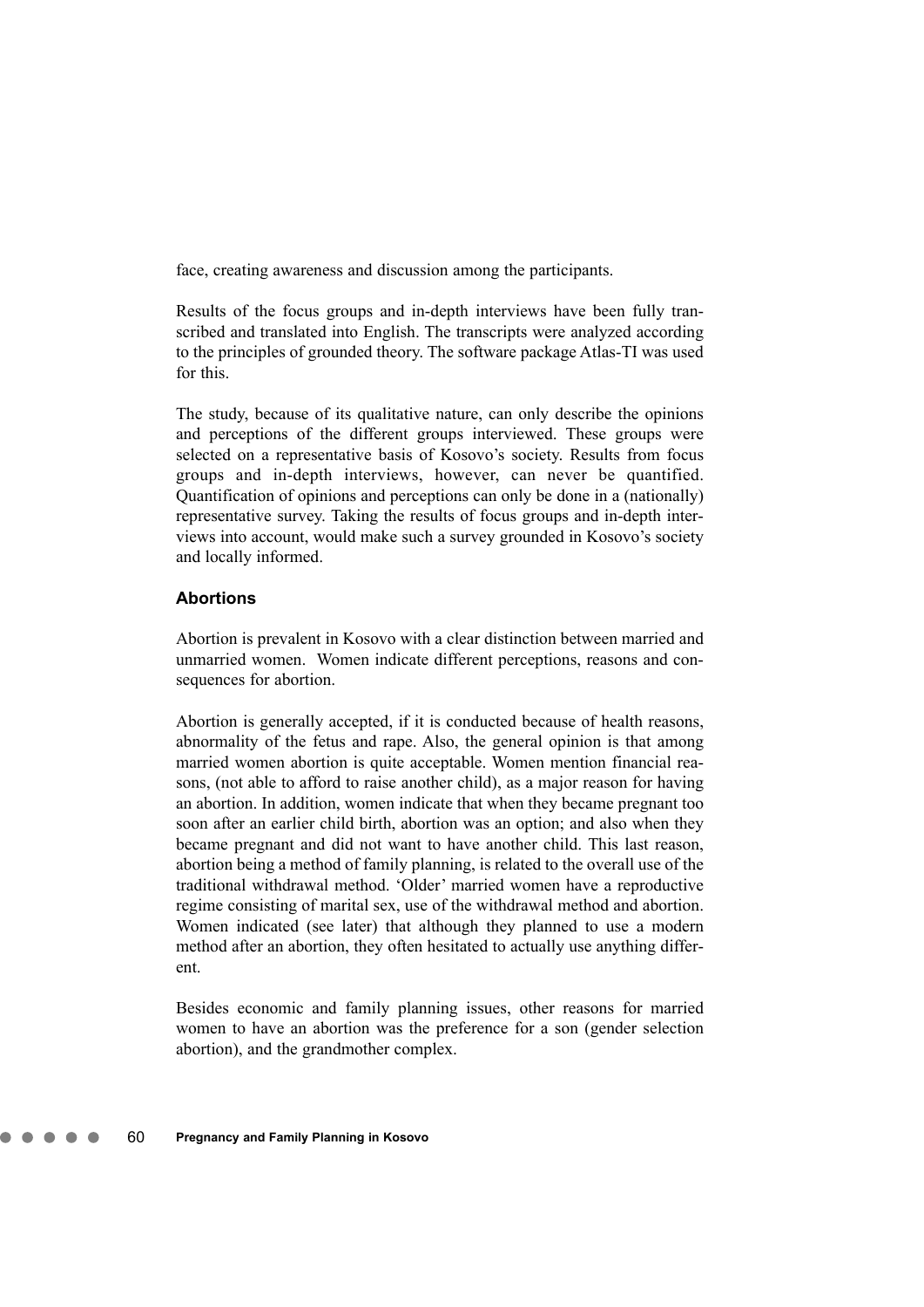Abortions among unmarried women are the "ones we don't speak off". Although opinions about premarital sex (and sometimes also cohabitation) have changed, especially in Prishtina, opinions about women who become pregnant before marriage and their need for an abortion, still reflect underlying traditional values, (men want to marry virgins). Young men reflect the following double standard; premarital sexual relations should exist but they will not marry a woman who has had premarital sex.

The results of the focus groups among participants were unexpected in the cities of Prizren and Mitrovica, where especially younger women strongly indicated that they consider abortion to be a sin and it should not be allowed. Religious values seem to underlie these opinions. So while we see the trend of modernization on one hand, especially in Prishtina, we see a trend of religious conservatism on the other.

In general, women indicated that abortion is a sin; women who had an abortion indicate the pain, the bleeding and feelings of guilt. Some women felt traumatized, regretting what they had done. The belief that abortion causes infertility or sterility (the worst thing that can happen to women in Kosovo) strengthens the belief that abortion will be followed by 'punishment'. Gynecologists indeed indicated that an induced abortion as such cannot lead to sterility, but infections during and after abortion could play such a role.

Participants who had an abortion themselves were not very informed about the method used for abortion. Several beliefs regarding traditional methods for abortion were mentioned though, among them sitting in a hot bath, drinking beer, and carrying heavy things.

### **Contraceptives**

As indicated, withdrawal is mentioned to be the method of contraception that is most widely used. This is also confirmed by data from the Reproductive Health Survey (2003). The withdrawal method is the most popular and preferred birth control method although not 100 per cent effective. Unfortunately, women who are dependent on their husbands to make this method successful sometimes become pregnant because of their husband's carelessness. Participants sited cases where husbands were negligent due to drunkenness. Participants also stressed the importance of mutual trust between husband and wife while using this method.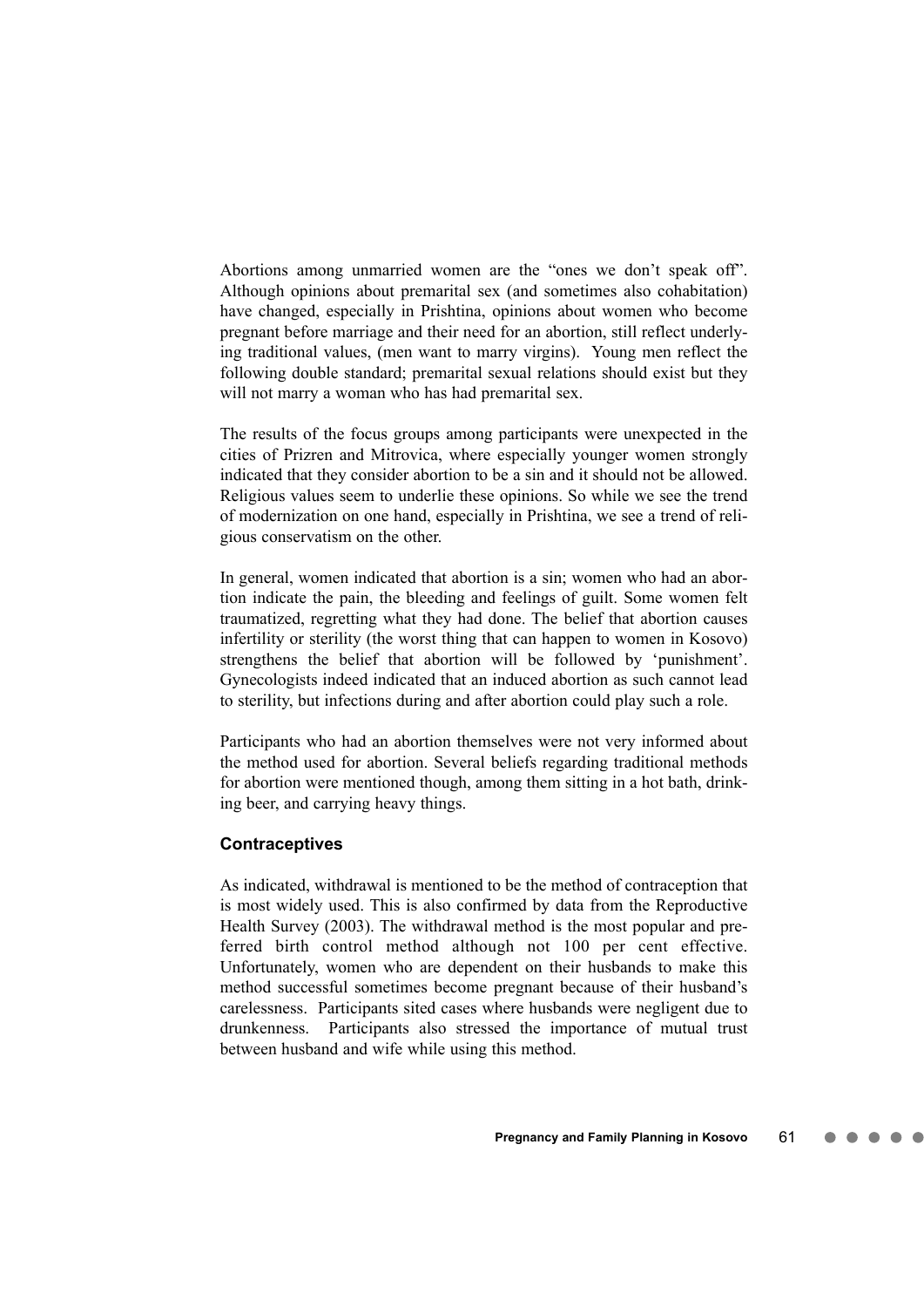Women indicate that a major disadvantage of using modern contraceptives such as the pill, condom and IUD are perceived side effects. For example, the IUD is perceived to lead to anemia, liver disease and excess bleeding. Also, women indicated they did not like strange object inserted in their body. Birth control pills called 'the pill' by participants were thought to lead to weight gain, cause breast and stomach enlargement, and infertility. Participants thought that condoms reduced sexual pleasure and worried about tearing.

Most women receive information on contraceptives from 'hear-say', (i.e. from friends, neighbors, relatives and not directly from professionals).

Condoms are especially common among young people. They have learned about condoms from campaigns on HIV-prevention, not pregnancy prevention. Younger men living in the urban areas are more open to contraceptives than their male counterparts in the rural area. Among the urban men focus group, even Emergency Contraceptives were reported.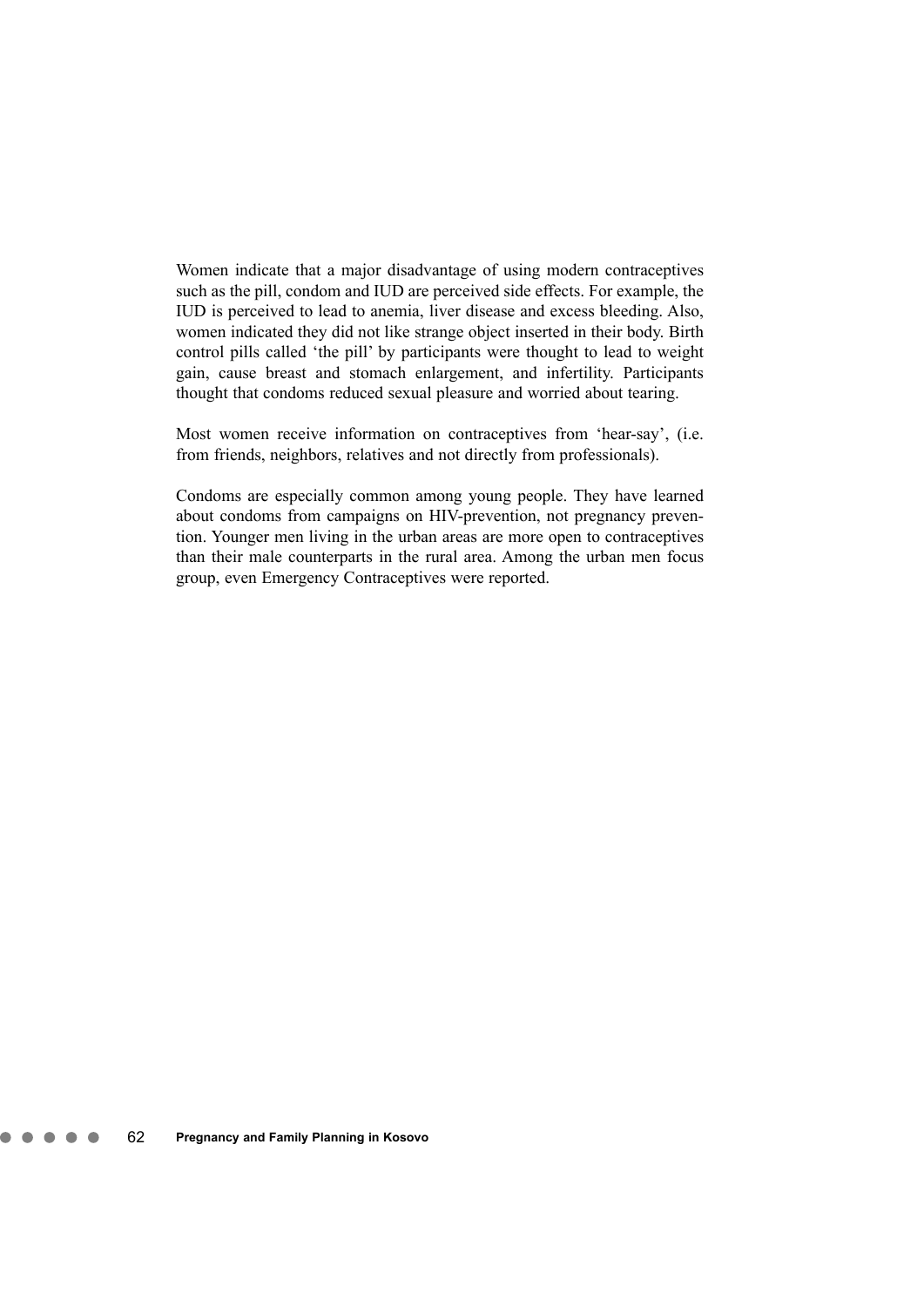### **RECOMMENDATIONS**

### **Abortion**

Focus on *informed choice on abortion*; how is it done; the abortion law; but especially:

What are the methods used in clinics? Refer to the beliefs about traditional methods, as indicated in the research, and whether they work or not.

What are the real consequences: pain, bleeding, emotional reactions, health effects? How should patients deal with them?

*Counseling* after abortion, emotional consequences especially. An example: in Dutch abortion clinics (Stimezo) reading material is available that describes different reactions that women have after an abortion. Some will have feelings of guilt, some will only think "Fine, I got rid of the problem", others might be afraid of becoming sterile, others might be worried about what their family would think and say. The message in this material is actually: whatever you feel, it is valid; it is your way of dealing with it. If reactions are severe and strong, then further counseling is needed. Such material would be easy to write, based on feelings of women indicated in the focus groups and in-depth interviews.

Provide and offer post-abortion *informed choice* about all available *contraceptives*, for all women who had an abortion. Explain real and perceived side effects. Target / profile: older couples who want to stop having children (IUD); younger women: preventing pregnancy by the pill, condoms, IUD.

 $\sim$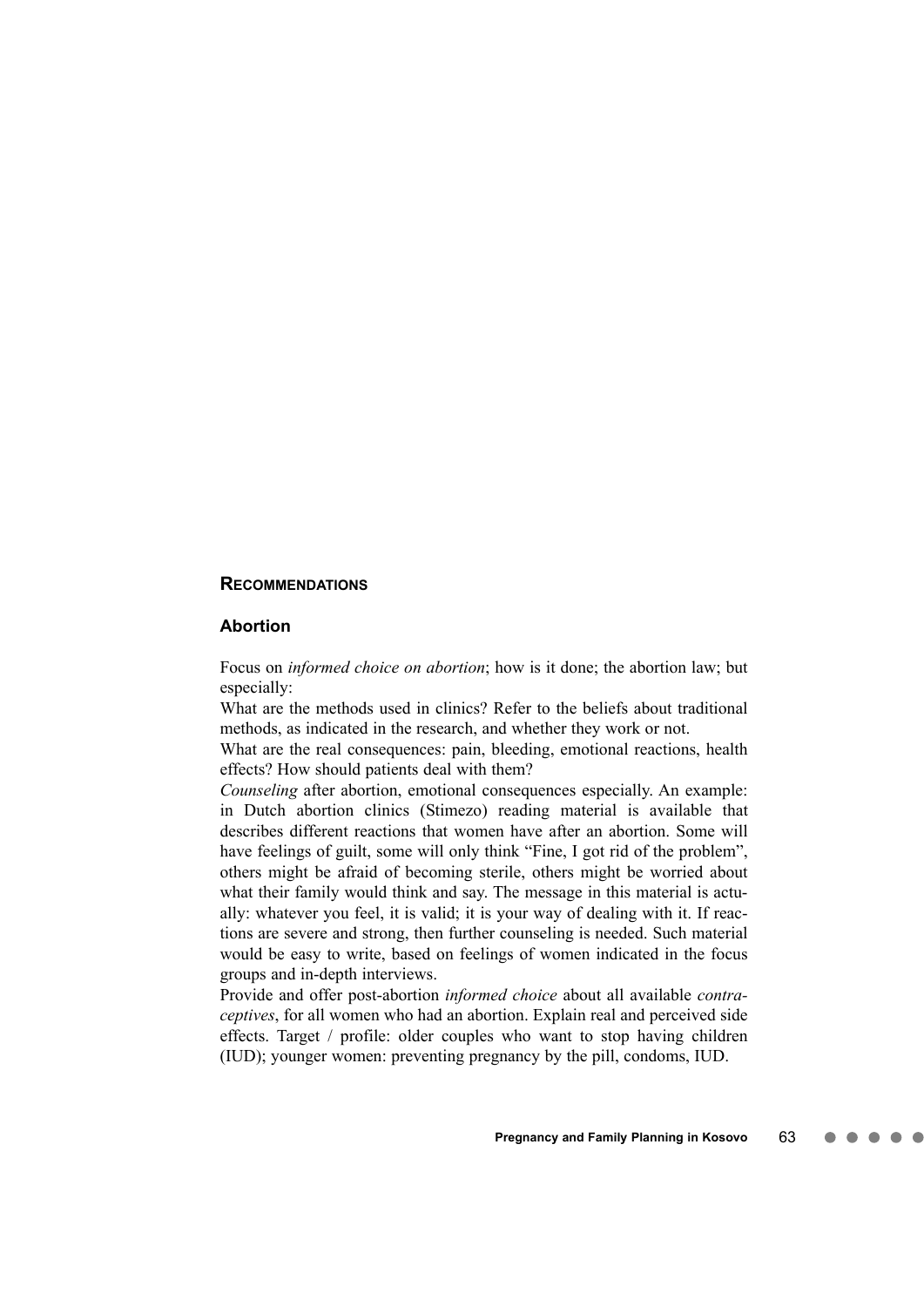The study indicates the severe consequences of being pregnant among unmarried women. Focus on *sexuality education* among young people especially; information about sexuality, pregnancy, consequences of pregnancy, use of contraceptives; abortions. Educate parents about the need for openness, what to do when daughters become pregnant.

Educate young men about the dual morality, of accepting pre-marital sex but not wanting to marry a woman who had premarital sex herself.

Participants themselves indicate the need to focus on:

sexuality education campaigns, especially for the young population on TV sexuality education campaigns in schools especially

Emphasize at the same time (together with information on contraceptives) the need for quality of prenatal care, emphasizing the value of pregnancy and need for women and children to be healthy during pregnancy.

### Target:

Married and unmarried women,

Married men: information on modern contraceptives as opposed to withdrawal method,

Young people: sexuality education

Pregnant women: women who will become pregnant; information on modern contraceptives as opposed to withdrawal method

Gynecologists' information about contraceptives, including Emergency Contraceptives, counseling.

Differentiate between regions in Kosovo; for example Prishtina: women already wanting to have abortion as an option; different in the rest of Kosovo. To really target, one needs, however, quantification of the results (see below).

### **Contraceptive use**

Provide and offer *informed choices* about all available contraceptives including real and perceived side effects. Target / profile: older couples who want to stop having children (IUD); younger women: pill, condoms, IUD. Especially youngsters: prevention pregnancy.

Professionals must provide up to date information about contraceptives, its advantages and disadvantages, in all media; side effects; perceived side effects: provide honest information. Now women only hear about contraceptives from 'hear-say'.

Quantification of the study results, to discover: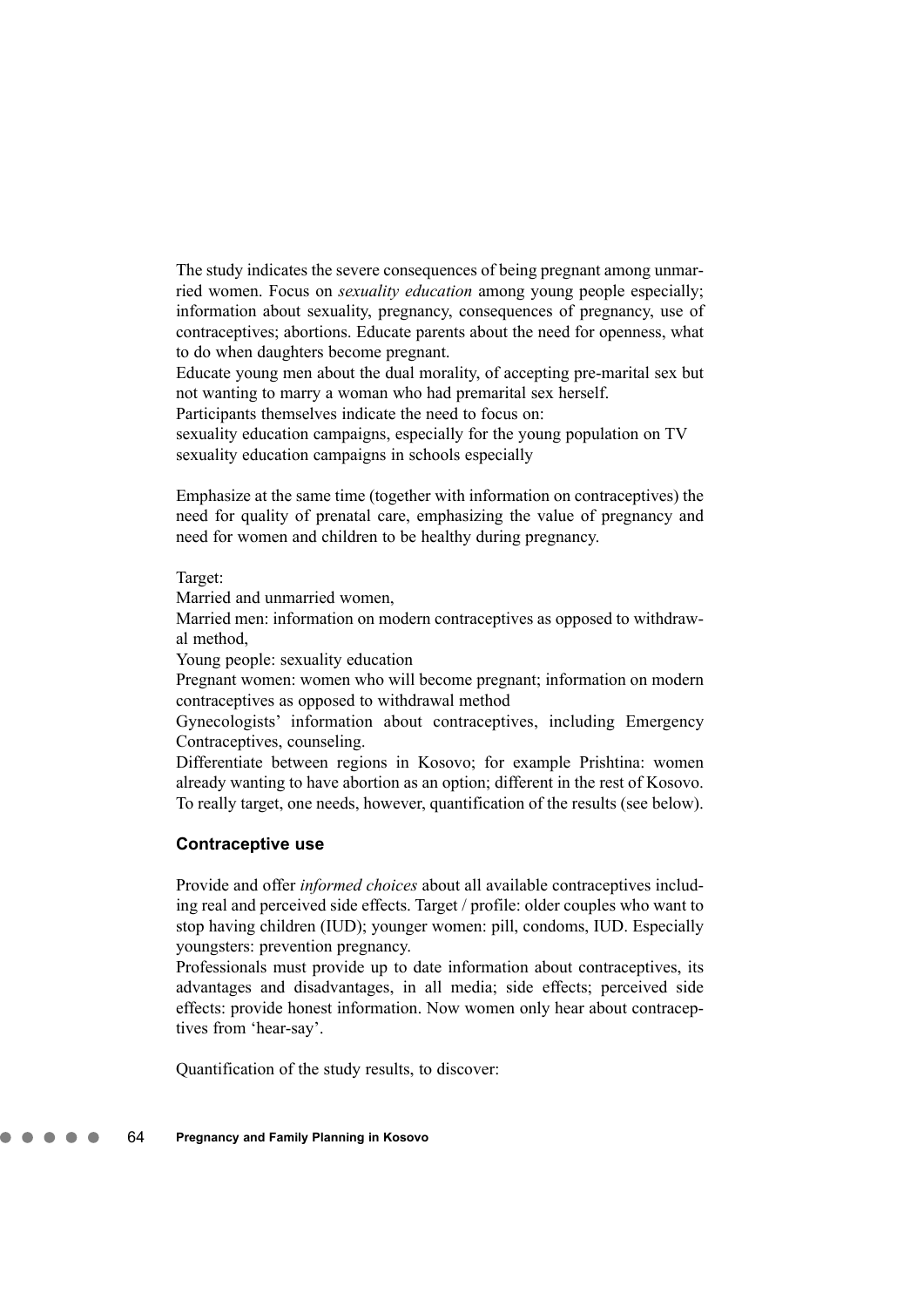Which opinions and beliefs on abortion and contraceptive use are most prevalent, where, among whom? Priority in targeting (which group to focus on first)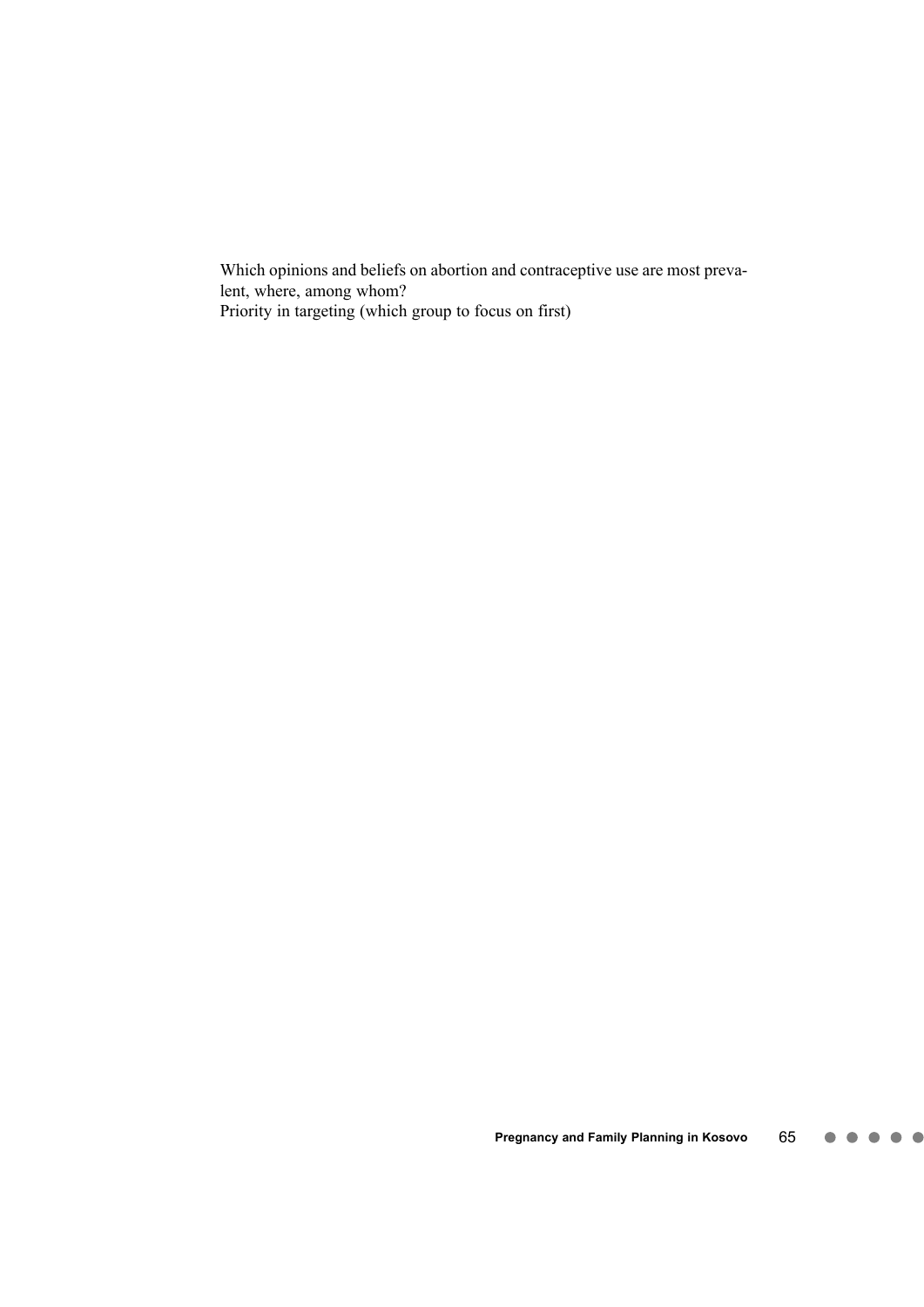# ANNEX 1 SAMPLING PLAN

| <b>Number</b><br>of groups | <b>Target</b><br>population | Age        | <b>Ethnicity</b> | Location         | <b>Residence</b> |
|----------------------------|-----------------------------|------------|------------------|------------------|------------------|
| 1 group                    | Gynecologists               | <b>N/A</b> | Kosovan Albanian | Prishtina        | Urban            |
| 2 groups                   | Men                         | $15 - 25$  | Kosovan Albanian | Prishtina        | Urban            |
|                            |                             | 26-45      | Kosovan Albanian | Prizren          | Rural            |
| 12 groups                  | Women                       | $15 - 25$  | Kosovan Albanian | Prishtina        | Rural            |
|                            |                             | $15 - 25$  | Kosovan Albanian | Prishtina        | Urban            |
|                            |                             | $15 - 25$  | Kosovan Albanian | Prizren          | Rural            |
|                            |                             | $15 - 25$  | Kosovan Albanian | Prizren          | Urban            |
|                            |                             | $15 - 25$  | Kosovan Albanian | <b>Mitrovica</b> | Rural            |
|                            |                             | 15-25      | Kosovan Albanian | Mitrovica        | Urban            |
|                            |                             | 26-45      | Kosovan Albanian | Prishtina        | Rural            |
|                            |                             | 26-45      | Kosovan Albanian | Prishtina        | Urban            |
|                            |                             | 26-45      | Kosovan Albanian | Prizren          | Rural            |
|                            |                             | 26-45      | Kosovan Albanian | Prizren          | Urban            |
|                            |                             | 26-45      | Kosovan Albanian | Mitrovica        | Rural            |
|                            |                             | 26-45      | Kosovan Albanian | Mitrovica        | Urban            |
| 4 groups                   | Women                       | $15 - 25$  | Kosovan Serb     | Mitrovica        | Urban            |
|                            |                             | 15-25      | Kosovan Serb     | Caglavica        | Rural            |
|                            |                             | 26-45      | Kosovan Serb     | Caglavica        | Rural            |
|                            |                             | 26-45      | Kosovan Serb     | Mitrovica        | Urban            |

# **Focus groups = 19 groups in total**

 $\bullet\hspace{0.1cm} \bullet\hspace{0.1cm} \bullet\hspace{0.1cm} \bullet\hspace{0.1cm} \bullet$ 66 **Pregnancy and Family Planning in Kosovo**  $\blacksquare$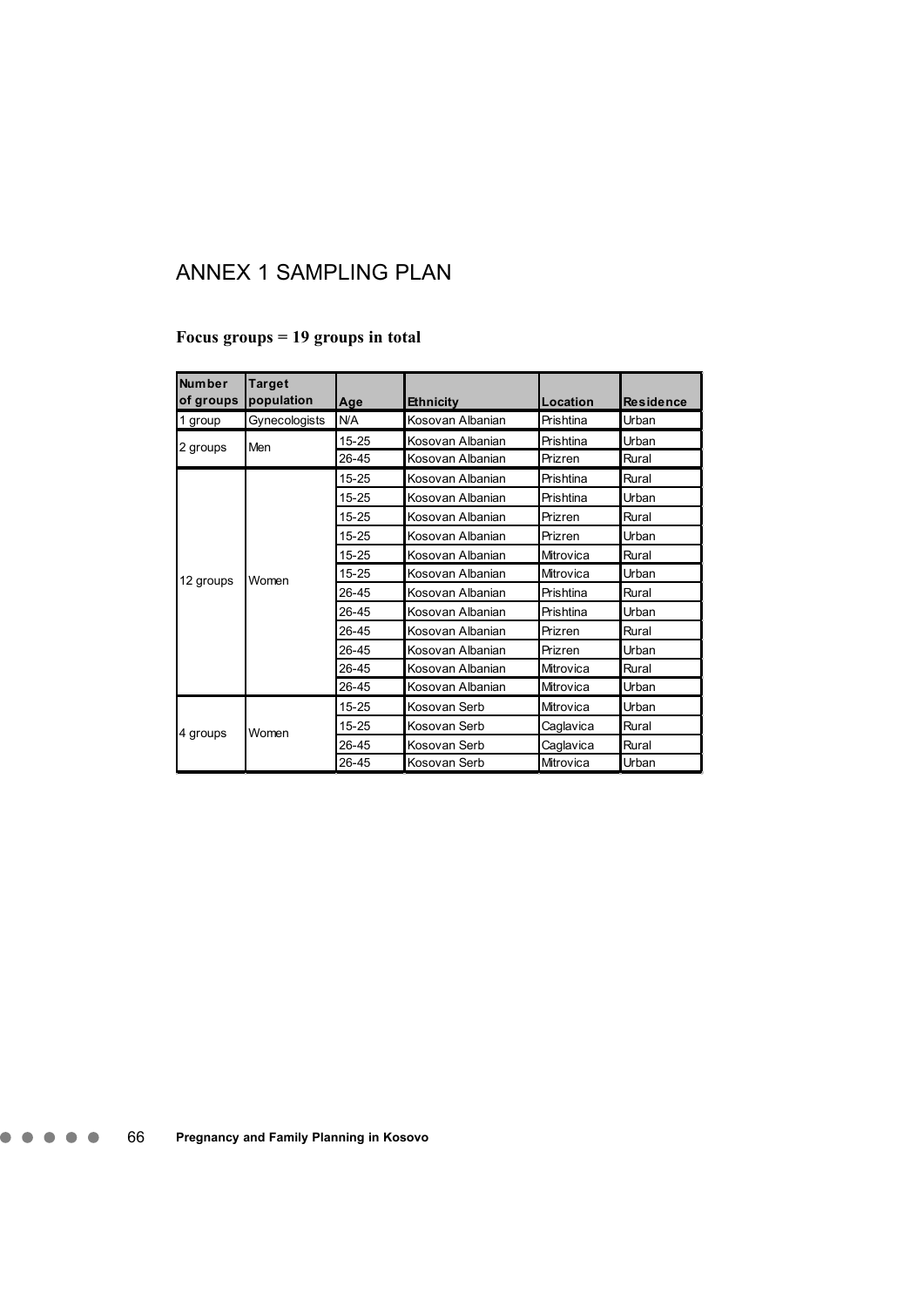| Number of     |                                       |           |                  |           |           |
|---------------|---------------------------------------|-----------|------------------|-----------|-----------|
| interview s   | <b>Target population</b>              | Age       | <b>Ethnicity</b> | Location  | Residence |
| 9 interview s | Women w ho<br>experienced<br>abortion | 15-45     | Kosovan Albanian | Prishtina | Urban     |
|               |                                       | 15-45     | Kosovan Albanian | Prizren   | Urban     |
|               |                                       | 15-45     | Kosovan Albanian | Prishtina | Rural     |
|               |                                       | $15 - 45$ | Kosovan Albanian | Prizren   | Rural     |
|               |                                       | 15-45     | Kosovan Albanian | Prishtina | Urban     |
|               |                                       | $15 - 45$ | Kosovan Albanian | Prizren   | Urban     |
|               |                                       | 15-45     | Kosovan Albanian | Mitrovica | Rural     |
|               |                                       | 15-45     | Kosovan Albanian | Mitrovica | Urban     |
|               |                                       | 15-45     | Kosovan Albanian | Mitrovica | Rural     |
|               |                                       | 15-45     | Kosovan Serb     | Mitrovica | Urban     |
| 3 interview s |                                       | 15-45     | Kosovan Serb     | Gracanica | Rural     |
|               |                                       | 15-45     | Kosovan Serb     | Mitrovica | Urban     |
| 6 interview s |                                       | 15-45     | Kosovan RAE      | Prishtina | Rural     |
|               |                                       | $15 - 45$ | Kosovan RAE      | Prishtina | Urban     |
|               |                                       | 15-45     | Kosovan RAE      | Prizren   | Rural     |
|               |                                       | 15-45     | Kosovan RAE      | Prizren   | Urban     |
|               |                                       | 15-45     | Kosovan RAE      | Mitrovica | Urban     |
|               |                                       | 15-45     | Kosovan RAE      | Mitrovica | Rural     |

## **In-depth Interviews = 18 interviews is total with women who experienced abortion**

 $\bullet\bullet\bullet\bullet\bullet\bullet$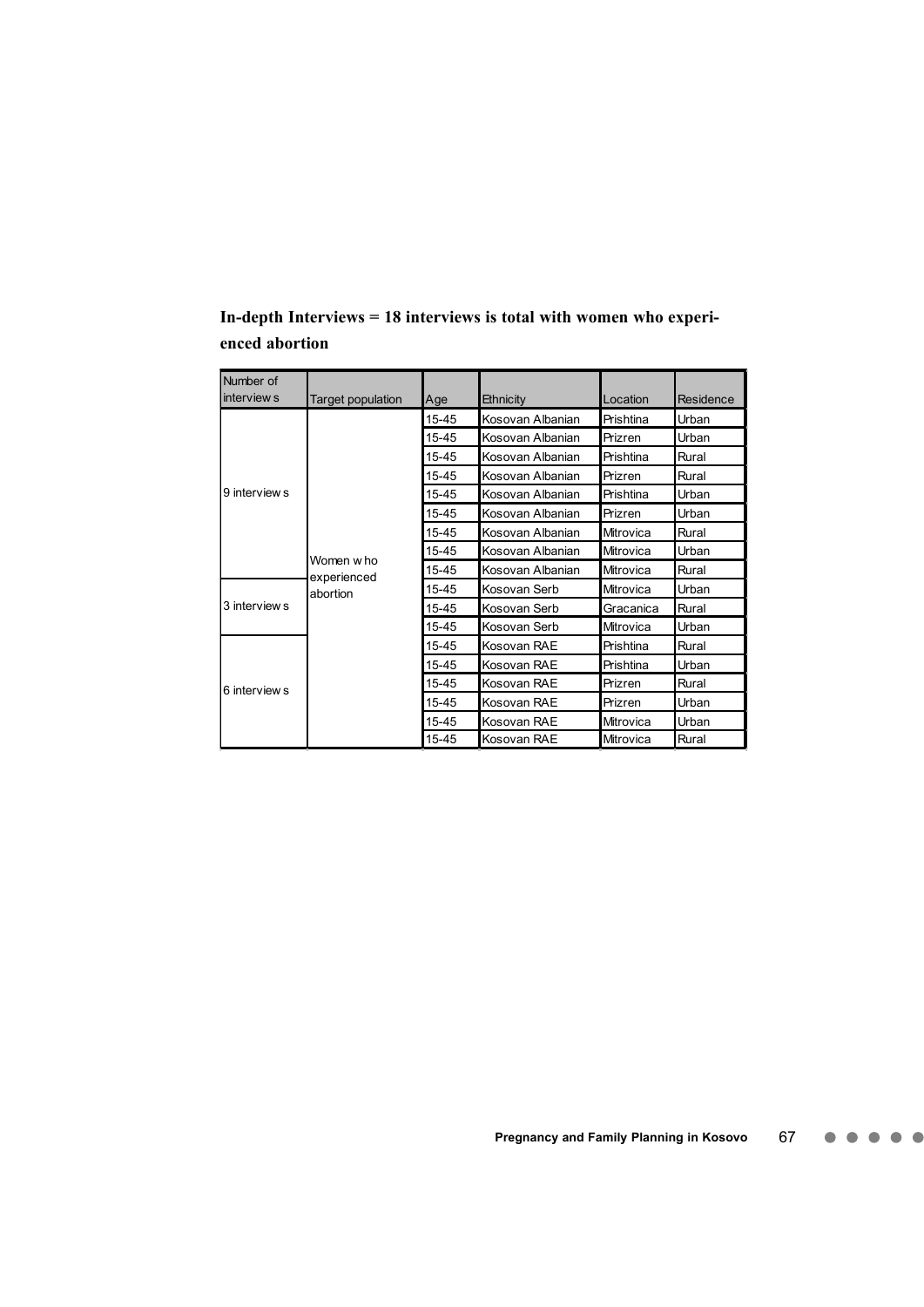### ANNEX 2 INSTRUMENTS USED IN THE STUDY

### **FOCUS GROUP DISCUSSION GUIDE (With Women) Moderator's Guide**

### **ISSUES TO KEEP IN MIND**

Health service context: Gender + culture: Abortion Legal context

### **INTRODUCTION**

Moderator's greeting and explanation of the study objectives: Ground rules:

> Speak freely and openly but only one person at a time Assurance of confidentiality

Express honest opinions; just as interested in negative comments as positive ones

There are no right or wrong answers, just different points of view; feel free to share your views even if they may differ from what others have said

### **HEALTH CARE**

1. Think about your visits to the doctor in the last three years, how often did you visit a doctor? When was your last visit to the doctor? What was the purpose of it?

> Probe: Check whether the visit was symptomatic or just a regular check up.

**Probe:** For the attitude toward visiting a doctor?

**Probe:** Try to learn the women's general practice for visiting a doctor.

**(Slowly try to warm up the participants to talk about their visit to the gynecologist).**

2. When did you last visit a gynecologist? What was the purpose of that visit? **Probe:** Check whether the visit was symptomatic or just a regular

 $\bullet\hspace{0.1cm} \bullet\hspace{0.1cm} \bullet\hspace{0.1cm} \bullet$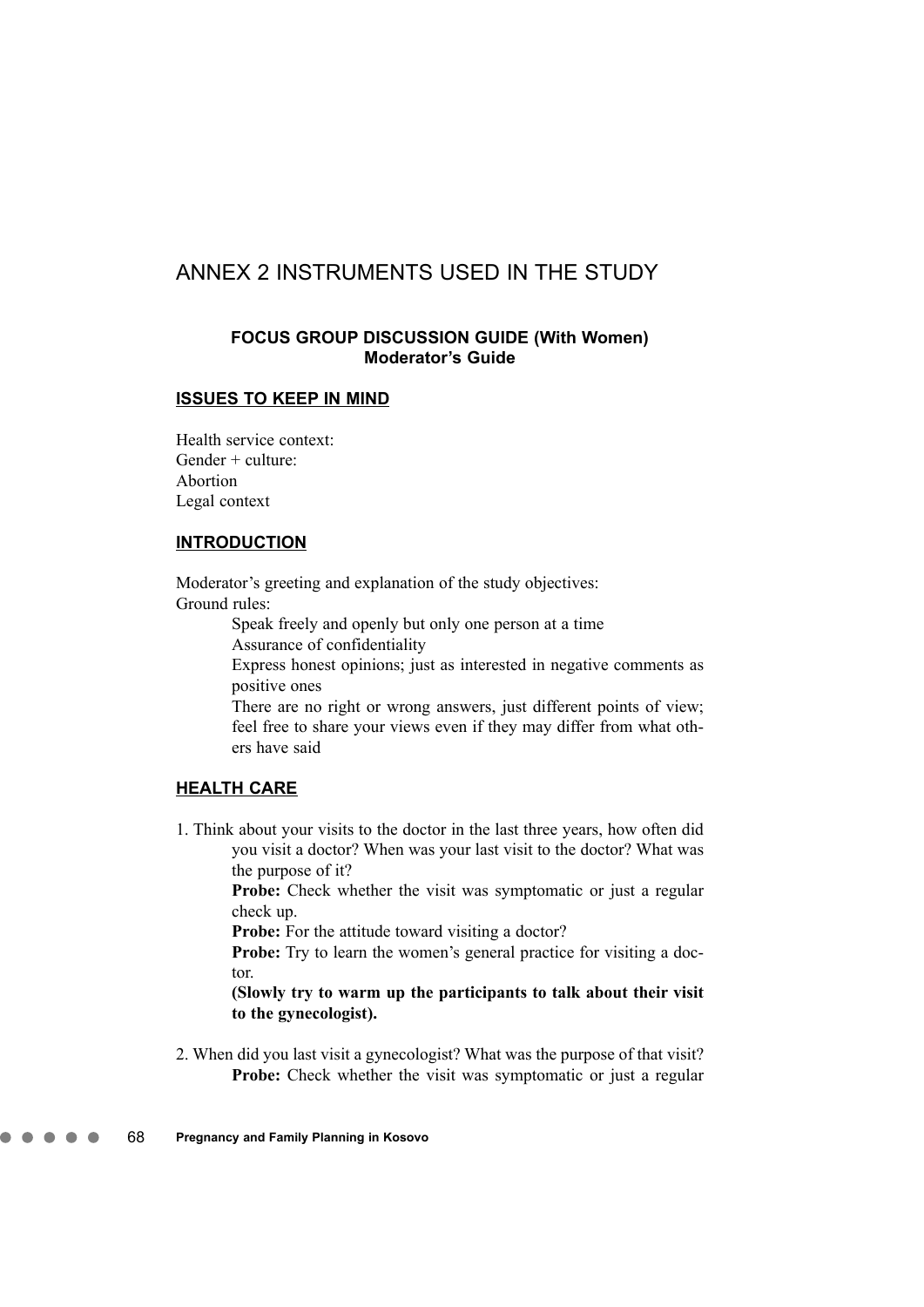check up.

- 3. Could you please tell me, where do women go for prenatal care? How often? Probe for: Private Clinics? Hospitals?
- 4. How do you evaluate the medical services regarding prenatal care? Probe: Hospitals? Private clinics?
- 5. In general, how do you evaluate the service received for prenatal care now compared to earlier? Why? What is the difference? **Probe:** Make distinction between services offered in the past years to nowadays.

### **PERSONAL RELATIONSHIPS/MARRIAGE**

The next couple of topics are personal, but it is very important for me to understand your opinions about these things. I hope you will be as honest with me as you can. Whether or not you are married or having a relationship with someone, I'd like to know how you think about serious relationships and marriage.

- 6. Are relationships (either marriage or having a boyfriend/girlfriend) a topic you discuss with others (e.g., friends or family members)? For example, if you were having a problem with husband/wife, or boyfriend/girlfriend, is it something you would discuss with other people to seek advice/help?
- 7. Do you have people in your life with whom you can talk about intimate personal issues, like sexuality? (**Probe**: how comfortable is the topic? Is it embarrassing? Is it taboo? Is it "too personal"?) If you do have people to discuss with, who are they? If you don't have people to talk to, do you wish you did? Whom do you think you would feel comfortable with talking about issues related to sexuality?
- 8. Do you consider Kosovo a fairly open society in terms of its acceptance of a range of behaviors – or do you think people are more traditional and/or judgmental of different kinds of behaviors that don't fit within the norm?

 $\bullet\bullet\bullet$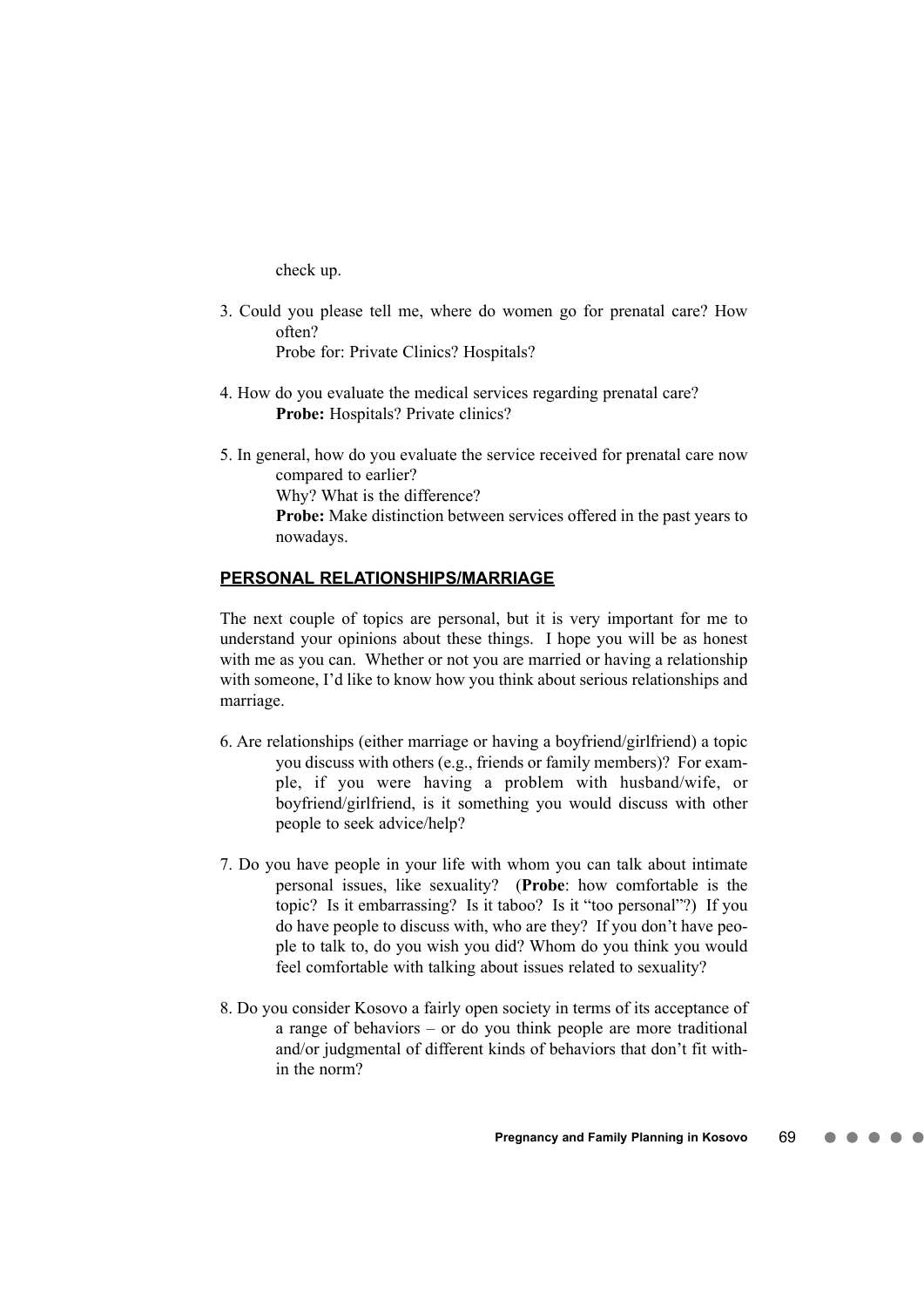- 9. In terms of sexuality, do you feel like it is OK for people to have sex before they get married? Why or why not? Is there risk? If so, what kind of risk?
- 10. Do you have any questions or concerns about sexuality? (Fear of disappointing partner/spouse? Concern about unplanned pregnancy? Wanting information about contraception/birth control? More general concerns about changing behaviors and values in the society? Etc.)

### **REPRODUCTION AND ABORTION**

- 11. Some of you probably have children or you had opportunity to see a pregnant woman before, cousin, friend etc. In these cases who does what in the family? Is the woman more careful, how do the roles change? (Try to seek the answer for 'importance of pregnancy in the family' indirectly; what kind of family respect does that woman receive? Why?)
- 12. When is the best age for a woman to become a mother? What is the optimal number of children that a couple should have? Probe: Number of boys, number of girls. **Probe:** Pressure from husband/ parents in law.
- 13. Compared to previous years, can you make differences between now and then regarding the treatment that a woman receives from her family during her pregnancy?

**Probe:** How careful is she now compared to then?

**Probe:** How careful are husbands now compared to then regarding pregnancy?

Probe: How about other members of the family?

- 14. What if the pregnancy is unwanted? What possibilities do women have, when they have an unwanted pregnancy? Probe: Is terminated pregnancy an option? NOTE FOR THE MODERATOR: TRY TO PRESENT IT AS INFORMAL AS POSSIBLE BY SAYING: 'WELL IT HAPPENS, LET'S DISCUSS IT OPENLY':
- 15. When can someone terminate her pregnancy? E.g. married / unmarried, parity, age, number of sons / daughters, health?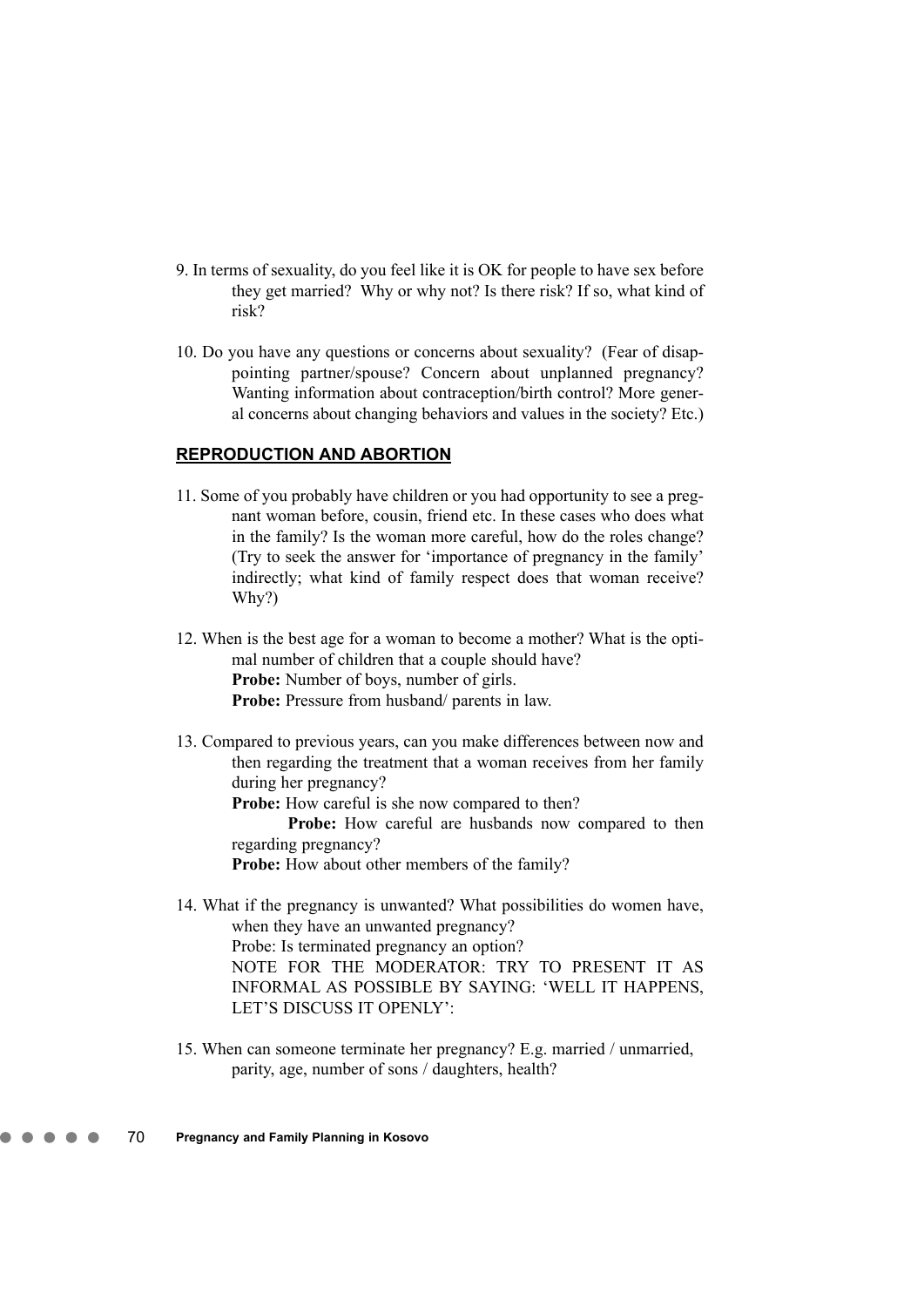- 16. When the pregnancy is unwanted? How does it come to that? Probe: Awareness regarding contraception. **Probe:** Try to find out their general idea of contraception.
- 17. Until what month of the pregnancy the woman can terminate her pregnancy?

**Seek**: for timing which months?

- 18. Could you please tell me, how do you define abortion? Get a general concept of abortion? Probe: Check the difference between word usage of abortion and terminated pregnancy (if 'terminated pregnancy' sounds 'better' use it). Probe: Good vs. bad thing. **Probe:** Check the cultural view of abortion **Probe:** Check the influence of religion regarding abortion
- 19. Who do you go to in case of abortion? Where do women usually refer when they seek an abortion? By whom are woman usually accompanied when they need and abortion?
- 20. Please think about someone who had an abortion previously? Don't tell me the name of that person but think about her: Whose decision was that? Was it hers, spouses/partner's, someone else's? What was her motive for aborting? Seek: too young to carry a baby, sex selection, not married etc? Other reasons?
- 21. Can you describe a typical woman that seeks an abortion: physical characteristics, reasons, motives, married/single etc?
- 22. According to you, what are the most frequent reasons for abortion? **Probe for:** Is the gender of the child a reason for abortion? Other?
- 23. Should a woman be allowed to abort her child? What if the pregnancy risks her life? Why?
- 24. If you were in situation when you think that you should have an abortion, would you prefer going to hospitals, private clinics or traditional abortion? Why?

**Pregnancy and Family Planning in Kosovo** 71

 $\bullet\bullet\bullet$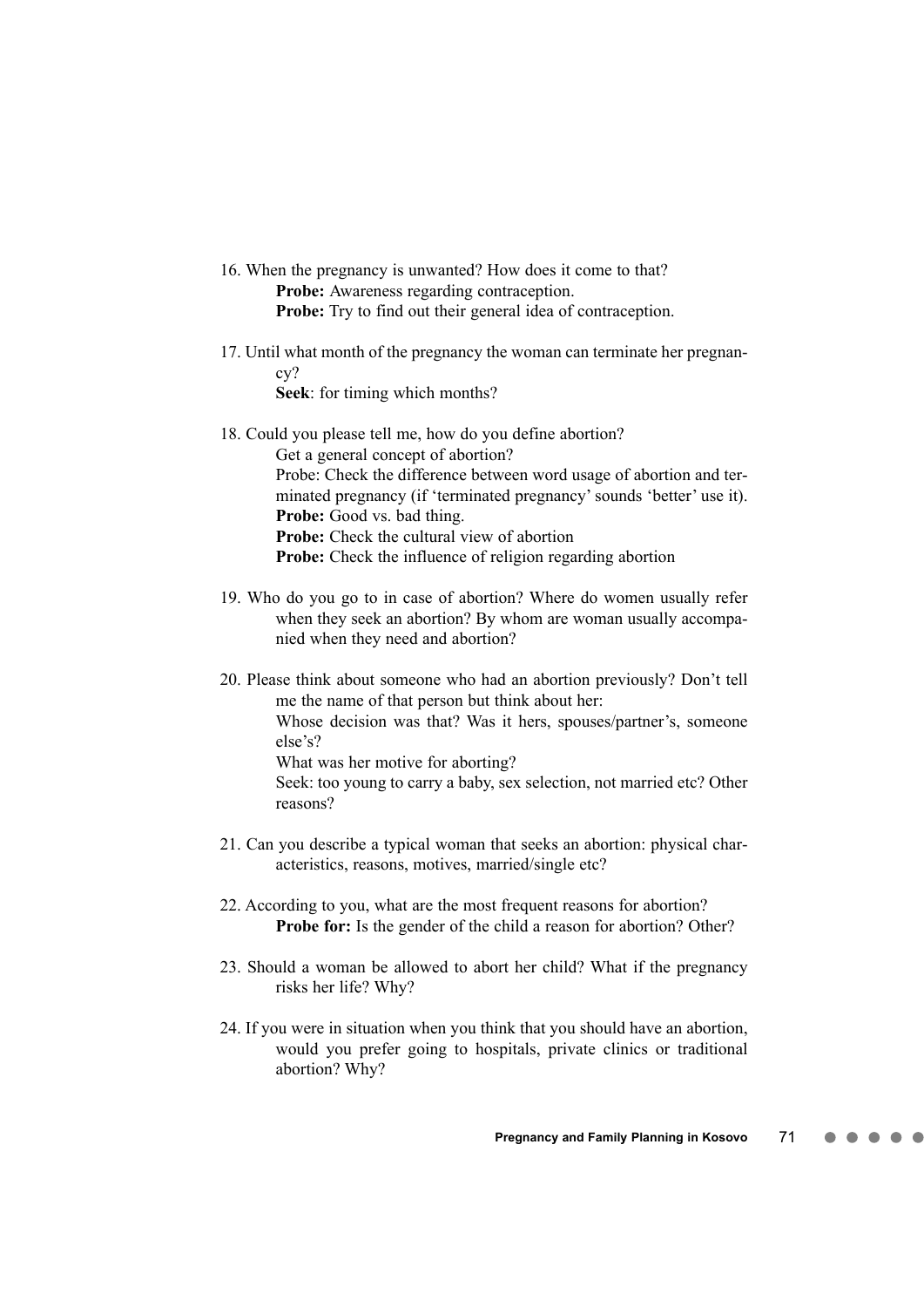- 25. Do you know any kind of method that is used for abortion? If yes, what are they? How are they performed? If aware of any kind of method **Probe for:** Where did you get that information? (probe for: friend, relatives, medical person etc.)
- 26. Are you aware, is there any law regarding abortion in Kosovo? If not, should there be? When can an abortion be considered as legal? When illegal? **Probe:** cultural perspective

**Probe:** religious perspective

27. What is the maximal number of abortions that woman is allowed to have?

## **CONTRACEPTIVES**

28. What do you think about contraception? What methods of contraception do you know of?

> Probe: Check the traditional methods and the modern ones. Probe: Focus on withdrawal method of contraception. Check the participants' awareness regarding the 'prevention' that this method provides.

Probe: If not mentioned ask specifically about pills, condoms and IUD

- 29. Do you think these contraceptive methods have side effects?
- 30. For what purposes do you think the contraception should be used for mostly?

**Probe:** preventing from unwanted pregnancies, different diseases, menstrual regulation.

- 31. Where did you hear about contraception? Probe: Friends, relatives, medical person etc.
- 32. Do you know where to find contraceptives if necessary? Do you know that they are provided free of charge?
- 33. Do you use any of them? Which one do you use mostly? (define whether they use modern or traditional ones mostly?). Why? **If used:** Who suggests them mostly, you or your partner? **If not used:** Why never used (**Probe:** too expensive, less pleasure,

72 **Pregnancy and Family Planning in Kosovo**

 $\bullet$   $\bullet$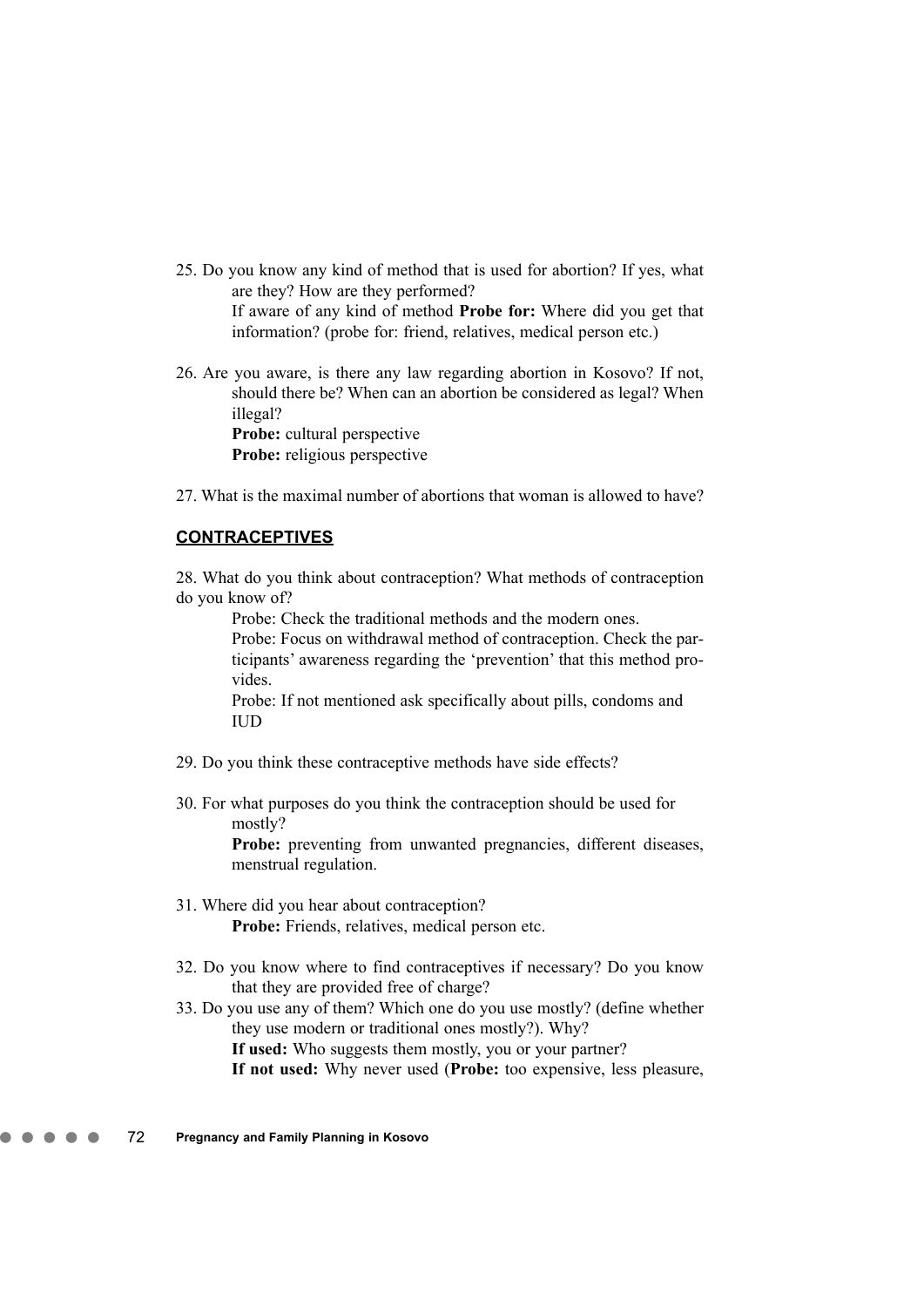shame etc.)

34. In general, do you think that women in Kosovo prefer abortion rather than prevent a pregnancy through use of contraceptives? Probe for: easier? Less trouble? (Note: the posing of this question may differ depending on the group).

## **ACTIONS TO BE TAKEN**

- 35. Can abortion be considered as 'worrying issue' in Kosovo? Do you think it is spread phenomenon?
- 36. Should abortion slow down? If yes, why? If not, why?
- 37. What actions, if any, should be taken to slow down the spread of Abortion? Who do you think should be responsible for undertaking these actions?

Probe: national government/authorities, local government/authorities, international NGOs, local NGOs, religious groups, etc.

38. How can they achieve that?

**Probe:** More education programs in the schools, more outreach to people who are most vulnerable – youth, more openness in society so that people can talk about issues related to acquiring abortion, etc.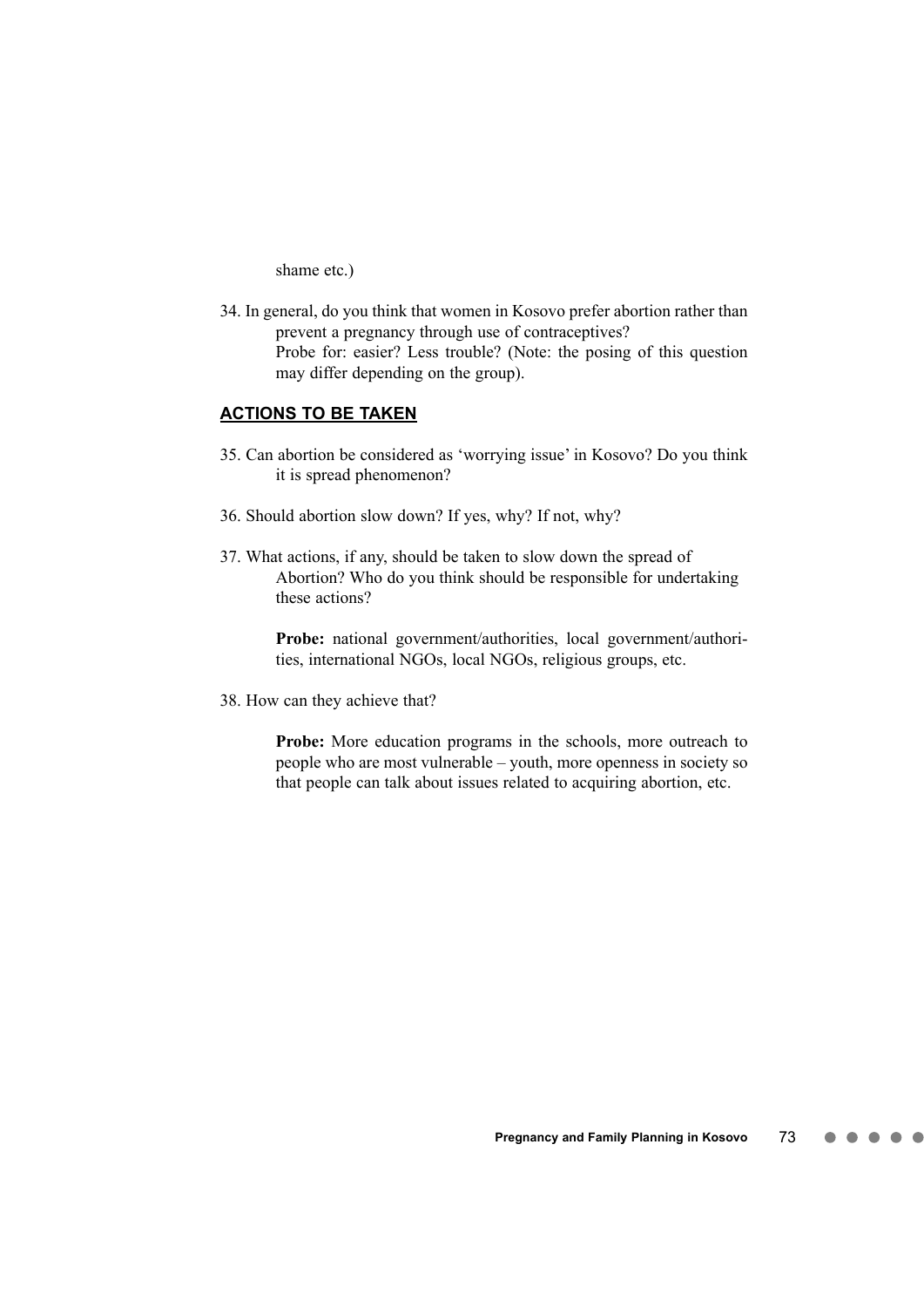# **Questionnaire for In-depth Interviews with women that experienced abortion**

# **ISSUES TO KEEP IN MIND**

Health service context: Gender + culture: Abortion Legal context

# **INTRODUCTION**

Interviewer's greeting and explanation of the study objectives Ground rules

Speak freely and openly

Assurance of confidentiality: This study is completely confidential. Everything you say will be strictly held only for study purposes. Your identity will never be revealed and no one will be able to link your name with what you are going to tell me.

Express honest opinions; just as interested in negative comments as positive ones.

There are no right or wrong answers, just different points of view; feel free to share your views.

# **HEALTH CARE**

1. Think about your visits to the doctor in the last three years, how often did you visit a doctor? When was your last visit to the doctor? What was the purpose of it?

> Probe: Check whether the visit was symptomatic or just a regular check up.

Probe: For the attitude toward visiting a doctor?

Probe: Try to learn the women's general practice for visiting a doctor.

- 2. When did you last visit a gynecologist? What was the purpose of that visit? Probe: Check whether the visit was symptomatic or just a regular check up.
- 3. How do you evaluate the medical services regarding prenatal care? Probe: Hospitals? Private clinics?

74 **Pregnancy and Family Planning in Kosovo**

 $\bullet$   $\bullet$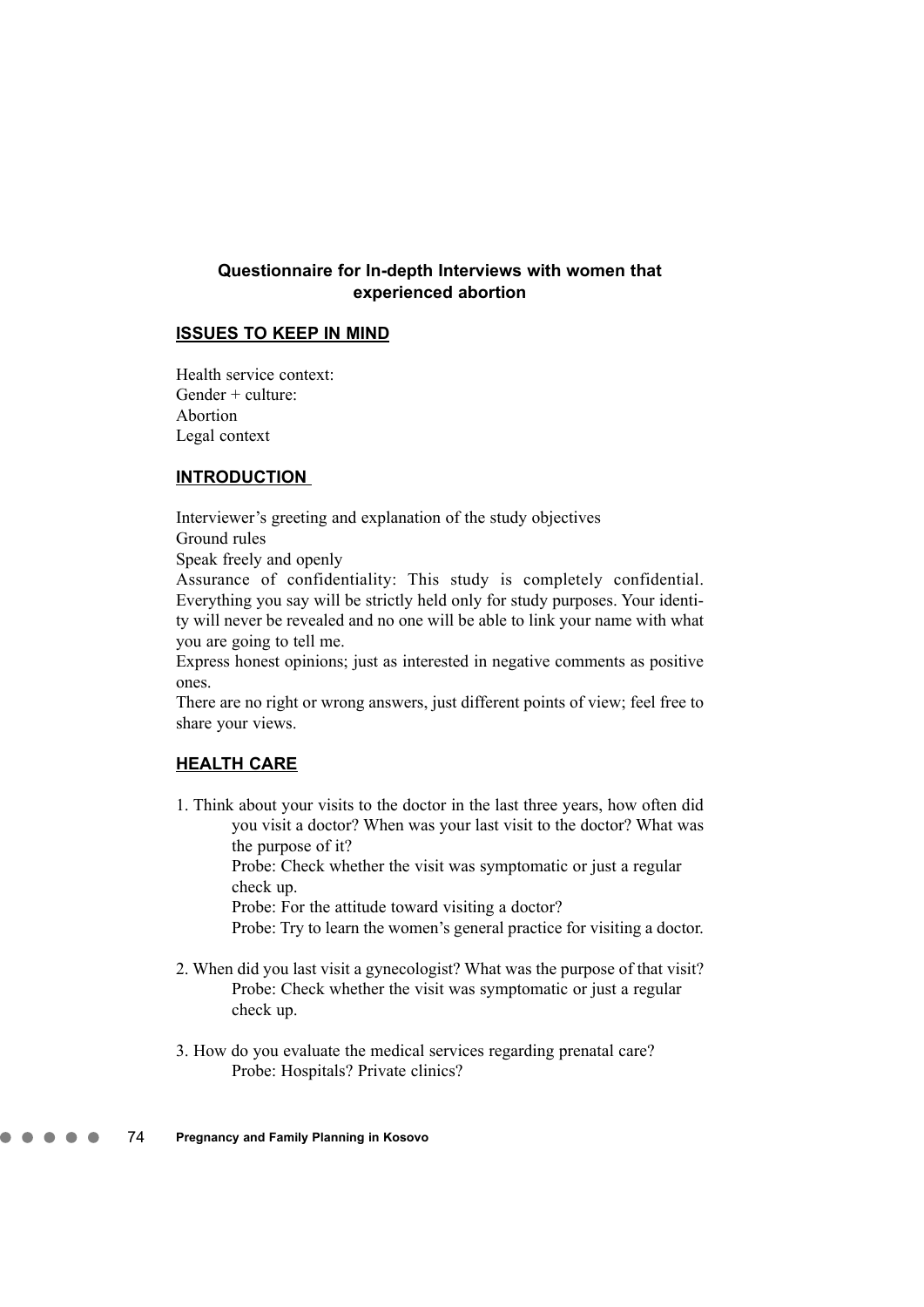4. In general, how do you evaluate the service received for prenatal care now compared to earlier? Why? What is the difference? Probe: Make distinction between services offered in the past years to now.

#### **PERSONAL RELATIONSHIPS/MARRIAGE**

- 5. Are relationships (either marriage or having a boyfriend/girlfriend) a topic you discuss with others (e.g., friends or family members)? For exam ple, if you were having a problem with husband/wife, or boyfriend/girlfriend, is it something you would discuss with other people to seek advice/help?
- 6. Do you have people in your life with whom you can talk about intimate personal issues, like sexuality? (Probe: how comfortable is the topic? Is it embarrassing? Is it taboo? Is it "too personal"?) If you do have people to discuss with, who are they? If you don't have people to talk to, do you wish you did? Whom do you think you would feel com fortable with, talking about issues related to sexuality?
- 7. Do you have any questions or concerns about sexual relationships? (Fear of disappointing partner/spouse? Concern about unplanned pregnan cy? Wanting information about contraception/birth control? More general concerns about changing behaviors and values in the society? Etc.)

## **REPRODUCTION AND ABORTION**

The next couple of questions are very personal, but it is very important for me to understand your experience in terminated pregnancy. I hope you will be as honest with me as you can. I will remind you once again that everything you say remains absolutely confidential, your name wont figure anywhere and no one will be able to link this conversation with you.

8. Are you married? Do you have any children? If yes how many? During your pregnancies, who does what in your family? Is the woman more careful, how do the roles change? (Try to seek the answer for 'impor tance of pregnancy in the family' indirectly; what kind of family

 $\sim$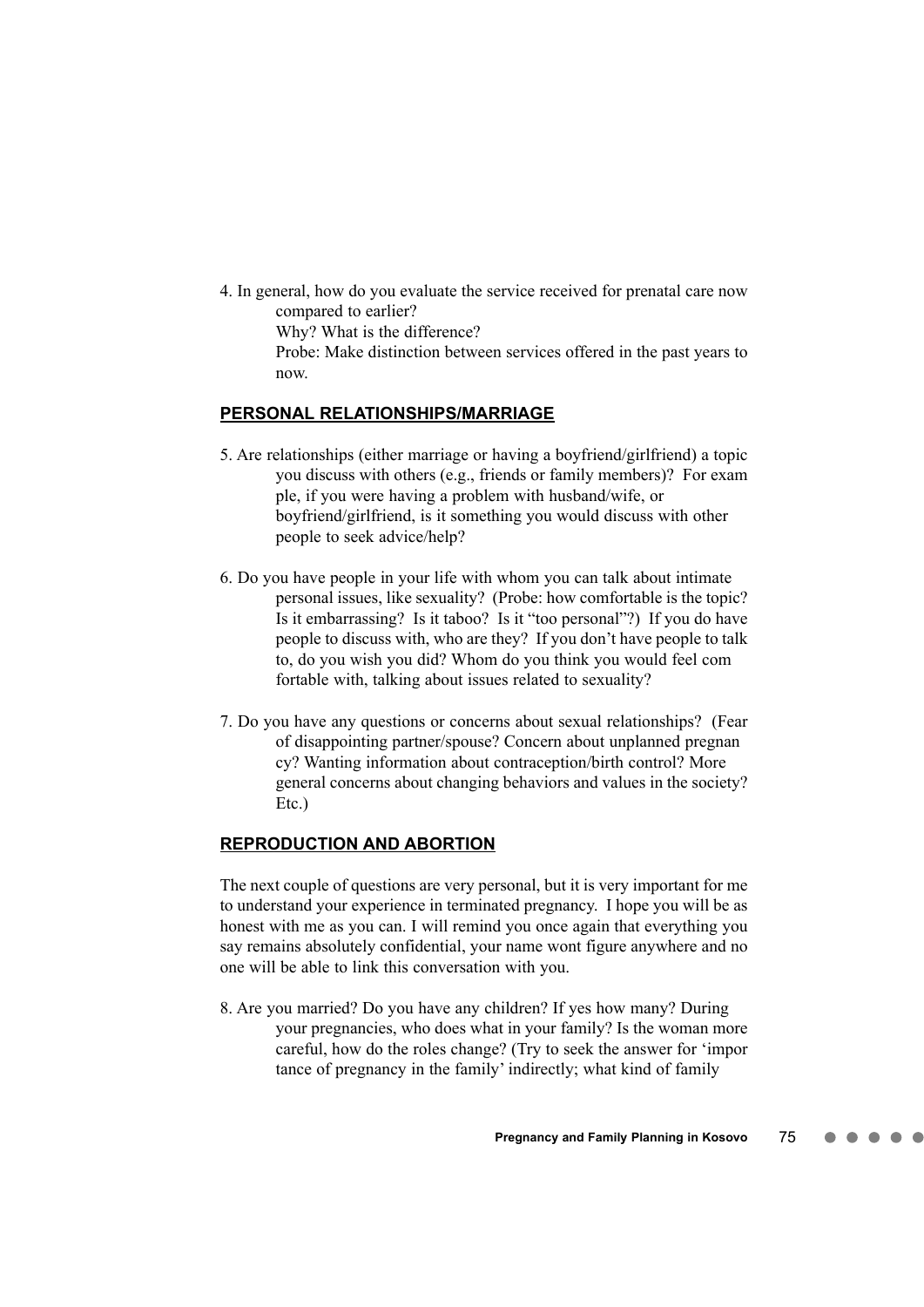respect does that woman possess? Why?)

- 9. You said you had an abortion … for which pregnancy did you have an abor tion (first, second, other?); having children already (how many, boys and/or girls) or no children?
- 10. Why was this pregnancy terminated? Reasons in general for abortion, and especially this pregnancy?

Seek: too young to carry a baby, sex selection, not married etc? Other reasons?

- 11. At that time were you married or you were in relationship?
- 12. When you found out about unwanted pregnancy what did you do? How did you decide to terminate your pregnancy? Whom did you talk to? Whom did you consult? Who made the decision? What were the options to go or not to go? How did you feel? What did husband / par ents/ parents-in-law say?
- 13. In your case, where did you have your abortion? Why there? Where did you get that information? What were the costs?
- 14. What kind of method did you use for abortion? If known what kind of method is that? How is that performed? If aware of other methods, ask: what other methods do you know? Probe for: Where did you get that information? (probe for: friend, rel atives, medical person etc.)
- 15. How was the treatment in hospital (not too much)?
- 16. How did you feel after the abortion?
- 17. After the abortion, did you think of using contraceptives? Did you use any contraceptives? Which one? If not, why not? Which methods known, what side effects? Why used / not used?
- 18. Could you please tell me, how do you feel about abortion? Get a general perception regarding abortion? Probe: Check the difference between word usage of abortion and ter

76 **Pregnancy and Family Planning in Kosovo**

 $\bullet\bullet\bullet$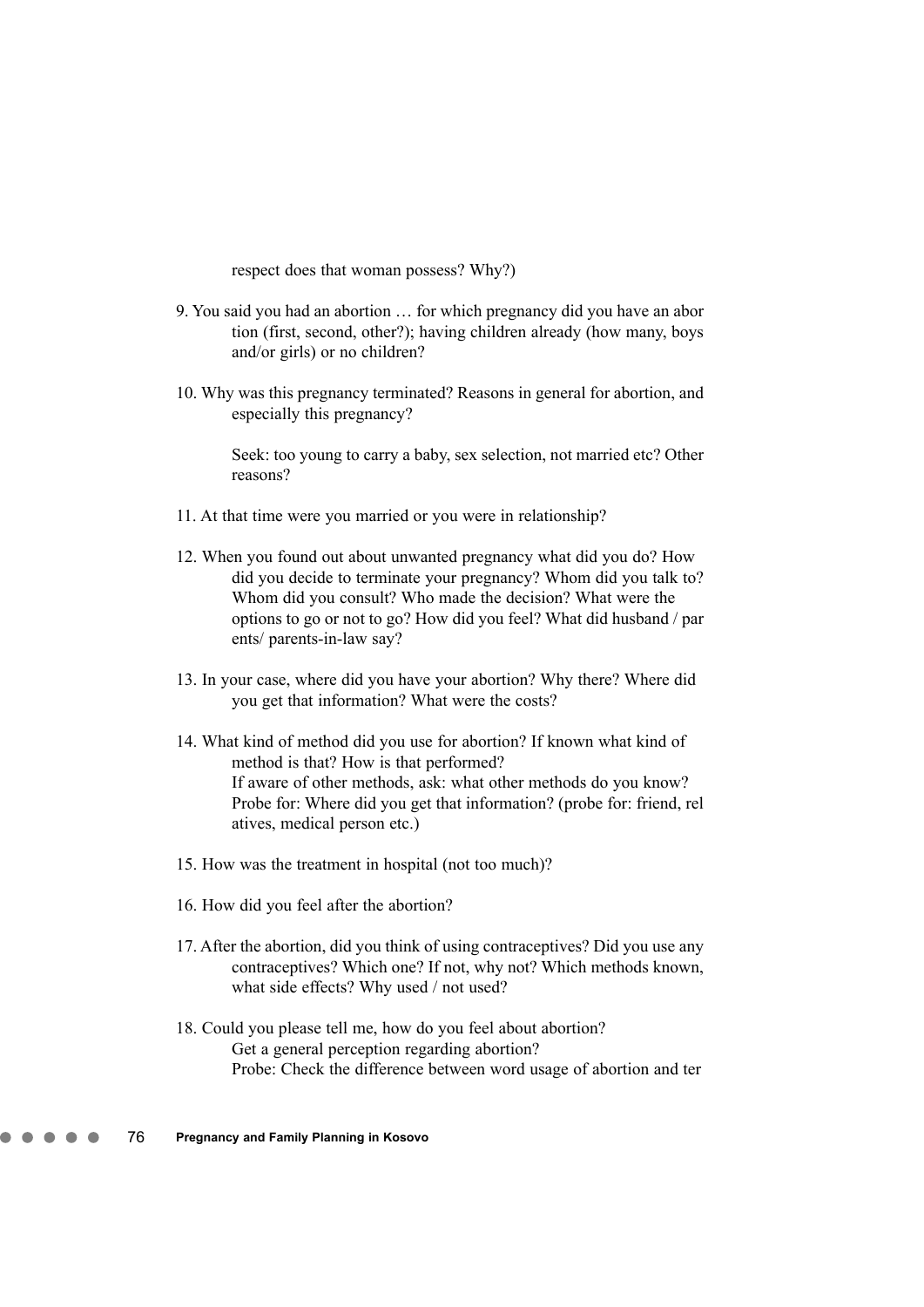minated pregnancy (if 'terminated pregnancy' sounds 'better' use it). Probe: good vs. bad thing. Probe: Check the cultural view of abortion Probe: Check the influence of religion regarding abortion

19. Until what month of the pregnancy the woman can terminate her pregnan cy? In what month of the pregnancy did you have an abortion? Seek: for timing which months?

# **CONTRACEPTIVES**

- 20. What do you think about contraception? What methods of contraception do you know of? Probe: Check the traditional methods and the modern ones. Probe: Focus on withdrawal method of contraception. Check the participants' awareness regarding the 'prevention' that this method provides. Probe: If not mentioned ask specifically about pills, condoms and IUD
- 21. Do you think these contraceptive methods have side effects?
- 22. Where did you hear about contraception? Probe: Friends, relatives, medical person etc.
- 23. Do you know where to find contraceptives if necessary? Do you know that they are provided free of charge?
- 24. Do you use any of them? Which one do you use mostly? (Define whether they use modern or traditional ones mostly?). Why? If used: Who suggests them mostly, you or your partner? If not used: Why never used (Probe: too expensive, less pleasure, shame etc.)
- 25. What do you think is better: abortion / contraceptives? Why? What future ideas about having children / pregnancies?

**Pregnancy and Family Planning in Kosovo** 77

 $\bullet\hspace{0.1cm} \bullet\hspace{0.1cm} \bullet\hspace{0.1cm} \bullet\hspace{0.1cm} \bullet$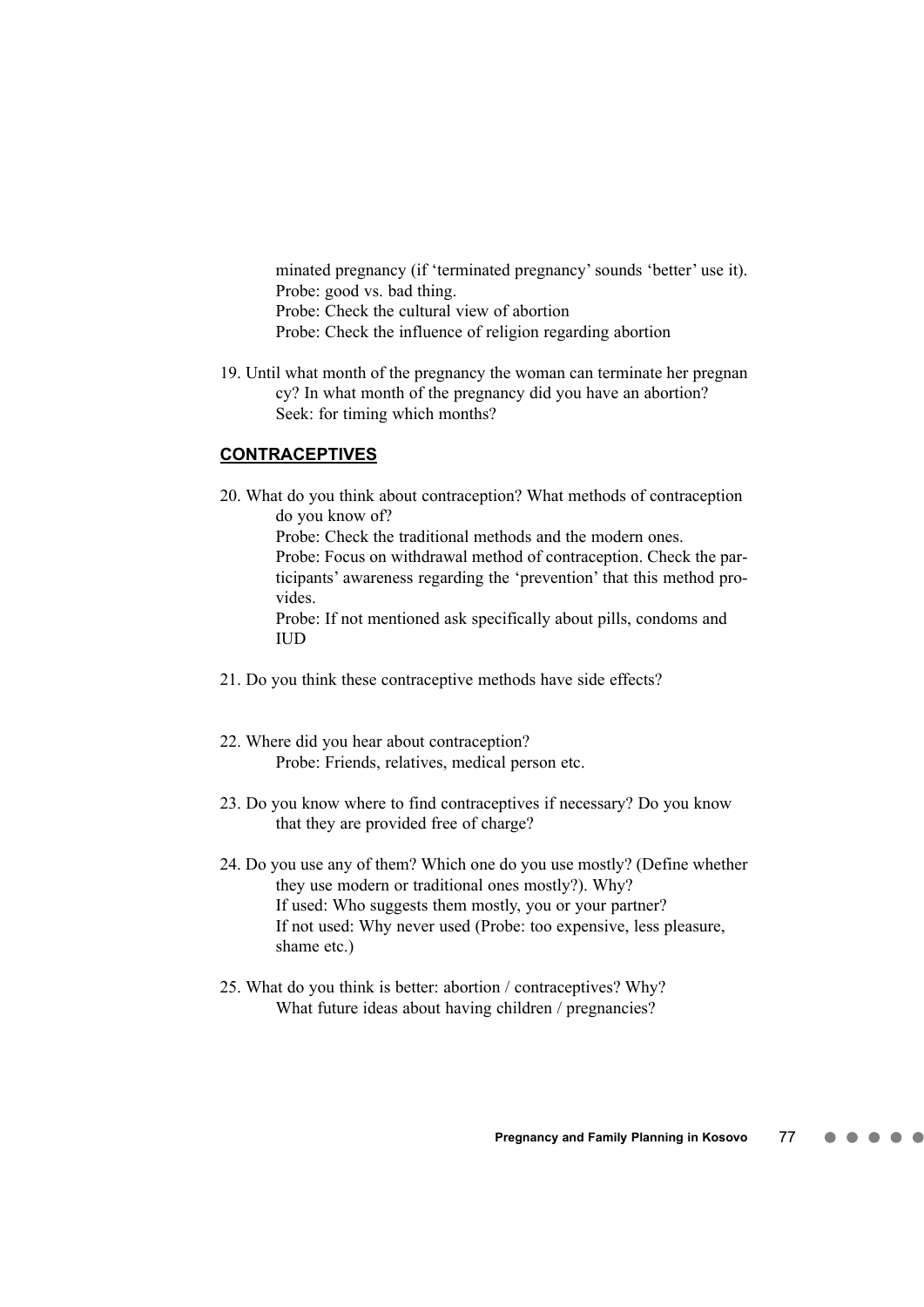# **FOCUS GROUP DISCUSSION GUIDE – Focus group with Gynecologists Moderator's Guide**

#### **ISSUES TO KEEP IN MIND**

Health service context: Gender + culture: Abortion Legal context

#### **INTRODUCTION**

Moderator's greeting and explanation of the study objectives: Ground rules:

> Speak freely and openly but only one person at a time Assurance of confidentiality

Express honest opinions; just as interested in negative comments as positive ones

There are no right or wrong answers, just different points of view; feel free to share your views even if they may differ from what others have said

## **HEALTH CARE**

1. Think about the visits of your patients. How often do women come (ask for regular patients)? When was your last visit to the doctor? What was the purpose of it?

> **Probe:** Check whether the visit are symptomatic or just a regular check up.

Probe: For the women's attitude toward visiting a doctor?

**Probe:** Try to learn the women's general practice for visiting a doctor.

- 2. Could you please tell me, how often do women come for prenatal care? Probe for: Private Clinics? Hospitals?
- 3. How do you evaluate the medical services regarding prenatal care? Where do they go most often? Private clinics or hospitals?

78 **Pregnancy and Family Planning in Kosovo**

 $\bullet$   $\bullet$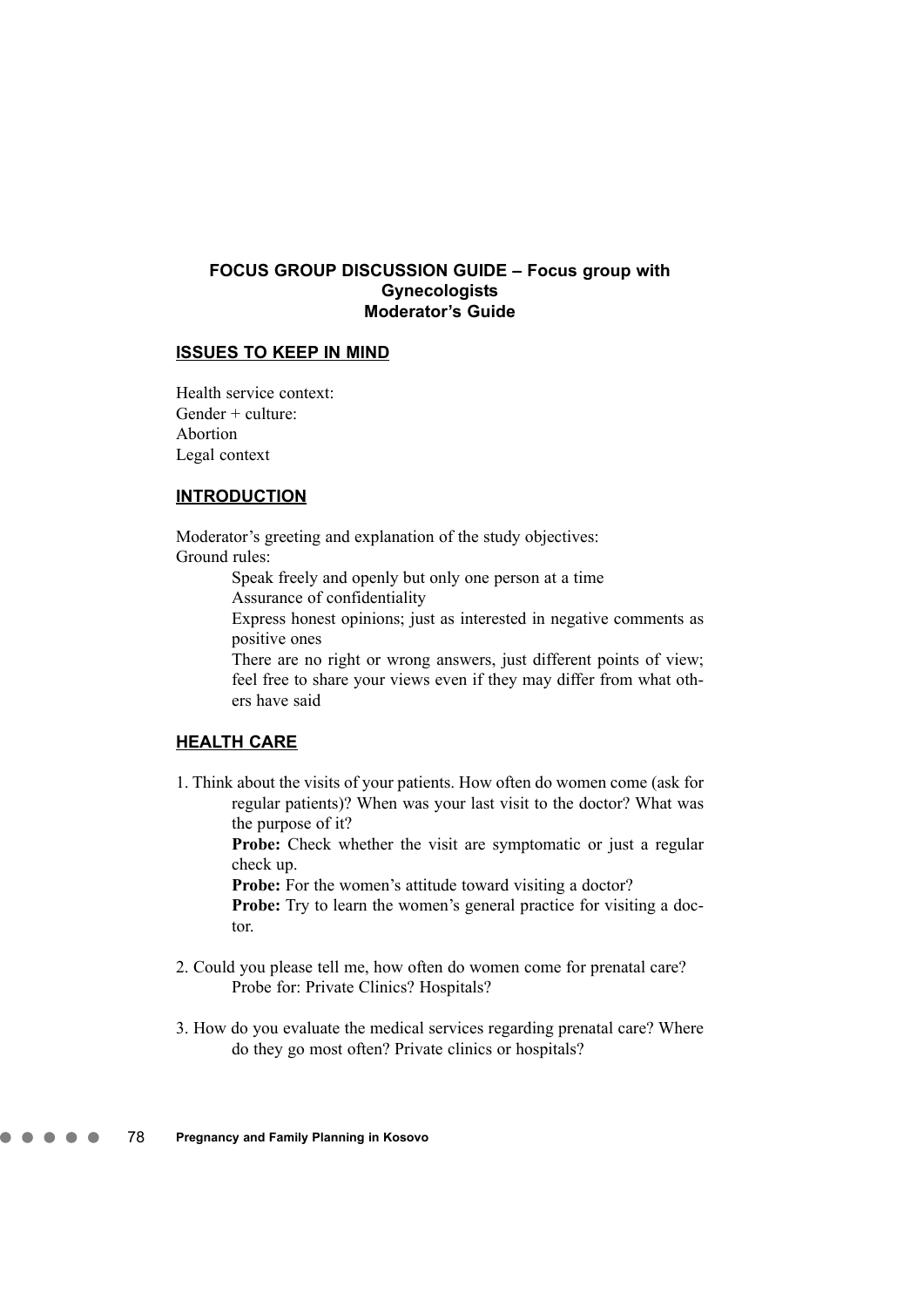4. In general, how can we evaluate the service received for prenatal care now compared to earlier? Why? What is the difference? **Probe:** Make distinction between services offered in the past years to nowadays.

## **REPRODUCTION AND ABORTION**

- 5. I am sure that most of you see pregnant women in you clinics/hospitals you work. How are women usually treated by their companions? Who are they mostly accompanied by?
- 6. When is the best age for a woman to become mother? What is the optimal number of children that a couple prefers to have? Probe: Number of boys, number of girls. **Probe:** Pressure from husband/ parents in law.
- 7. Compared to previous years, can we make differences between now and then regarding the treatment that a woman gets from her family during her pregnancy? **Probe:** How careful is she now compared to then? **Probe:** How careful are husbands now compared to then regarding pregnancy? Probe: How about other members of the family?
- 8. What if the pregnancy is unwanted? What possibilities do women chose, when they have an unwanted pregnancy? Probe: Is terminated pregnancy an option?
- 9. When is terminated pregnancy an option? E.g. married / unmarried, pari ty, age, number of sons / daughters, health?
- 10. When the pregnancy is unwanted? How does it come to that?
- 11. Until what month of the pregnancy the woman can terminate her pregnancy? **Seek**: for timing which months?
- 12. Could you please tell me, how do you feel about abortion? Get a general concept of abortion?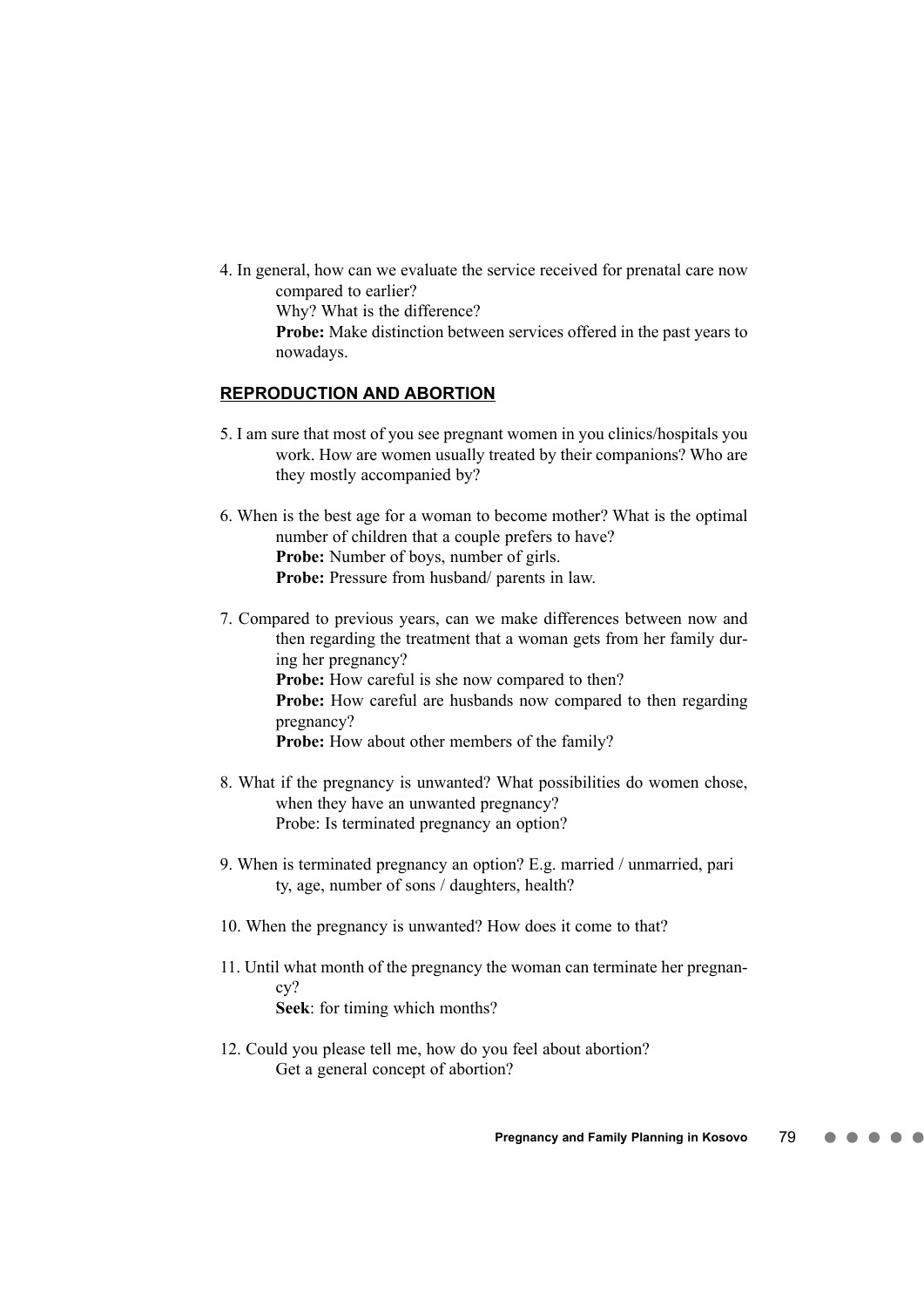**Probe:** Check the difference between word usage of abortion and terminated pregnancy (if 'terminated pregnancy' sounds 'better' use it). Probe: good vs. bad thing. Probe: Check the cultural view of abortion

**Probe:** Check the influence of religion regarding abortion

13. Please think about someone who had an abortion previously? Don't tell me the name of that person but think about her:

> Whose decision was that? Was it hers, spouses/partner's, someone else's? What was her motive for aborting? Seek: too young to carry a baby, sex selection, not married etc? Other reasons?

14. Can you describe a typical woman that seeks an abortion: physical characteristics, reasons, motives, married/single etc?

Do younger or older women seek abortion more?

15. According to you, what are the most frequent reasons for abortion?

Probe for: Is the gender of the child a reason for abortion? Other?

Until what month of the pregnancy women can have an abortion? Are there cases when women seek for an abortion in latter months of pregnancy? Is that allowed? What would you do in that case?

- 16. Should a woman be allowed to abort her child? What if the pregnancy risks her life? Why?
- 17. According to our previous focus groups with women, they mostly prefer having an abortion in private clinics. What do you think are the main reasons for that?
- 18. What kind of methods do you use for abortion? How are they performed?
- 19. Are you aware, is there any law regarding abortion in Kosovo? If not, should there be? When can an abortion be considered as legal? When illegal?

80 **Pregnancy and Family Planning in Kosovo**

 $\bullet$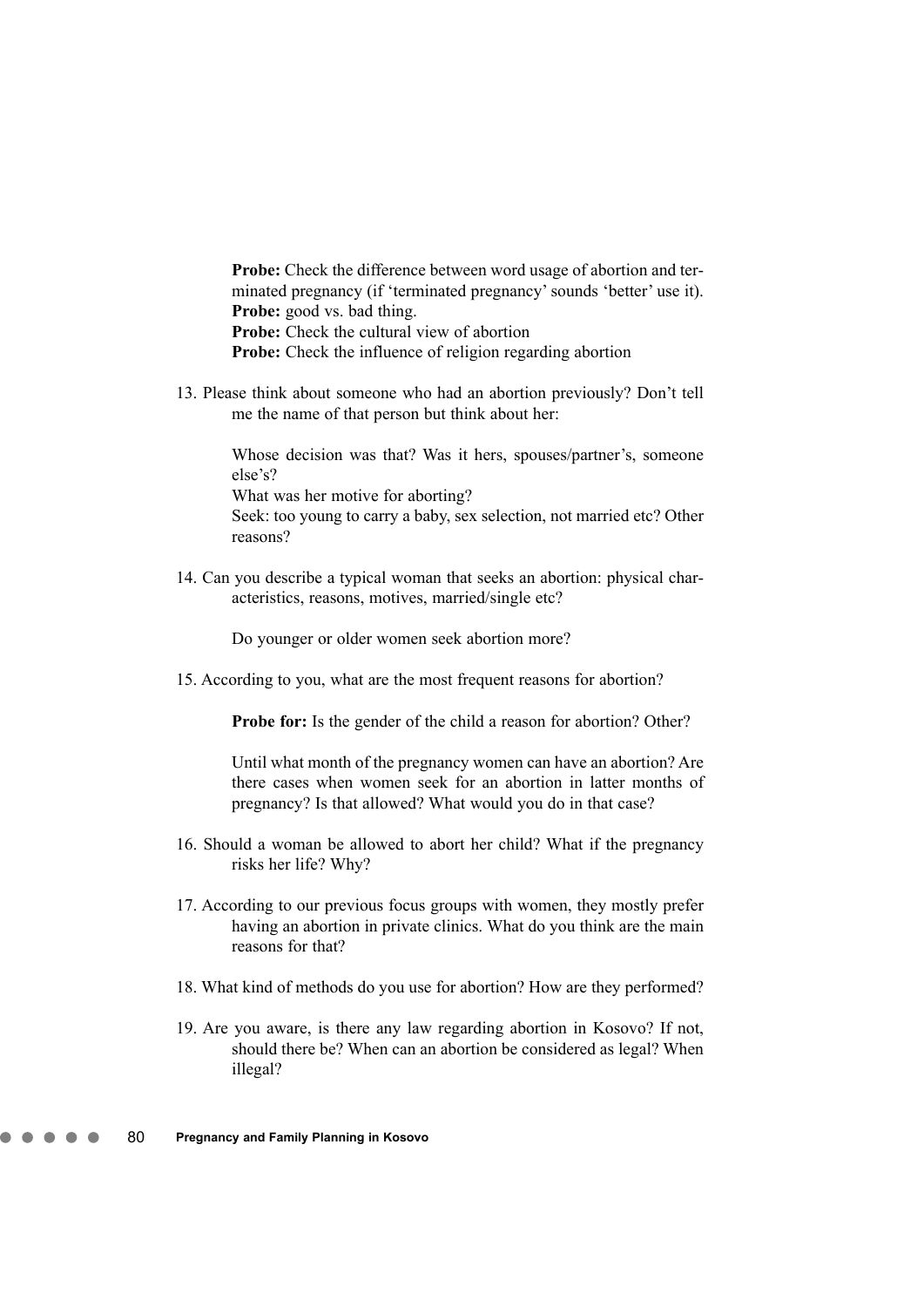**Probe:** cultural perspective **Probe:** religious perspective

20. What is the maximal number of abortions that woman is allowed to have? (Note for moderator: this question is specifically related to the women's awareness regarding the number of abortions that a woman can physically handle).

## **PRE AND POST ABORTION COUNSELING**

- 21. According to your opinion, do you think that doctors offer pre counseling to women who want to have an abortion? (seek for side effects, importance of the child, risks).
- 22 How about post counseling? Do doctors offer information to women who had an abortion regarding the contraceptives? How do women mostly react in these cases? (Interested/not interested)

How do women feel after the abortion? (Ask for both physical and emotional state, focus more on the feeling of women in this case)

#### **CONTRACEPTIVES**

23. What do you think about contraception? What methods of contraception are women mostly aware of?

Probe: Check the traditional methods and the modern ones.

Probe: Focus on withdrawal method of contraception. Check the participants' awareness regarding the 'prevention' that this method provides.

Probe: If not mentioned ask specifically about pills, condoms and IUD

- 24. Do you think these contraceptive methods have side effects?
- 25. Where do women mostly learn about these contraception methods? Probe: Friends, relatives, medical person etc.
- 26. Are they aware of where to find contraceptives if necessary? Do they know that they are provided free of charge?

. . . .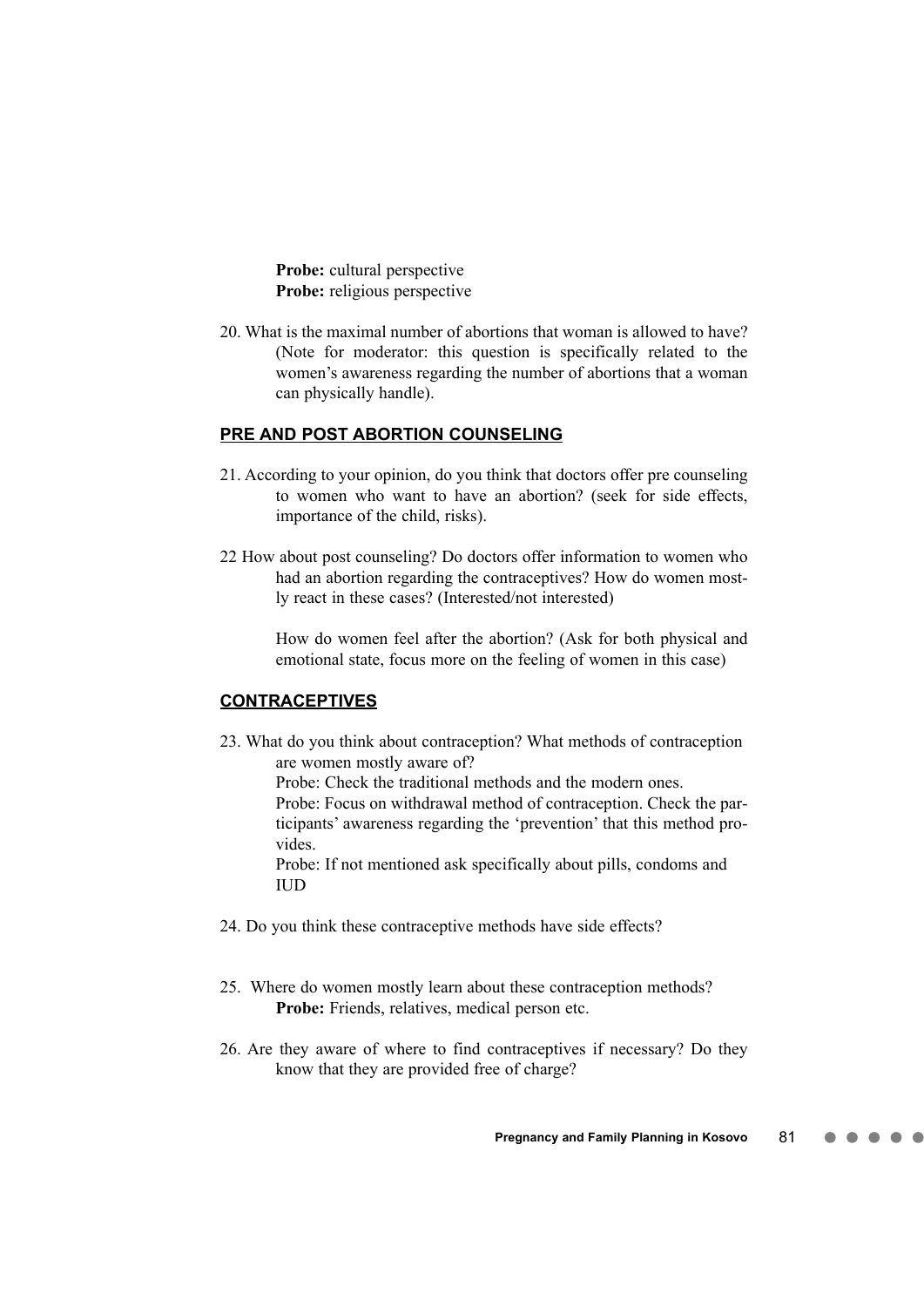- 27. What do you think, do they use any of them? Which ones do you they mostly use? (Define whether they use modern or traditional ones mostly?). Why? **If used:** Who suggests them mostly, you or your partner? **If not used:** Why never used (**Probe:** too expensive, less pleasure, shame etc.)
- 28. In general, do you think that women in Kosovo prefer abortion rather than prevent a pregnancy through use of contraceptives? Probe for: easier? Less trouble? (Note: the posing of this question may differ depending on the group).

## **ACTIONS TO BE TAKEN**

- 29. Can abortion be considered as 'worrying issue' in Kosovo? Do you think it is spread phenomenon?
- 30. Should abortion slow down? If yes, why? If not, why?
- 31. What actions, if any, should be taken to slow down the spread of Abortion? Who do you think should be responsible for undertaking these actions?

Probe: national government/authorities, local government/authorities, international NGOs, local NGOs, religious groups, etc.

32. How can they achieve that?

**Probe:** More education programs in the schools, more outreach to people who are most vulnerable – youth, more openness in society so that people can talk about issues related to acquiring abortion, etc.

 $\bullet$   $\bullet$ 82 **Pregnancy and Family Planning in Kosovo**